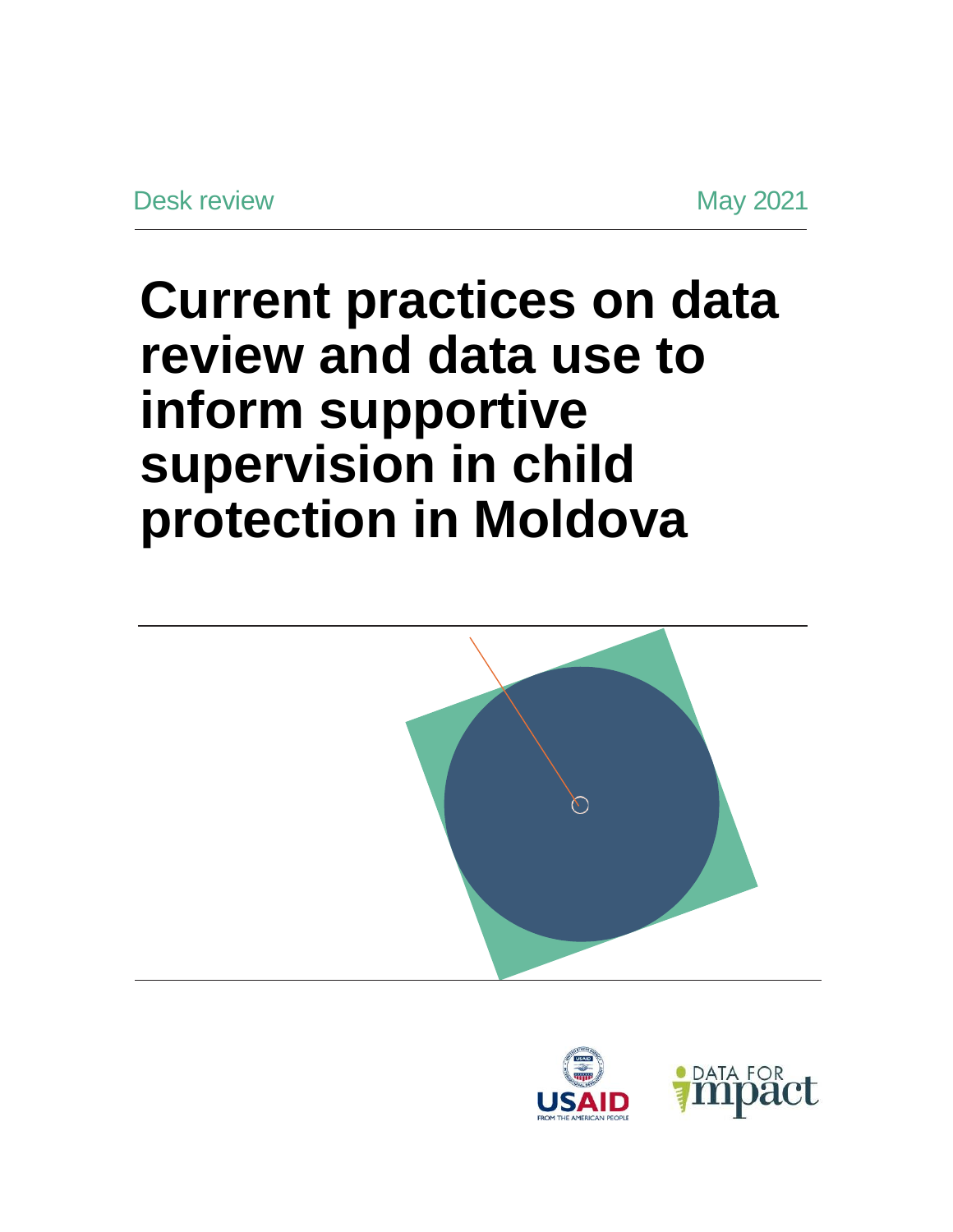# **Current practices on data review and data use to inform supportive supervision in child protection in Moldova**

**Viorica Toartă**, D4I Consultant in M&E **Camelia Gheorghe (Coordinator)**, Palladium, D4I Chief of Party



University of North Carolina at Chapel Hill 123 West Franklin Street, Suite 330 Chapel Hill, North Carolina 27516 USA Phone: 919-445-9350 | Fax: 919-445-9353 [D4I@unc.edu](mailto:D4I@unc.edu) **[www.data4impactproject.org](http://www.data4impactproject.org/)**

This document was produced with the support of the United States Agency for International Development (USAID) under the terms of the Data for Impact (D4I) associate award 7200AA18LA00008, which is implemented by the Carolina Population Center at the University of North Carolina at Chapel Hill, in partnership with Palladium International, LLC; ICF Macro, Inc.; John Snow, Inc.; and Tulane University. The views expressed in this document do not necessarily reflect the views of USAID or the United States government. WP-21-249

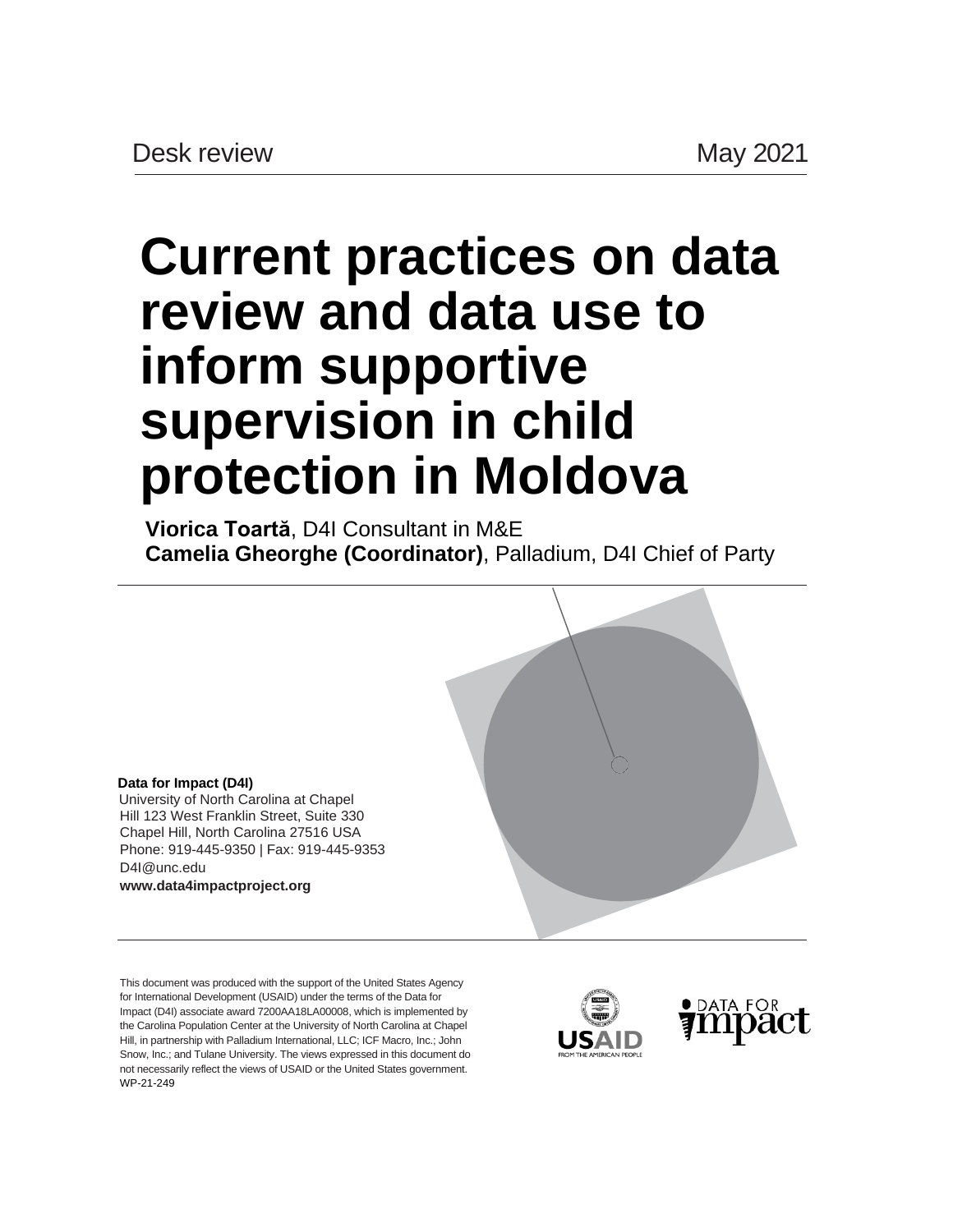## <span id="page-2-0"></span>**Acknowledgments**

D4I acknowledges the United States Agency for International Development (USAID) Mission in the Republic of Moldova for providing the technical support and financial resources for this activity.

We thank the representatives of the Moldovan National Social Assistance Agency, Social Inspection, Territorial Social Assistance Structures of Hîncești, Fălești and Cahul rayons, as well as local and international experts for providing useful information and insights related to current practices for data review and data use in child protection.

We would also like to thank members of the Data for Impact project's leadership and staff who provided support and input for this report, including Molly Cannon and Meg Langley. We thank the knowledge management team of the USAID-funded D4I project for editorial, design, and production services.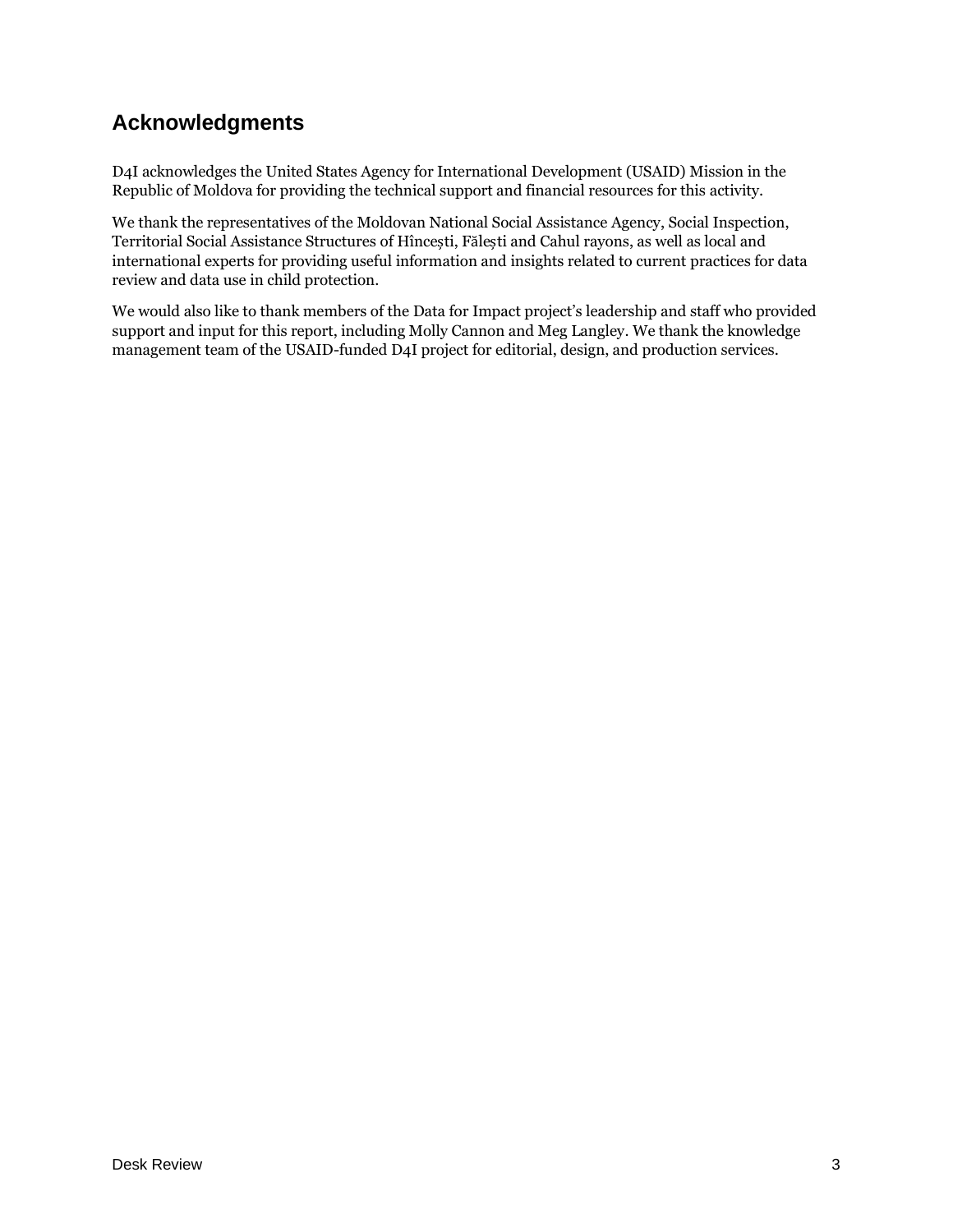## <span id="page-3-0"></span>**Contents**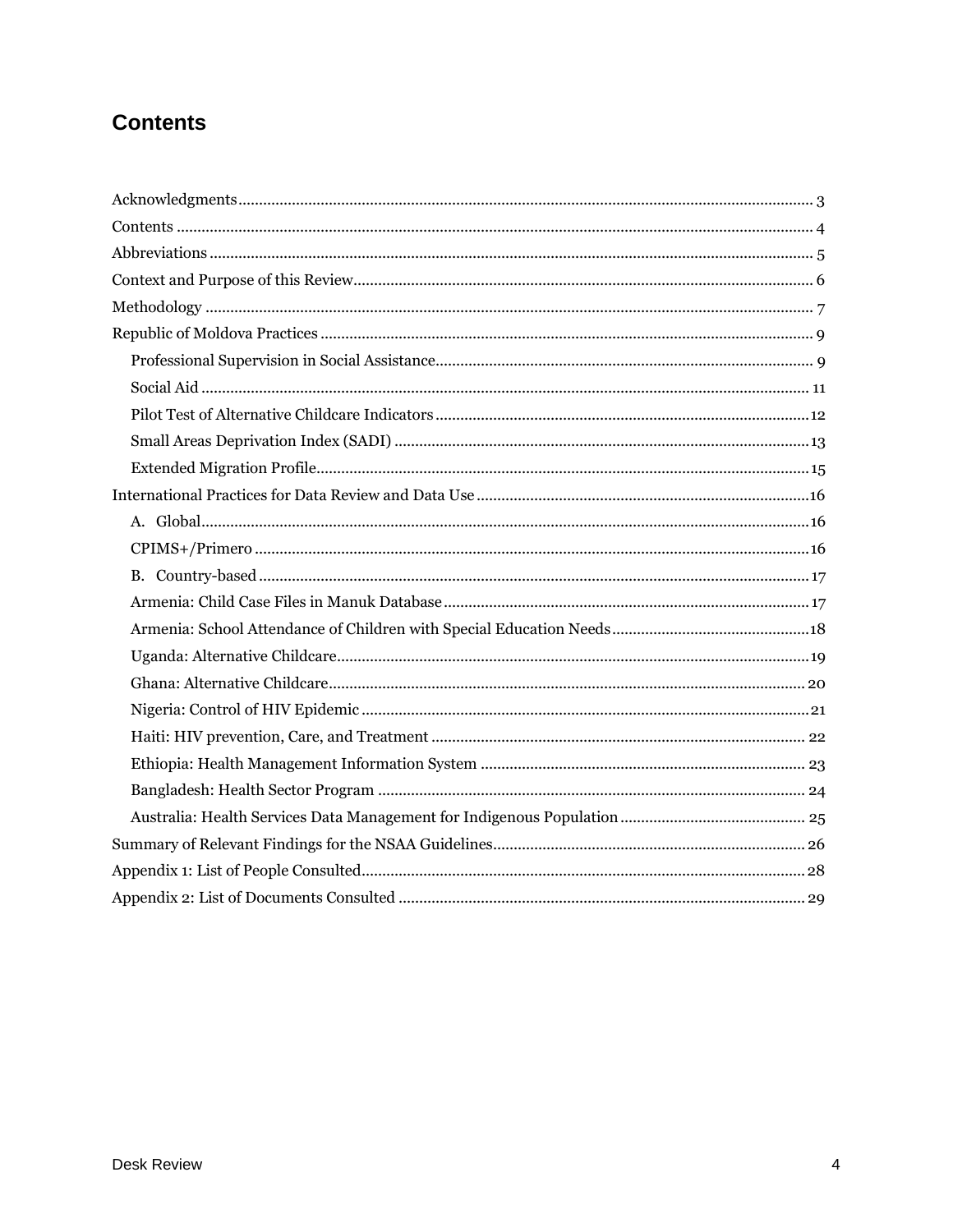## <span id="page-4-0"></span>**Abbreviations**

| <b>CPIMS</b>  | Child Protection Information Management Systems             |
|---------------|-------------------------------------------------------------|
| <b>CSA</b>    | community social assistant                                  |
| D4I           | Data for Impact                                             |
| Data.FI       | Data for Implementation                                     |
| <b>EMIS</b>   | <b>Education Management Information System</b>              |
| <b>EMP</b>    | <b>Extended Migration Profile</b>                           |
| <b>HMIS</b>   | health management information system                        |
| M&E           | monitoring and evaluation                                   |
| <b>MOGLSD</b> | Ministry of Gender, Labor and Social Development (Uganda)   |
| <b>MOHFW</b>  | Ministry of Health and Family Welfare (Bangladesh)          |
| <b>MOHLSP</b> | Ministry of Health, Labor and Social Protection (Moldova)   |
| <b>MOLSA</b>  | Ministry of Labor and Social Affairs of Armenia             |
| <b>MOLSPF</b> | Ministry of Labor, Social Protection and Family             |
| <b>NGO</b>    | nongovernmental organization                                |
| <b>NCDWAA</b> | National Council for Disability and Work Ability Assessment |
| <b>NSAA</b>   | National Social Assistance Agency                           |
| <b>PEPFAR</b> | United States President's Emergency Plan for AIDS Relief    |
| <b>PMMU</b>   | Program Management and Monitoring Unit                      |
| <b>SAAIS</b>  | Social Assistance Automated Information System              |
| SADI          | small areas deprivation index                               |
| <b>SOPs</b>   | <b>Standard Operating Procedures</b>                        |
| <b>TAST</b>   | <b>Technical Assistance Support Team</b>                    |
| <b>TSAS</b>   | <b>Territorial Social Assistance Structures</b>             |
| <b>USAID</b>  | United States Agency for International Development          |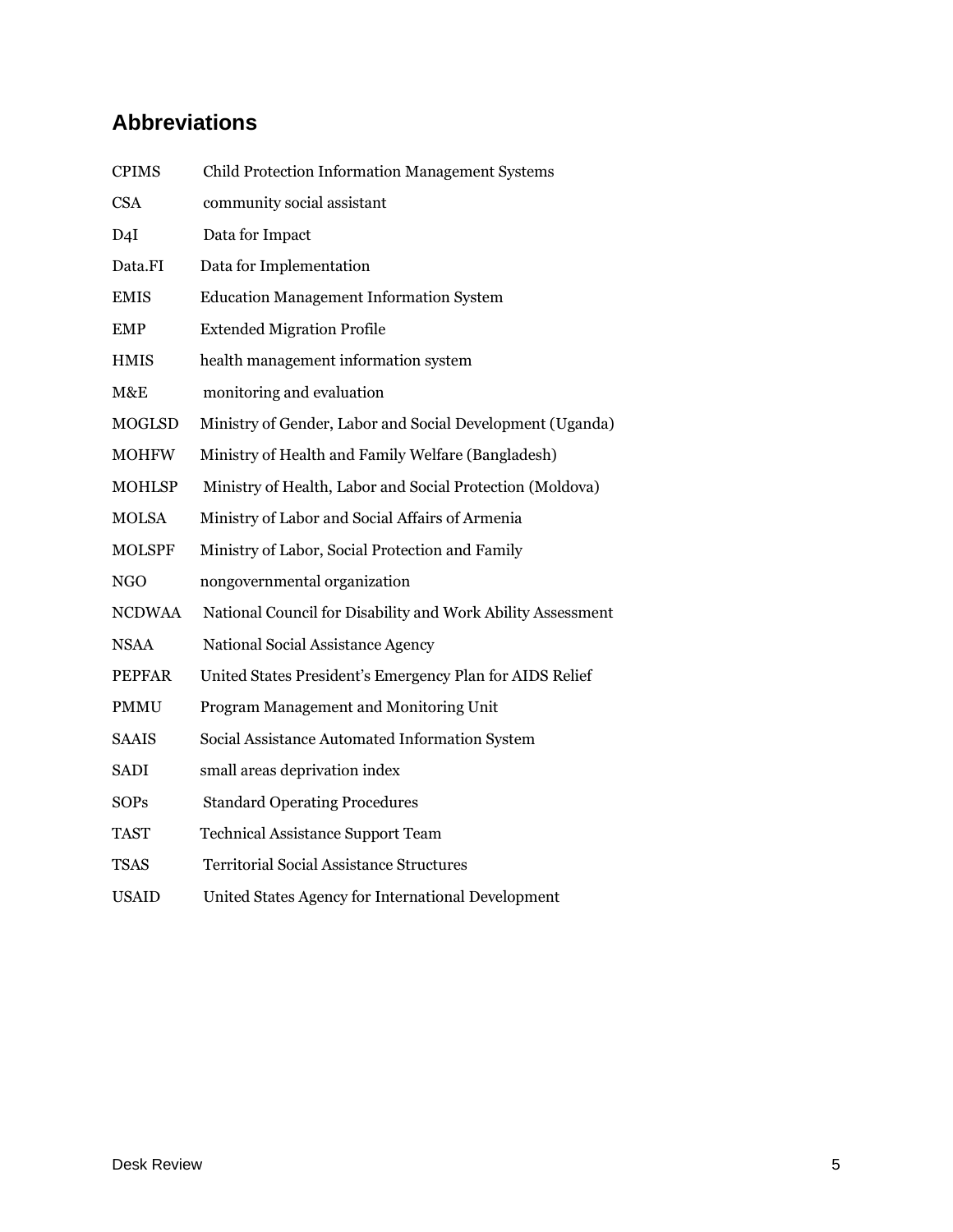## <span id="page-5-0"></span>**Context and Purpose of this Review**

The goal of "Harnessing the Power of Data for the Benefit of the Child" project—funded by USAID and implemented by Data for Impact (D4I) in the Republic of Moldova—is to strengthen the capacity of the government and its partners at national and subnational levels to collect, analyze, and use data to generate a positive impact on children in adversity.

The main beneficiaries of D4I are the Ministry of Health, Labor and Social Protection (MOHLSP), the National Social Assistance Agency (NSAA) and the Territorial Social Assistance Structures (TSAS).

The MOHLSP is the central public authority in charge of policy development in the area of health, labor and social protection. The NSAA is a government agency under the MOHLSP with a mission to enhance the quality of social assistance provided to the beneficiary population by implementing the state policy in the area of social assistance, including: development of the methodological framework for coherent implementation of the legislation in the social assistance field, management of 14 social assistance rehabilitation and recovery public institutions, enabling the process of strengthening professional capacities of the social assistance staff, and financial management of the minimum social services package. The TSAS are set up by local public administration authorities with the task of enforcing legislation and implementing the social assistance policy at the local level. TSAS function in all administrative-territorial units of the Republic of Moldova: Chișinău municipality, Bălți municipality, 32 rayons, and the Autonomous Territorial Unit Găgăuzia.

To inform the capacity strengthening work, D4I assessed in 2020 the capacity of the MOHLSP, NSAA, and TSAS to fulfil key roles and responsibilities in monitoring and evaluation (M&E). The assessments revealed the following system challenges:

- Absence of Standard Operating Procedures (SOPs) for data quality assurance and data use
- Poor coordination in the area of M&E between central and rayon/municipal levels1
- Weak capacities at all levels for data quality assurance and data use to inform decision making

Based on the results of the assessments, M&E capacity strengthening plans were developed, including D4I specific support measures, such as the development of supportive supervision guidelines that NSAA could use to facilitate regular data review and data use at the rayon/municipal level, directly or through the TSAS.

The purpose of this paper is to review the current national and international practices for data review and data use to inform the development of these guidelines.

In the thematic literature, supportive supervision is defined in several ways, including: "provision of guidance and feedback on matters of personal, professional and educational development;<sup>2</sup> "an approach that emphasises mentoring, joint problem solving, two-way communication;" 3 "a process that promotes quality at all levels of the health system;" <sup>4</sup> and "a process of guiding, helping, training and encouraging

<sup>1</sup> The Republic of Moldova has two administrative territorial tiers: (1) villages (communes), towns, and cities constitute the first-tier units; and (2) rayons, Chișinău municipality, Bălți municipality, and the Autonomous Territorial Unit of Găgăuzia constitute the second-tier units. The text above refers to the latter which comprises 35 units, i.e., 32 rayons, 2 municipalities, and the Autonomous Territorial Unit of Găgăuzia.

<sup>2</sup> AMEE Guide No. 27: Effective educational and clinical supervision. Med Teach 2007; 29:2–19.101080/01421590701210907, Authors: Sue Kilminster, David Cottrell, Janet Grant, Brian Jolly (accessed on 17.02.2021). <https://pubmed.ncbi.nlm.nih.gov/17538823/>

<sup>3</sup> EngenderHealth (2001). Facilitative supervision handbook. Page vii. (accessed on 17.02.2021).

[https://www.engenderhealth.org/wp-content/uploads/imports/files/pubs/qi/facilitative-supervision/qi\\_facilsuperhdbk\\_toc.pdf](https://www.engenderhealth.org/wp-content/uploads/imports/files/pubs/qi/facilitative-supervision/qi_facilsuperhdbk_toc.pdf) <sup>4</sup> Marquez L, Kean L, (2002). Making supervision supportive and sustainable: new approaches to old problems. MAQ Paper no.4/2002. Page 12. (accessed on 17.02.2021). [https://pdf.usaid.gov/pdf\\_docs/PNACS924.pdf](https://pdf.usaid.gov/pdf_docs/PNACS924.pdf)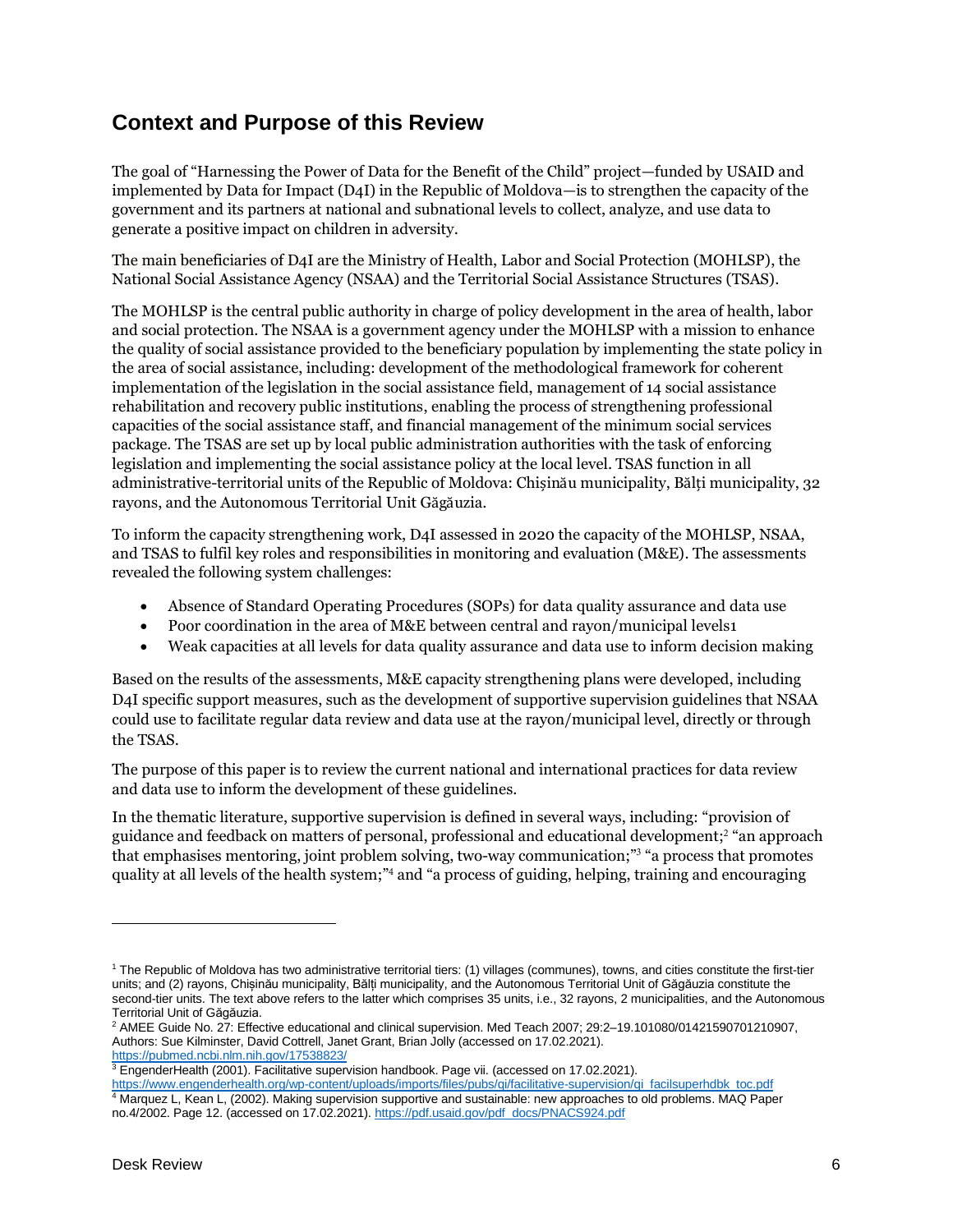staff to improve their performance continuously in order to provide high-quality health services." 5 Though a number of definitions and models of supervision have been developed, the concept is still illdefined. 6

For the purpose of this paper, supportive supervision is meant to be a supportive approach used by the supervisor to coach and encourage the supervisee (an individual or groups) to critically reflect on their practice of reviewing and using data with the ultimate aim of improving the service provision and decision-making. It is conducted in regular meetings and through regular contacts including site visits, phone calls, data review meetings, etc., with a focus on accountability and skill development. 7

This desk review paper consists of an introduction on context and purpose, methodology, a review of mapped national and international practices, and a summary of relevant findings for the upcoming NSAA guidelines and their proposed content.

### <span id="page-6-0"></span>**Methodology**

The paper is based on the documentary review of national and international information sources such as MEASURE Evaluation, Data for Implementation (Data.FI), D4I resource materials, as well as other materials mapped via internet searches using the following search terms:

- Supportive supervision for data review and use/for monitoring and evaluation
- Supportive/supporting supervision in social sectors/areas/fields/social protection/social assistance/social services/care services
- Supervision formative (in French)
- Support/coaching/peer support/assistance in data review and use
- In-service data revision/control/use
- Data quality check revision
- Data review and data use

With few exceptions, the mapping of practices is focused on the ones in the area of social assistance, child protection, and health care. Despite a multitude of practices on supportive supervision in these areas which are aimed at improving the service provision and professional performance generally, very few practices were identified that specifically address data review and data use for M&E and decision-making processes. Therefore, the desk review has also considered generic practices on data review and data use which could be embedded in the existing supportive supervision processes.

Particular attention was paid to identifying institutionalized practices and which of those could provide examples of how information was used for improved decision-making and support to clients and beneficiaries. Improving data quality along the way is very important, and many of the mapped practices highlight this quality aspect as well.

<sup>&</sup>lt;sup>5</sup> Garrison K, Caiola N, Sullivan R. (2004). Supervising health care services: Improving the performance of people. Washington DC: JHPIEGO. Preface. Page vii. (accessed on 17.02.2021)[. https://pdf.usaid.gov/pdf\\_docs/PNACX168.pdf](https://pdf.usaid.gov/pdf_docs/PNACX168.pdf)

<sup>&</sup>lt;sup>6</sup> BMJ Global Health (2019). Supportive supervision to improve service delivery in low-income countries: Is there a conceptual problem or a strategy problem? BMJ Journals, 4(Supp.9):e001151, published online 2019 October 11, Authors: Gertrude Sika Avortri, Joy Belinda Nabukalu, Juliet Nabyonga-Orem. (accessed on 17.02.2021). <https://www.ncbi.nlm.nih.gov/pmc/articles/PMC6797347/>

<sup>&</sup>lt;sup>7</sup> The definition is an adaptation of the one included in the Guidance Manual on Supportive Supervision for the Social Service Workforce, of the Global Social Service Workforce Alliance published October 2020. Page 6. (accessed on 28.03.2021). [http://www.socialserviceworkforce.org/system/files/resource/files/Guidance\\_Manual\\_Strengthening\\_Supervision\\_Social\\_Service\\_W](http://www.socialserviceworkforce.org/system/files/resource/files/Guidance_Manual_Strengthening_Supervision_Social_Service_Workforce_0.pdf) [orkforce\\_0.pdf](http://www.socialserviceworkforce.org/system/files/resource/files/Guidance_Manual_Strengthening_Supervision_Social_Service_Workforce_0.pdf)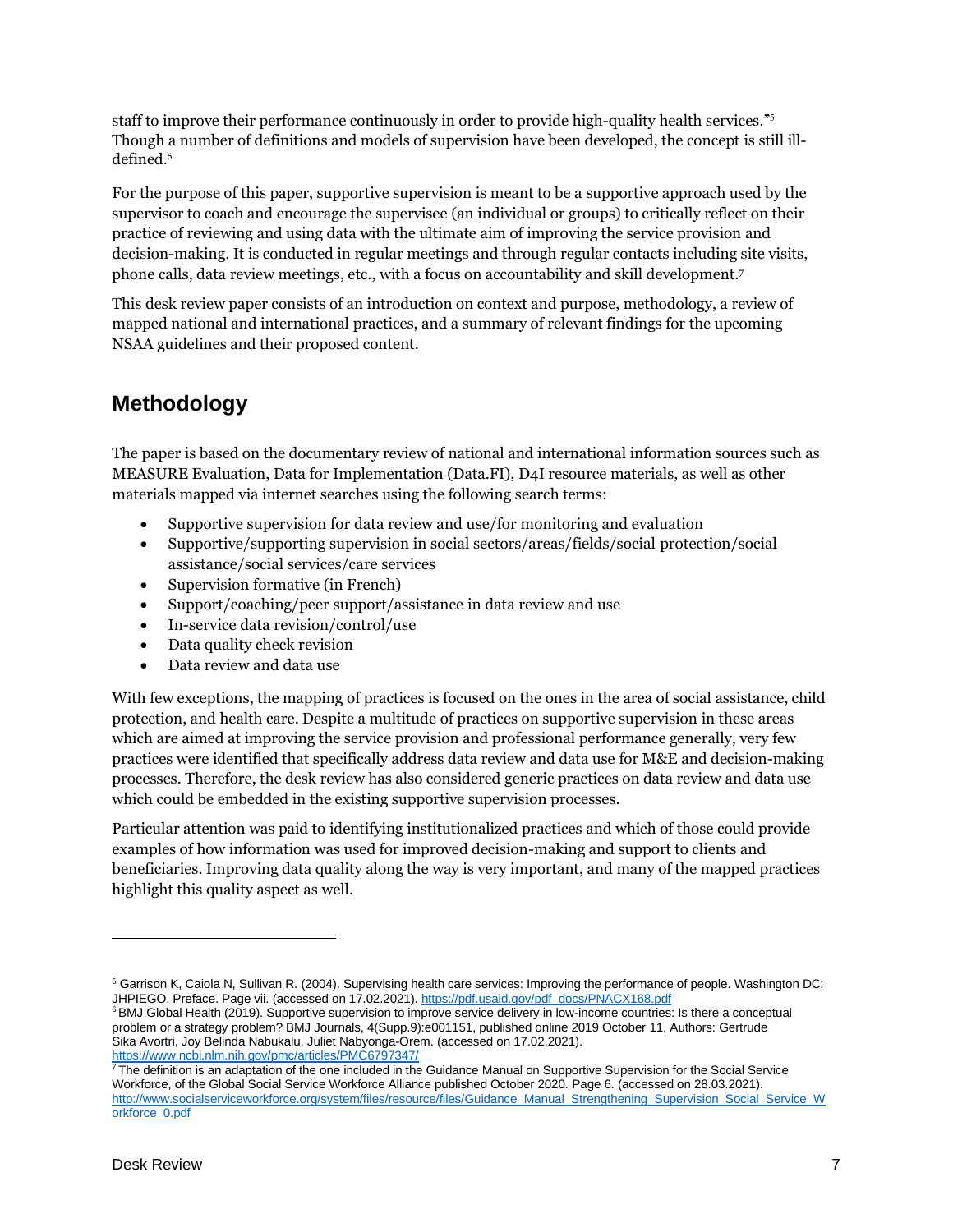The paper presents practices from Moldova and international practices from Europe, Asia, Africa, the Caribbean, and Australia. For practices from Moldova, D4I held internal meetings with its expert team to map relevant institutions and individuals that would be worth contacting for the purpose of this desk review. Exploratory emails were sent to NSAA and Social Inspection, <sup>8</sup> followed by some clarification calls. In addition, clarification discussions were held with representatives of several TSAS<sup>9</sup> and with relevant local experts from think tanks and NGOs (Appendix 1). To check the institutionalisation aspect of some relevant practices in child protection, discussions with D4I experts from Armenia and Uganda were also conducted.

Each practice presented in this paper is structured as follows: (i) type of practice, (ii) short description and users, (iii) achievements and challenges, and (iv) applicability for NSAA. Table 1 below provides a brief overview of these practices. The documents consulted for this paper are presented in Appendix 2.

|                                                | <b>Type of Practice</b> |             |            | Institutionalisation |  |  |
|------------------------------------------------|-------------------------|-------------|------------|----------------------|--|--|
| Country                                        | Data review             | <b>Site</b> | Other      | (yes/no/unknown)     |  |  |
|                                                | meetings<br>visits      |             |            |                      |  |  |
| <b>Republic of Moldova practices</b>           |                         |             |            |                      |  |  |
| Professional supervision in social assistance  | $\sqrt{}$               | $\sqrt{}$   |            | yes                  |  |  |
| Social aid                                     | V                       | $\sqrt{}$   | $\sqrt{ }$ | yes                  |  |  |
| Pilot test of alternative care indicators      | $\sqrt{}$               |             |            | no                   |  |  |
| Small Areas Deprivation Index                  | $\sqrt{}$               |             |            | no                   |  |  |
| <b>Extended Migration Profile</b>              | V                       |             |            | no                   |  |  |
| <b>International practices</b>                 |                         |             |            |                      |  |  |
| A. Global practices                            |                         |             |            |                      |  |  |
| CPIMS+/Primero                                 | $\sqrt{}$               |             |            | used in 28 countries |  |  |
| <b>B. Country-based practices</b>              |                         |             |            |                      |  |  |
| Armenia: Child case files in Manuk database    | $\sqrt{}$               | $\sqrt{}$   |            | no                   |  |  |
| Armenia: School attendance of children with    |                         | V           |            | no                   |  |  |
| special education needs                        |                         |             |            |                      |  |  |
| Uganda: Alternative childcare                  | $\sqrt{}$               | $\sqrt{}$   |            | yes                  |  |  |
| Ghana: Alternative childcare                   |                         | $\sqrt{}$   |            | yes                  |  |  |
| Nigeria: Control of HIV epidemic               | $\sqrt{2}$              | $\sqrt{2}$  |            | yes                  |  |  |
| Haiti: HIV prevention, care, and treatment     | $\sqrt{}$               | $\sqrt{}$   |            | unknown              |  |  |
| Ethiopia: Health Management Information        | V                       |             |            |                      |  |  |
| System                                         |                         |             |            | yes                  |  |  |
| Bangladesh: Health sector program              | $\sqrt{}$               |             |            | yes                  |  |  |
| Australia: Health services data management for |                         | V           |            | Unknown              |  |  |
| indigenous population                          |                         |             |            |                      |  |  |

#### **Table 1. Overview of Practices for Data Review and Data Use to Inform Supportive Supervision**

<sup>&</sup>lt;sup>8</sup> Social Inspection is a public administration authority established in 2011 under the MOHLSP, with the mandate of inspecting the observance of the legal framework on cash benefits and social services.

<sup>9</sup> TSAS of Hîncesti, Fălesti, and Cahul rayons, selected based on their experience in piloting alternative childcare indicators with the support of D4I (September 2020–March 2021), including experience in data review of the data sets collected through electronic tools.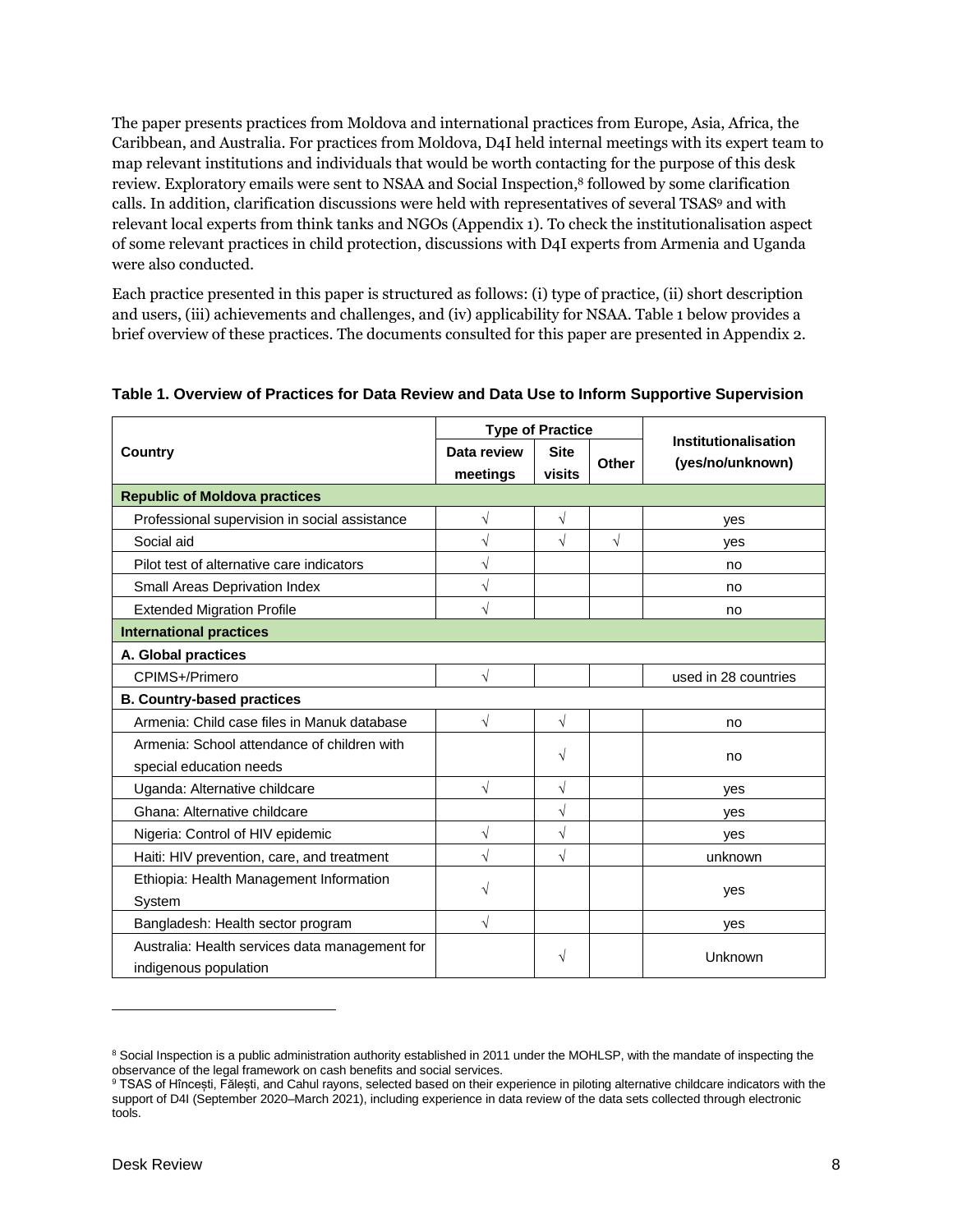## <span id="page-8-0"></span>**Republic of Moldova Practices**

#### <span id="page-8-1"></span>**Professional Supervision in Social Assistance**

**Type of practice:** Combined data review meetings and site visits to ensure a uniform implementation of case management and quality service provision

**Description and users:** Recognizing the fact that the efficient operation of the integrated social services system is directly influenced by the performance of social services providers, the Moldovan Ministry of Labor, Social Protection and Family (MOLSPF) <sup>10</sup> launched the mechanism of professional supervision in social assistance in early 2009. <sup>11</sup> The aim of that mechanism was to improve the professional supervision process and address more broadly the needs for professional support of community social assistants (CSAs).

The uneven implementation of the mechanism at national level, caused by the different degrees of TSAS engagement and support provided from NGOs, led the ministry to revise the mechanism. Thus, in 2017, the ministry approved an updated mechanism for professional supervision in social assistance, <sup>12</sup> which was developed and successfully piloted with the support of USAID-funded project "Children in Moldova are Cared for in Safe and Secure Families," <sup>13</sup> implemented by Partnerships for Every Child in collaboration with the Government of the Republic of Moldova.

The updated mechanism described the process of professional supervision implementation with the involvement of all TSAS personnel. It oriented the supervision process toward the improvement and streamlining of staff professional competences to ensure a child's well-being and family strengthening through interconnection with the case management procedures. <sup>14</sup> Although the new mechanism clearly described the entire process of professional supervision (types of supervision, frequency of supervision meetings, participants, standard procedures, and the tools to be used), <sup>15</sup> it has still been implemented unevenly across the country.

In some rayons, <sup>16</sup> the process of professional supervision is rather formal, ad hoc, and rare (one meeting or a site monitoring visit every several months) and may be limited to discussing only certain issues on case management, or changes in the regulatory framework. In other rayons, the process is more advanced, striving to improve case management efficiency, increase accuracy of data collected at community level, improve the analysis of the social situation at rayon level, or optimize the social services network. For example, in Fălești rayon, professional supervision meetings (including online meetings) are held on a monthly basis, in accordance with an approved plan and agenda. They are

[http://old.mmpsf.gov.md/file/documente%20interne/Mecanismul%20de%20supervizare.rom.pdf,](http://old.mmpsf.gov.md/file/documente%20interne/Mecanismul%20de%20supervizare.rom.pdf) Order of the Minister of Labour, Social Protection and Family no.15 of 10.11.2009 on the approval of the Guide for the implementation of the mechanism of professional supervision in social assistance. (accessed on 26.03.2021).

<http://old.mmpsf.gov.md/file/documente%20interne/Final%20Ghid%20in%20supervizare%20rom..pdf> <sup>12</sup> MOLSPF Minister's Order no. 74 of 10.05.2017 on approval of the Mechanism of professional supervision in social assistance. Practical implementation guide. (accessed on 27.03.2021)[. http://www.p4ec.md/handlers/download.ashx?id=106&](http://www.p4ec.md/handlers/download.ashx?id=106&lng=en&name=Ghid_supervision.pdf) [lng=en&name=Ghid\\_supervision.pdf](http://www.p4ec.md/handlers/download.ashx?id=106&lng=en&name=Ghid_supervision.pdf)

<sup>13</sup> P4EC/APC (2018). Final Report Children in Moldova are Cared for in Safe and Secure Families project Implemented by Partnerships for Every Child: January 1, 2014 through December 31, 2017. (accessed on 14.04.2021).

<http://socialserviceworkforce.org/system/files/resource/files/Children-in-Moldova-Project-Final-Report.pdf>

<sup>14</sup> MOLSPF Minister's Order no.96 of 18.05.2016 on approval of the Case management practical guide. (accessed on 28.03.2021). [http://www.p4ec.md/handlers/download.ashx?id=104&lng=en&name=Case\\_Management\\_Guide](http://www.p4ec.md/handlers/download.ashx?id=104&lng=en&name=Case_Management_Guide)

<sup>15</sup> MOLSPF Minister's Order no. 74 of 10.05.2017 on approval of the Mechanism of professional supervision in social assistance. Practical implementation guide, page 23. (accessed on 27.03.2021)[. http://www.p4ec.md/handlers/download.ashx?id=106&](http://www.p4ec.md/handlers/download.ashx?id=106&lng=en&name=Ghid_supervision.pdf) [lng=en&name=Ghid\\_supervision.pdf](http://www.p4ec.md/handlers/download.ashx?id=106&lng=en&name=Ghid_supervision.pdf)

<sup>&</sup>lt;sup>10</sup> Currently, the Ministry of Health, Labour and Social Protection (MOHLSP).

<sup>11</sup> MOLSPF Minister's Order no.99 of 31.12.2008 on the approval of the Mechanism of professional supervision in social assistance. (accessed on 26.03.2021).

<sup>&</sup>lt;sup>16</sup> Administrative territorial unit of second level in the Republic of Moldova.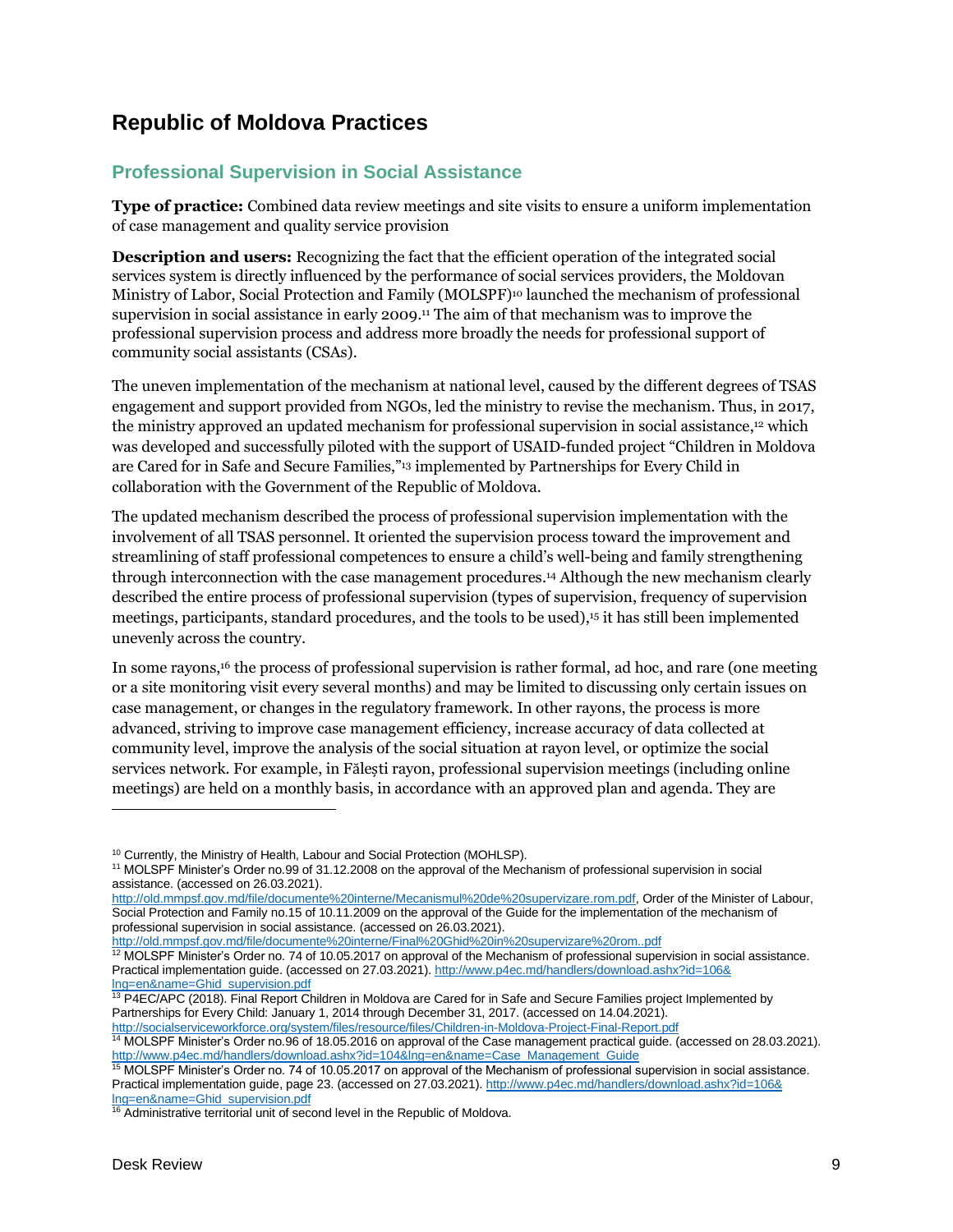organized individually or in small and large groups, depending on needs. During these meetings, participants discuss professional performance, challenges in case management, and the number of cases recorded. These are analyzed from the viewpoint of compliance with case management procedures for different risk levels. To avoid losing cases in the system and to ensure data accuracy at the primary source, each TSAS head of service is assigned the task of monitoring the cases at community level. Thus, each case opened, closed, or referred by the CSAs is communicated to the heads of the respective services, who in turn correlate and corroborate them. At the same time, the data that TSAS collects and aggregates at rayon level are used to conduct analyses and optimize services. For example, in the rayons of Fălești and Cahul, when data show a reduction in the number of persons with disabilities benefiting from home care services, resources are reallocated to expand the number of personal assistants<sup>17</sup> for these persons.

**Achievements and challenges:** The strong point of this practice is its institutionalization in the form of a national mechanism aimed at improving the professional performance and the quality of social services provision. However, the implementation of the mechanism is uneven across the rayons, its functionality being affected by a series of challenges, in particular: (i) staff turnover, which frequently transforms the supervision process in a training operation on the background of an underdeveloped national system for initial and continuous training in social assistance; (ii) work overload of supervisors involved in the process, which leads to professional burnout, the supervision being additional, unpaid work; and (iii) poor resources for IT service of computers and software upgrading, which leads to the persistence of paper records and diminishes the possibilities to check and assure data quality. Another major issue is that the mechanism does not sufficiently describe how the process of professional supervision should be organized at national level. It is limited to defining the responsibilities of the MOHLSP in developing methodological and informational materials and ensuring the trainings for the staff of TSAS and social assistance services, without specifying how the ministry will collect feedback and how it will use the results of supervision for decision-making. Also, the current mechanism does not define the role of the NSAA, the authority established in 2016 to enhance the quality of social assistance by implementing state policy. <sup>18</sup> In order to fulfill its mission, basic functions, and responsibilities—in particular the methodological support to TSAS—the participation of the NSAA in the process of professional supervision in social assistance is essential.

**Applicability for NSAA:** This practice is directly related to the NSAA task of providing methodological support to TSAS. To ensure functionality of the mechanism described above, the role of NSAA should be specifically defined so that it directly provides or monitors the implementation of the professional supervision by TSAS across the country and identifies solutions to improve it. Alongside this, it should remain in close coordination with MOHLSP to ensure functionality of the continuous training system in social assistance. As the mechanism of professional supervision in social assistance also embeds certain elements of M&E (such as quality of case records), it can serve as an umbrella for the organization of supportive supervision for data review and data use meetings and site visits for decision-making at the rayon level.

<sup>&</sup>lt;sup>17</sup> The personal assistance is a customized care service to meet the need for mobility, hygiene, feeding, and other needs of the child or adult with severe disabilities who require support for integration in society. It is provided directly to each person with disability by a relative or a third person employed by the municipality.

<sup>&</sup>lt;sup>18</sup> Government Decision no. 1236/2016 approving the Regulation on the NSAA organization and functioning, and its structure and the staffing scheme. (accessed on 27.03.2021). [https://www.legis.md/cautare/getResults?doc\\_id=110438&lang=ro](https://www.legis.md/cautare/getResults?doc_id=110438&lang=ro)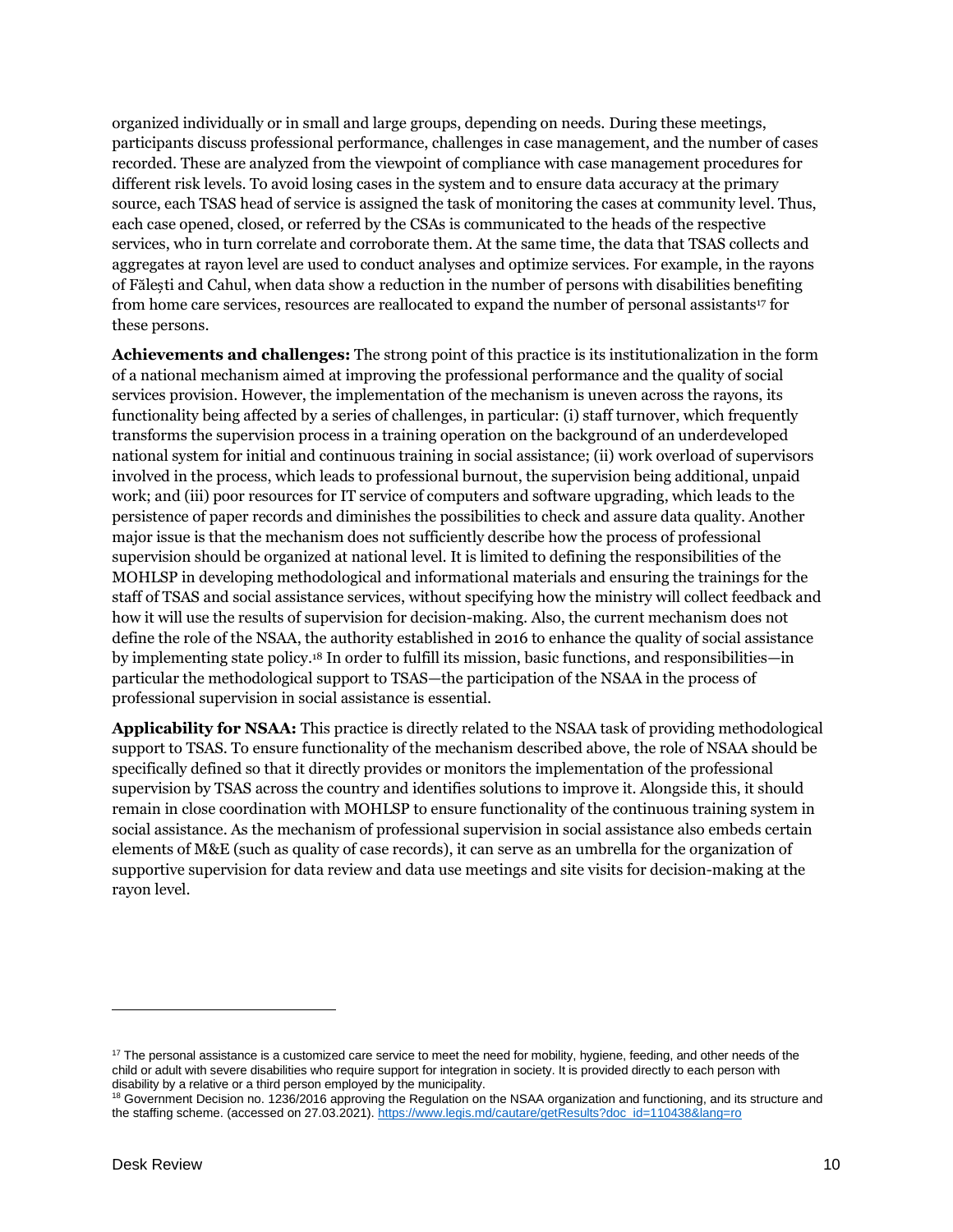#### <span id="page-10-0"></span>**Social Aid**

**Type of practice:** Combined data review meetings, site visits of mobile commissions, and inspections to ensure uniform implementation of social aid program across the country

**Description and users:** In 2008, the Government of Moldova passed new legislation on "Social aid" (Ajutor social), <sup>19</sup> a cash means-tested benefit to fight against poverty. An Excel-based information system for social aid management, i.e., Moldova Social Assistance System, was developed with the support of Oxford Policy Management. At rayon level, the system functionality was ensured by TSAS operatorssupervisors, who processed and introduced in the system the applications for social aid collected by the CSAs. A series of trainings for operators-supervisors and CSAs was delivered, and regular data quality review meetings for completeness and accuracy checks were conducted by the MOLSPF with the support of Oxford Policy Management.

In 2013, the first version of the Social Assistance Automated Information System (SAAIS)<sup>20</sup>, developed with the support of World Bank, included a module on "Social Benefits" for keeping records of applicants and recipients of social aid and cold season allowances. After several modernizations and functional extensions, the system became functional in August 2015. <sup>21</sup> As of 2016, the CSAs were given access to the system to introduce the data concerning the social aid applications. To ensure uniform and correct implementation of the social aid program, TSAS conducts regular data review meetings with CSAs as part of the mechanism of professional supervision in social assistance described above. The MOHLSP participated in these meetings and deemed them effective. Mobile commissions, including TSAS operators-supervisors, were also set up to pay regular site visits to villages and provide supportive supervision and on-the-job mentoring to CSAs.<sup>22</sup>

The Social Inspection<sup>23</sup> plays an important role in this context, carrying out regular inspections based on specific SOPs. <sup>24</sup> It examines the implementation of the regulatory framework on social aid, cold season allowances, and social services provision. The findings and recommendations of the inspections are recorded in reports which are developed and issued through the "Social Inspection" module of SAAIS. Unlike other countries, the Social Inspection in Moldova does not function punitively; it acts as a methodological advisor to TSAS in implementing the regulatory framework.

**Achievements and challenges:** The MOHLSP has a functional automated system, SAAIS, for the administration of the social aid. It is primarily used for tracking the beneficiaries and reporting, but also informs supportive supervision for data review and data use by institutionalizing regular meetings with CSAs for social assistance and site visits of mobile commissions. <sup>25</sup> The advisory role of the Social

<sup>19</sup> Law on social aid no. 133-XVI of 13.06.2008. (accessed on 16.03.2021).

[https://www.legis.md/cautare/getResults?doc\\_id=124785&lang=ro](https://www.legis.md/cautare/getResults?doc_id=124785&lang=ro)

<sup>&</sup>lt;sup>20</sup> MOLSPF Minister's Order no. 144/a of 28.08.2013 related to the Social Assistance Automated Information System. [http://old.mmpsf.gov.md/file/ordine/ordin1/ORDIN\\_144A\\_CU\\_PRIVIRE\\_SIAAS\\_1.pdf](http://old.mmpsf.gov.md/file/ordine/ordin1/ORDIN_144A_CU_PRIVIRE_SIAAS_1.pdf)

 $^{21}$  MOLSPF Minister's Order no.107 of 02.07.2015 related to the implementation of the functional extension of the Social Assistance Automated Information System.

<sup>&</sup>lt;sup>22</sup> Page 61 of the Government Decision no.1167/2008, on the approval the Regulation on the procedure of establishment and payment the social aid benefit. (accessed on 14.03.2021)[. https://www.legis.md/cautare/getResults?doc\\_id=119112&lang=ro](https://www.legis.md/cautare/getResults?doc_id=119112&lang=ro) <sup>23</sup> Government Decision no.802 on 28.10.2011 regarding the creation of the Social Inspection. (accessed on 14.03.2021). [https://www.legis.md/cautare/getResults?doc\\_id=12356&lang=ro](https://www.legis.md/cautare/getResults?doc_id=12356&lang=ro)

 $24$  Order of Head of Social Inspection no.113/a of 29.10.2018 on the Operational Manual for inspecting the social benefit and the aid for cold season. [https://is.msmps.gov.md/sites/default/files/Manual%20%20opera%C8%9Bional%20privind%](https://is.msmps.gov.md/sites/default/files/Manual%20%20opera%C8%9Bional%20privind%20inspectarea%20ajutorului%20social%20%C8%99i%20ajutorului%20pentru%20perioada%20rece%20a%20anului%20(2).pdf)

[<sup>20</sup>inspectarea%20ajutorului%20social%20%C8%99i%20ajutorului%20pentru%20perioada%20rece%20a%20anului%20\(2\).pdf;](https://is.msmps.gov.md/sites/default/files/Manual%20%20opera%C8%9Bional%20privind%20inspectarea%20ajutorului%20social%20%C8%99i%20ajutorului%20pentru%20perioada%20rece%20a%20anului%20(2).pdf) Order of Head of Social Inspection no.122 of 29.12.2017 on the Inspection standards. (accessed on 14.03.2021). <https://is.msmps.gov.md/sites/default/files/Standarde%20%20de%20inspectie.pdf>

 $25$  Government Decision no.1167/2008 on the approval the Regulation on the procedure of establishment and payment the social aid benefit. Page 61. (accessed on 14.03.2021)[. https://www.legis.md/cautare/getResults?doc\\_id=119112&lang=ro;](https://www.legis.md/cautare/getResults?doc_id=119112&lang=ro) MOLSPF Minister's Order no.99 on 31.12.2008 on the approval of the Mechanism of professional supervision in social assistance, (accessed on 26.03.2021). <http://old.mmpsf.gov.md/file/documente%20interne/Mecanismul%20de%20supervizare.rom.pdf>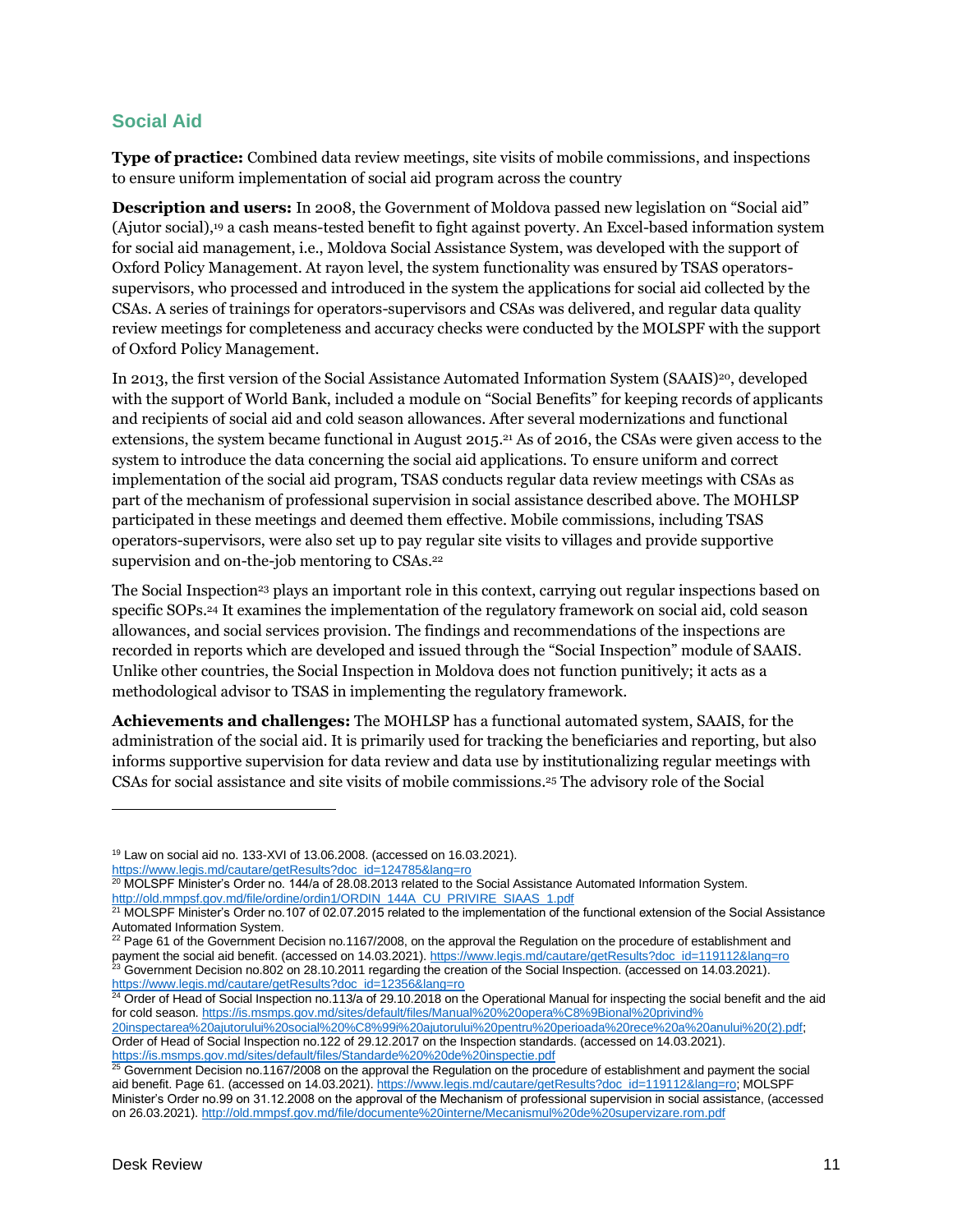Inspection is instrumental in helping the TSAS to implement the social assistance regulatory framework, embedding a dimension of supportive supervision.

**Applicability for NSAA:** Some positive elements of this practice can be considered by NSAA when putting in place its supportive supervision process: (i) mobile teams of trained supervisors conduct supportive supervision based on specific SOP/guidelines; (ii) regular data review meetings of TSAS with the CSAs are promoted, aimed at increasing data quality at the primary source, and (iii) continuous coaching/mentoring of TSAS staff encourages data use at rayon level for taking decisions on priority needs.

#### <span id="page-11-0"></span>**Pilot Test of Alternative Childcare Indicators**

**Type of practice:** Data review meetings to improve data quality and prepare for the electronic monitoring of alternative childcare

**Description and users:** Specific routine monitoring indicators of alternative childcare were developed between 2018–2019 by a working group led by the MOHLSP within the MEASURE Evaluation project, funded by USAID. The development of indicators was triggered by several challenges identified during the assessment of the alternative childcare system in 2017. <sup>26</sup> The working group agreed upon 28 indicators and developed subsequent Indicator Reference Sheets (IRSs).

Given the absence of digital data collection, the MOHLSP decided to pilot the indicators using electronic tools to test their utility for increasing the efficiency of the data collection and reporting process, as well as for evidence-based decision-making, with the ultimate goal to scale them up to national level. The first version of electronic tools for collecting data for 26 out of the 28 indicators<sup>27</sup> was developed in 2019. They were further developed in 2020 with support of the USAID project "Data for Impact (D4I): Harnessing the Power of Data for the Benefit of the Child" by automatizing the functionalities of data aggregation, reporting, and visualization. Thus, 5 community tools and 11 rayon/municipal tools were developed in Microsoft Excel to capture data for the 26 indicators. 28

The pilot test took place in four pilot regions (Chișinău municipality and Cahul, Hîncești and Fălești rayons) between September 16, 2020, and March 16, 2021. After an initial training, over 190 CSAs and TSAS specialists were supported by D4I to enter data in the registries of the electronic tools and handle their functionalities for automatic data aggregation, reporting, and visualization. Because of the COVID-19 pandemic, communication and provision of support was achieved with online communication tools and cloud platforms. Support occurred predominantly one-on-one or in small group sessions.

The initial data submitted by the pilot regions did not align well, revealing several cases where indicators did not corroborate correctly among themselves. <sup>29</sup> The D4I team worked with the pilot regions to identify the reasons for data misalignment, which included delays in entering data in several tools due to the work overload at the end of the year (the piloting month was November 16–December 14, 2020), errors in filling in registries which affected the automatic calculation of indicators in the reports, and the misreporting of some data to the D4I team even if they were correct in the reports of the electronic tools

 $27$  Except for indicator Number and Percentage of children hosted in Assisted Social Housing service because this service is not regulated yet, and indicator Number and Percentage of accredited placement services providers, for which data is mainly collected by the National Council for the Accreditation of Social Service Providers in its national database.

<sup>28</sup> D4I (2021). Pilot Test of Alternative Childcare Indicators in Moldova. Final report. (accessed on 20.05.2021). <https://www.data4impactproject.org/publications/pilot-test-of-alternative-childcare-indicators-in-moldova/>

<sup>&</sup>lt;sup>26</sup> Cannon, M., Gheorghe, C. & Moldova country core team (2018). Assessing alternative care for children in Moldova: Assessment Report (Volume 1). (accessed on 19.03.2021). <https://www.measureevaluation.org/resources/publications/tr-18-262a>

<sup>&</sup>lt;sup>29</sup> For instance, "Number of children separated from their family" as a total of "Number of children whose parents/only parent are/is temporarily in another locality" and "Number of children in placement services"; another example: "Number of children placed in kinship care" which should always be equal or higher than the "Number of kinship carers."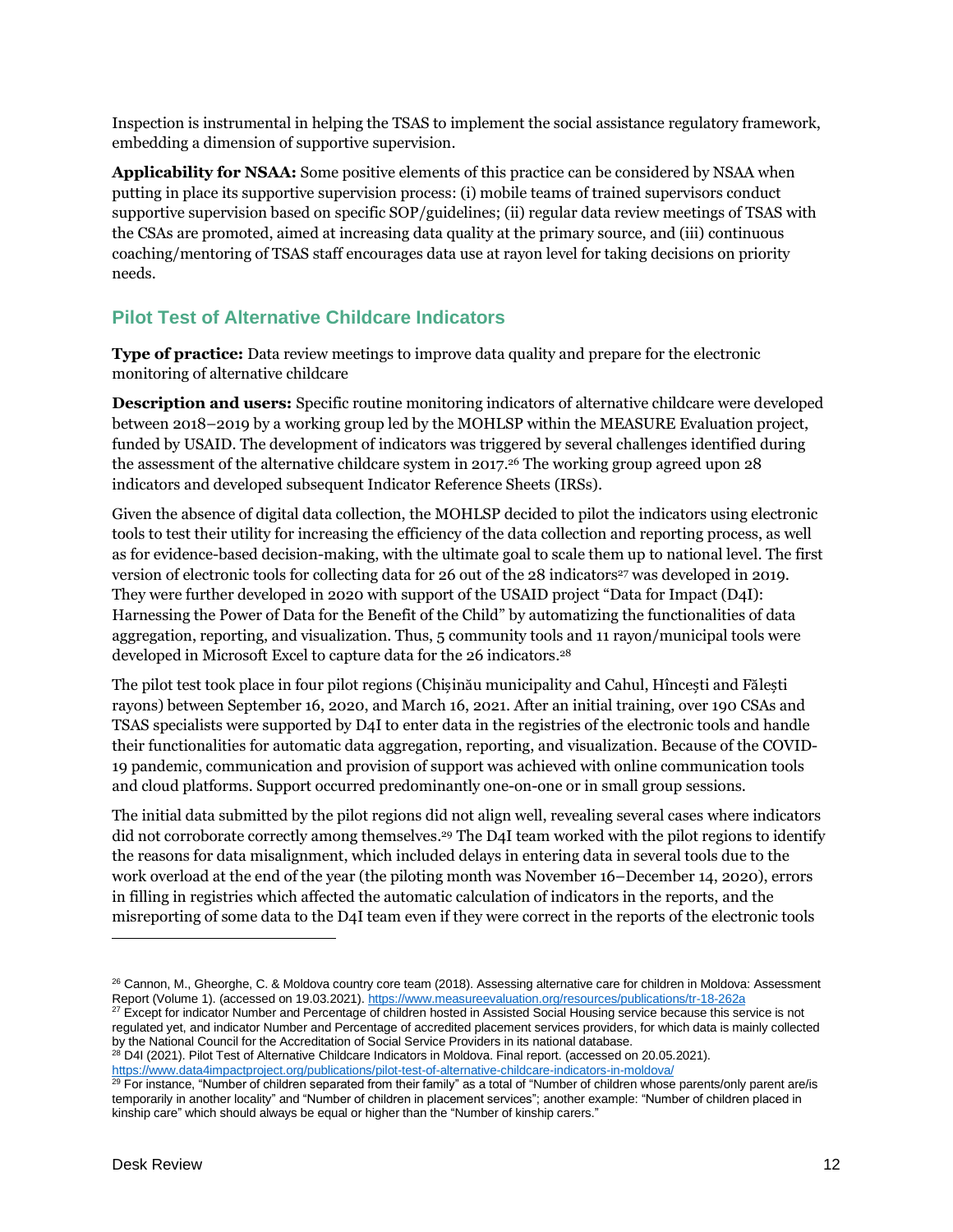(e.g. reporting of children in emergency placement rather than children in both emergency and planned placement services). After several supportive supervision meetings with TSAS and three to four rounds of data review for each pilot region, the TSAS fixed the errors and provided the final data on indicators.

**Achievements and challenges:** The findings of the pilot test showed great progress in raising the awareness of TSAS specialists and CSAs of the importance and usefulness of an electronic system (database) for collecting data and keeping records of beneficiaries through an automated information system. The pilot test proved the accuracy of primary data sources indicated in the IRSs and the consistency with the current legal framework and practices. It demonstrated that the piloted electronic tools allowed the collection of disaggregated data for all alternative childcare indicators. In addition, it checked the possible frequency of data collection and reporting.

The data review was a very useful exercise for CSAs and TSAS specialists as they learned how indicators should corroborate with each other, how data should align, how to 'read' the correlation between indicators, and why the review of the entire data set is important for assuring reliable data for decisionmaking. The pilot test proved the positive effects that the supportive supervision sessions conducted by D4I have on data quality. In addition, data was reported to have been used by Fălesti rayon to inform the 2021 activity plan and by Chișinău municipality to inform the development of emergency foster care to reduce child institutionalization (according to the data sets, institutionalization was the predominant form of alternative care for children left without parental care in Chișinău municipality).

The pilot test encountered difficulties due to outdated information technologies and insufficient CSAs skills in using basic Microsoft Excel functions. Other challenges were caused by the uneven CSAs understanding of the legislation behind the indicators, overlapping of the pilot test period with the cold season when the CSAs were overloaded with processing heating allowance applications, staff turnover, and numerous cases of CSAs taking sick leave because of the COVID-19 pandemic.

**Applicability for NSAA:** Once the routine monitoring indicators on alternative childcare are institutionalized by the MOHLSP, the methodological support subdivision of the NSAA will have an important role to play in providing supportive supervision to TSAS (which was performed by D4I during the pilot test) in the form of regular data review and data use sessions. To this end, the D4I project will assist the NSAA, in accordance with the provisions of the M&E capacity strengthening plan, to develop supportive supervision guidelines facilitating regular sessions at rayon/municipal level.

#### <span id="page-12-0"></span>**Small Areas Deprivation Index (SADI)**

**Type of practice:** Data review meetings to prioritize support for deprived communities and take decisions on local and regional development

**Description and users:** The Ministry of Economy, with the support of United Nations, strove to build a culture of data use based on a set of social-economic indicators at community level, grouped under a small areas deprivation index (SADI). The index and related socio-economic indicators, disaggregated at community level, were developed in 2003. They arose from the government's need to measure community poverty and better target financial resources to the most vulnerable localities in the country. In 2005, those socio-economic indicators were institutionalized as part of the national poverty monitoring and evaluation system. <sup>30</sup> Thereafter, SADI database was one of the benchmarks used by the World Bank in providing loans for community development in rural areas and small towns, through the Moldova Social Investment Fund. To access the development funds, the municipalities used the socio-

<sup>&</sup>lt;sup>30</sup> Approved by Government Decision no. 851/2005 on establishing a poverty monitoring and evaluation system, including socioeconomic indicators of communities required to analyze the non-monetary poverty dimensions. (accessed on 10.03.2021). [https://www.legis.md/cautare/getResults?doc\\_id=27733&lang=ro](https://www.legis.md/cautare/getResults?doc_id=27733&lang=ro)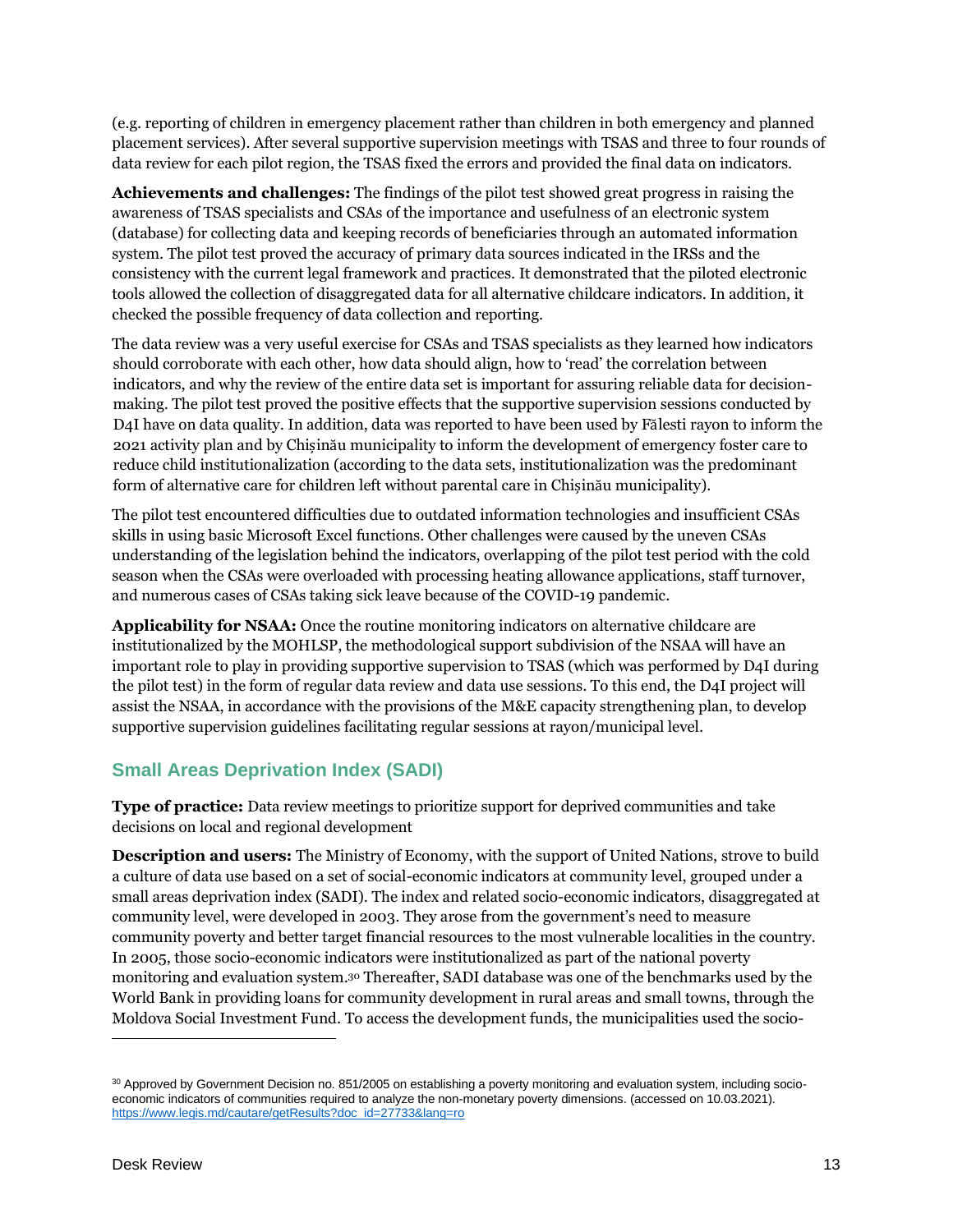economic indicators and SADI for informing the local development priorities. SADI data is still used to attract resources for community development from different sources, monitor regional development policies, and make investment decisions.

The database and deprivation index calculation methodology were periodically reviewed and adjusted to ensure reliable and quality data, aligned to the country economic and social context. For example, in 2006 data quality check lists were developed with the support of UNDP/UNICEF/SDC Joint Programme "Support to Strategic Policy Formulation, Monitoring and Evaluation in Moldova," and the Ministry of Economy staff members were trained as supervisors to conduct data review meetings with representatives of rayon departments of economy and finances and local public authorities. In 2012, the Congress of Local Authorities, with the support of UNICEF, used SADI to assess the statistical data needs of local public administrations for monitoring and evaluating the administrative decentralization process. <sup>31</sup> The next review exercise of SADI was conducted in 2014 by the Ministry of Economy, together with the National Bureau of Statistics, with the support of the UN Programme "Strengthening the national statistical system." 32

The latest adjustment of the database and SADI calculation methodologies took place in 2020. New indicators, in line with the adjustments of the policy framework, were added to the Sustainable Development Goals and the availability of data in the central-level information systems. <sup>33</sup> Apart from the National Bureau of Statistics, an additional 14 public institutions were involved in the review process. 34

Currently, the SADI database encompasses about 200 detailed indicators at the level of 897 rural and urban localities, which measure the community development level, the living conditions and access to services. <sup>35</sup> The SADI index is calculated using 71 relative indicators which are clustered into eight key domains i.e., demography, economy, social sector, education, health services, water and sanitation, and infrastructure. 36

**Achievements and challenges:** This practice has the following strong points: (i) the development of a tool which allows the M&E of communities' development levels and identification of disparities for informed and targeted decisions regarding the regional development, and (ii) the ownership of local public authorities in using this tool for the prioritization of the local needs and accessing resources for development from different sources.

On the other hand, the supportive supervision data review meetings at local level were episodic and failed to become institutionalized. The improvement of the quality of territorial data collected from various sources, including those from the municipalities, as well the modernization of current information systems to meet users' needs were acknowledged by the government as challenges to be

<sup>&</sup>lt;sup>31</sup> UNICEF/CALM (2012). Integrated database at local level, challenges and perspectives for LPAs in the context of monitoring the administrative decentralization. Needs assessment report. (accessed on 07.03.2021). [http://www.arfc.gov.md/files/Raport%20CALM\\_2013\\_27\\_03\\_2013.doc](http://www.arfc.gov.md/files/Raport%20CALM_2013_27_03_2013.doc)

 $32$  UNDP (2014). Deprivation index of rural communities adjusted to policy framework in Moldova. (accessed on 06.03.2021). [https://www.md.undp.org/content/moldova/en/home/presscenter/pressreleases/2014/08/25/m-surarea-depriv-rii-comunit-ilor-rurale](https://www.md.undp.org/content/moldova/en/home/presscenter/pressreleases/2014/08/25/m-surarea-depriv-rii-comunit-ilor-rurale-actualizat-la-contextul-actual-de-politici-a-republicii-moldova.html)[actualizat-la-contextul-actual-de-politici-a-republicii-moldova.html](https://www.md.undp.org/content/moldova/en/home/presscenter/pressreleases/2014/08/25/m-surarea-depriv-rii-comunit-ilor-rurale-actualizat-la-contextul-actual-de-politici-a-republicii-moldova.html)

 $^{33}$  GIZ/GoRM (2020). Technical note. The methodological review of the Small Areas Deprivation Index (SADI). Author: Vremiș, M. (under printing).

<sup>&</sup>lt;sup>34</sup> MOHLSP, Ministry of Education and Culture, National Social Insurance House, National Agency for Public Health, National Employment Agency, National Company for Medical Insurance, Centre for Pre-Hospital Emergency Medical Assistance, National Regulatory Agency for Electronic Communications and Information Technology, Public Services Agency, Information Technology and Cyber Security Service, Agency of Intervention and Payments for Agriculture, National Agency for Food Safety, Ministry of Finances and State Tax Service.

<sup>35</sup> MEI. Socio-economic indicators per locality. (accessed on 07.03.2020) [https://mei.gov.md/en/content/socio-economic-indicators](https://mei.gov.md/en/content/socio-economic-indicators-locality)[locality](https://mei.gov.md/en/content/socio-economic-indicators-locality)

<sup>36</sup> GIZ/GoRM (2020). Technical note. The methodological review of the Small Areas Deprivation Index (SADI). Author: Vremiș, M. (under printing).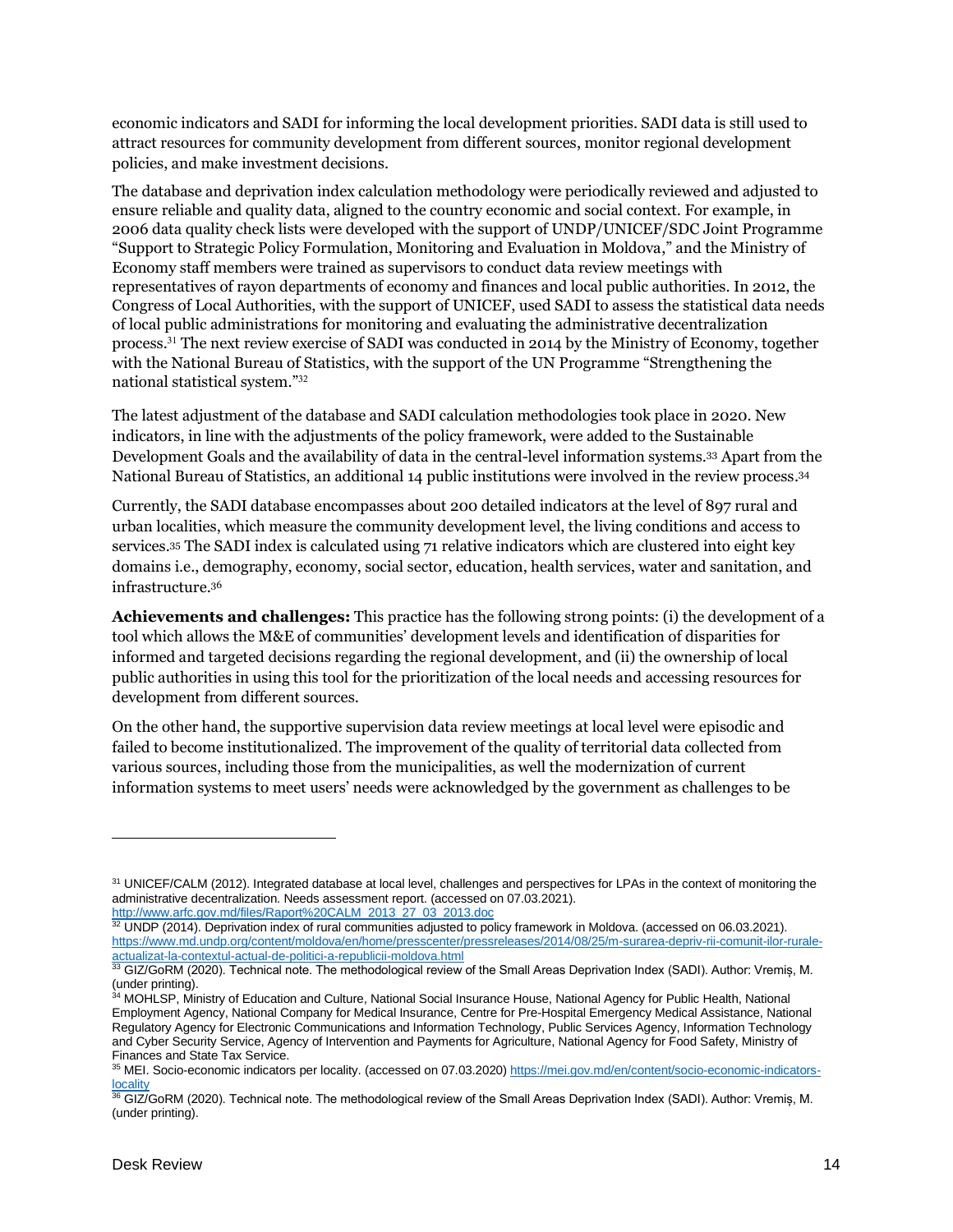addressed soon. <sup>37</sup> To this end, a draft government decision with an action plan and clear roles and responsibilities of the partner institutions was drafted and is awaiting approval.

**Applicability for NSAA:** As shown by this practice, the supportive supervision processes for data review, even if episodic and not institutionalized, positively influenced the data quality and data use at national and regional levels for prioritizing support to deprived areas and for making decisions on local and regional development investment policies. The lesson learned for the NSAA is that these data review meetings need to be institutionalized to ensure that they are conducted regularly. In addition, the staff should be trained as supervisors and the necessary tools should be developed, piloted, and subsequently integrated into a methodological document (guide).

#### <span id="page-14-0"></span>**Extended Migration Profile**

**Type of practice:** Data review meetings to improve migration management

**Description and users:** In 2012, the Government of Moldova, with the support of the International Organization for Migration, developed and institutionalized the Extended Migration Profile (EMP)<sup>38</sup> as a support tool for migration management. <sup>39</sup> The EMP framework was built based on the results of a data assessment exercise from 2011 and an extensive participatory process that brought together the migration-relevant data suppliers and data users. A matrix of EMP indicators was developed which informed the first analytical report for 2005–2010.

Taking into consideration the development over time of the information systems and data flows records, including those related to migration, a reassessment of the existing collection systems, an analysis of primary and statistical data and of data providers were performed in 2015–2016. Some gaps and challenges related to the calculation and presentation of data by some providers were identified, pointing to the need for the re-evaluation of the set of EMP indicators. A series of regular data review meetings with data suppliers and data users were conducted at national level, resulting in an updated EMP matrix of indicators and templates. At the same time, it was decided to produce the EMP analytical report every three years, and a EMP statistical compendium annually. 40

**Achievements and challenges:** Currently, Moldova has a strengthened framework for the M&E of migration, which is used for informing the decision-making processes. To date, it has been used for institutionalizing the mechanism for the coordination of state policies in the field of diaspora migration and development, <sup>41</sup> informing the National Development Strategy Moldova 2030, <sup>42</sup> and developing the new Strategy for Migration and Asylum for 2021–2030 (in drafting process). <sup>43</sup> Moldova's EMP is

[https://brd.gov.md/sites/default/files/document/attachments/hotarare\\_de\\_guvern\\_nr\\_725\\_2017.pdf](https://brd.gov.md/sites/default/files/document/attachments/hotarare_de_guvern_nr_725_2017.pdf)

<sup>37</sup> Ibidem

<sup>38</sup> Government Decision no. 634 of 24.08.2012 regarding the approval of the List of indicators and the Template of the Extended Migration Profile of the Republic of Moldova. (accessed on 18.03.2021).

[https://www.legis.md/cautare/getResults?doc\\_id=103199&lang=ro](https://www.legis.md/cautare/getResults?doc_id=103199&lang=ro)

<sup>&</sup>lt;sup>39</sup> Due to poverty and lack of job opportunities, labour migration is affecting around one third of Moldova's population. According to the Statistical Compendium of the Extended Migration Profile of the Republic of Moldova for 2017–2019, the number of Moldovan citizens who left abroad for different periods of time at the end of 2019 was 743.5 thousand persons. The number of those who were abroad for 12 months and more was over 306 thousand persons. Temporary /Circular migration. Page 10. (accessed on 24.05.2021)[. http://bma.gov.md/sites/default/files/sites/default/files/atasamente/comunicate/cs\\_al\\_pme\\_2017-2019\\_ed\\_2020.pdf](http://bma.gov.md/sites/default/files/sites/default/files/atasamente/comunicate/cs_al_pme_2017-2019_ed_2020.pdf) <sup>40</sup> Government Decision no. 634 of 24.08.2012 regarding the approval of the List of indicators and the Template of the Extended Migration Profile of the Republic of Moldova, with amendments from 2018. (accessed on 18.03.2021). [https://www.legis.md/cautare/getResults?doc\\_id=103199&lang=ro](https://www.legis.md/cautare/getResults?doc_id=103199&lang=ro)

<sup>&</sup>lt;sup>41</sup> Government Decision no. 725/2017 on the Mechanism for coordination the state policy in the field of diaspora, migration and development. (accessed on 12.06.2021).

 $42$  Government Decision no.377/2020 on the approval of the approval of the National Development Strategy "Moldova 2030." (accessed on 12.06.2021). [https://www.legis.md/cautare/getResults?doc\\_id=121920&lang=ro](https://www.legis.md/cautare/getResults?doc_id=121920&lang=ro)

 $43$  Government Decision no. 636/2019 regarding the approval of the Action Plan of the Government for the years 2020–2023. Objectives 2.19 and 2.20, actions 2.19.1 and 2.20.2. (accessed on 12.06.2021).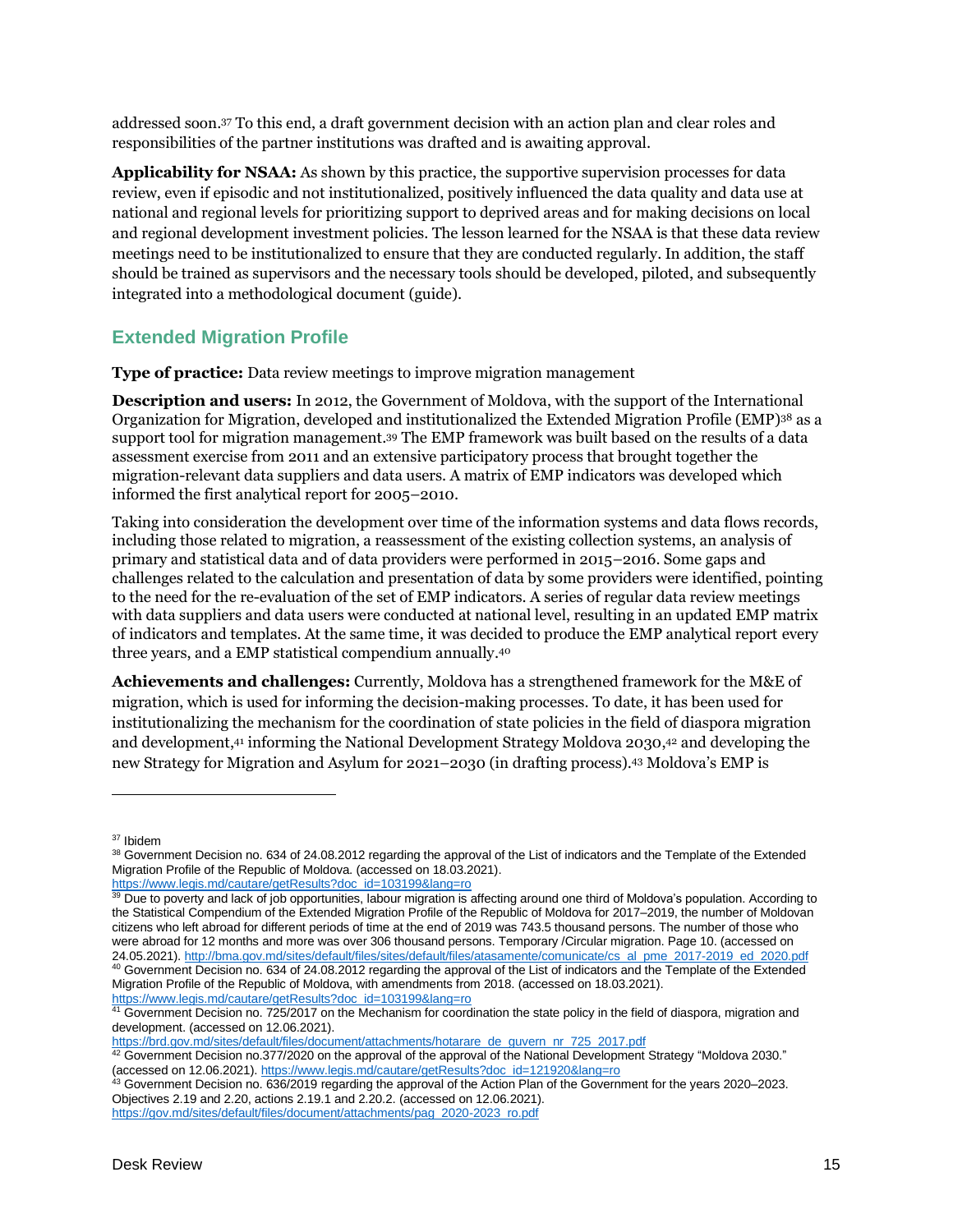considered to be a good practice internationally, being used for building Armenia's EMP<sup>44</sup> and developing light Migration Profiles of countries participants in the Prague Process. 45

**Applicability for NSAA:** This national practice provides useful hints to the NSAA on how regular data review exercises may contribute to the identification of data gaps and solutions to improve data quality and data use for decision-making. The NSAA can learn how the involvement in data review meetings of both data suppliers and data users help the adjustment of data production processes to data needs with a view to efficiently inform decision-making at national and local levels and reflect this approach in its supportive supervision practice.

## <span id="page-15-0"></span>**International Practices for Data Review and Data Use**

#### <span id="page-15-1"></span>**A. Global**

#### <span id="page-15-2"></span>**CPIMS+/Primero**

**Type of practice:** Using information management systems to facilitate real time supporting supervision for improved case management

**Description and users:** Child Protection Information Management Systems (CPIMS) are integrated processes for the routine collection, analysis, and interpretation of data relevant for child protection. CPIMS can embed aspects of supervision to enable supervisors to better support their supervisees in data quality assurance and use improved case management practices and decision making, such as actions to take on specific cases, decisions to make on individual care plans, case closures, etc. 46

A standard inter-agency CPIMS was designed in 2005 and redesigned in 2009 and 2014 as a web-based, open-source platform called CPIMS+/Primero<sup>47</sup> to help social services, humanitarian, and development workers manage protection-related data. Now used in 28 countries, it provides tools that facilitate case management, incident monitoring, and family tracing and reunification. 48,49

• <sup>44</sup> Within the framework of EU-funded project "Support to Migration and Border Management in Armenia," two consultants from the Republic of Moldova (one from the Bureau of Migration and Asylum and one freelancer) provided support to Armenia's State Migration Service in developing the analytical section of the EMP (data collection, indicators, structural templates) and enhancing the capacity of the staff on the overall EMP development. The support was provided May–October 2018.

<sup>&</sup>lt;sup>45</sup> The Prague Process was set up in 2009 and represents a targeted migration dialogue and a policy process promoting migration partnerships among the countries of the European Union, Schengen Area, Eastern Partnership, Western Balkans, Central Asia, Russia and Turkey (50 member countries). [https://www.pragueprocess.eu/en/about.](https://www.pragueprocess.eu/en/about) Since 2010 a set of light Migration Profiles (13 profiles) and Extended Migration Profiles (14 profiles) were developed by member countries. (accessed on 5.04.2021). <https://www.pragueprocess.eu/en/migration-observatory/migration-profiles>

<sup>&</sup>lt;sup>46</sup> Global Social Service Workforce Alliance (2020). Guidance Manual on Supportive Supervision for the Social Service Workforce. (accessed on 28.03.2021)

[http://www.socialserviceworkforce.org/system/files/resource/files/Guidance\\_Manual\\_Strengthening\\_Supervision\\_Social\\_Service\\_W](http://www.socialserviceworkforce.org/system/files/resource/files/Guidance_Manual_Strengthening_Supervision_Social_Service_Workforce_0.pdf) [orkforce\\_0.pdf](http://www.socialserviceworkforce.org/system/files/resource/files/Guidance_Manual_Strengthening_Supervision_Social_Service_Workforce_0.pdf)

<sup>47</sup> More information at<https://www.cpims.org/> (accessed on 28.04.2021).

<sup>48</sup> <https://www.primero.org/> (accessed on 28.04.2021).

<sup>49</sup> Global Social Service Workforce Alliance (2020). Guidance Manual on Supportive Supervision for the Social Service Workforce. (accessed on 28.03.2021).

[http://www.socialserviceworkforce.org/system/files/resource/files/Guidance\\_Manual\\_Strengthening\\_Supervision\\_Social\\_Service\\_W](http://www.socialserviceworkforce.org/system/files/resource/files/Guidance_Manual_Strengthening_Supervision_Social_Service_Workforce_0.pdf) [orkforce\\_0.pdf](http://www.socialserviceworkforce.org/system/files/resource/files/Guidance_Manual_Strengthening_Supervision_Social_Service_Workforce_0.pdf)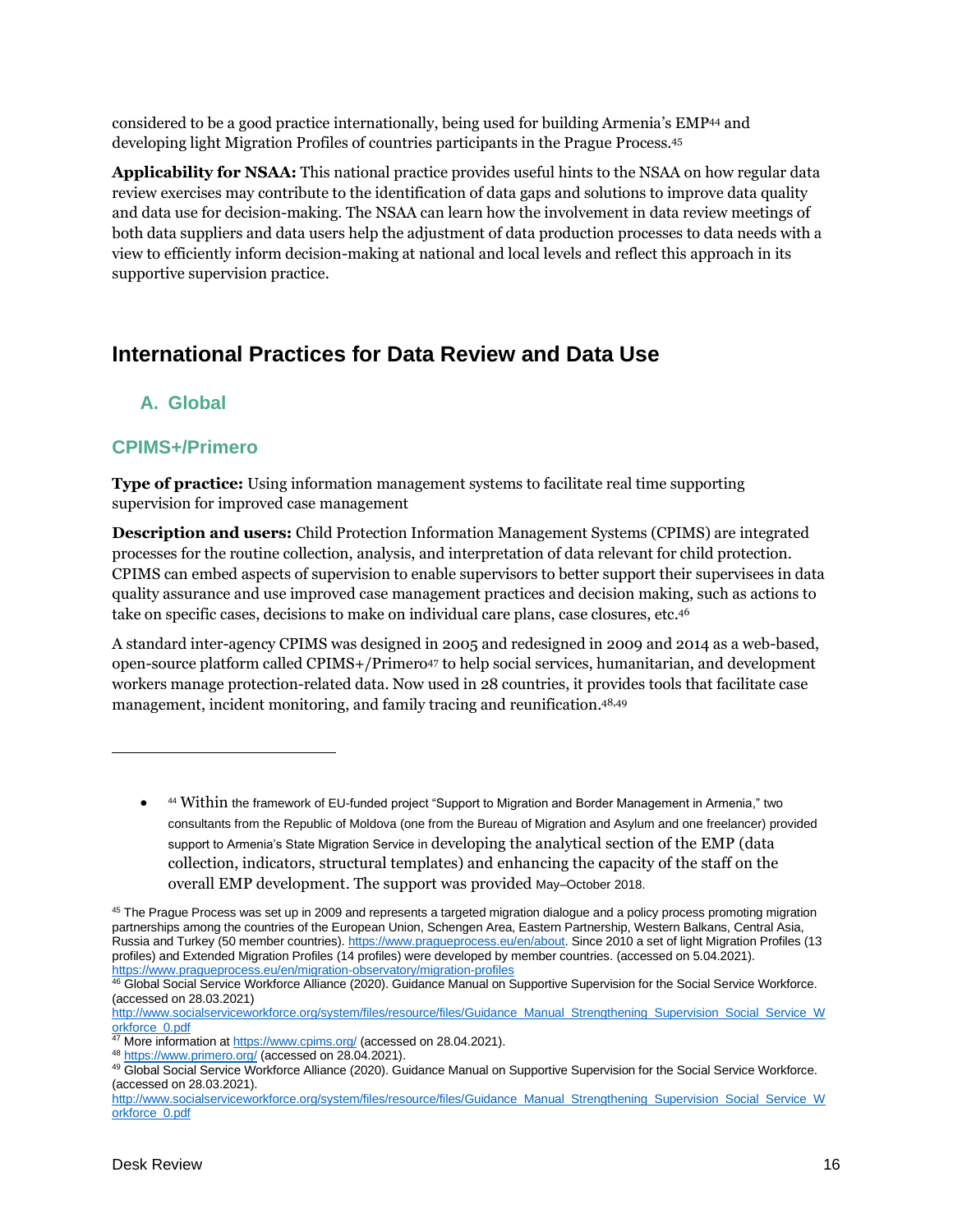**Achievements and challenges:** CPIMS+/Primero is a global public good developed according to the Principles for Digital Development. It is easily configurable and adaptable to different contexts and types of programs and supports interoperability and data integration with other data management systems. For supervisors, it improves real time support for caseworkers throughout the case management process. 50

**Applicability for NSAA:** The open-source platform CPIMS+/Primero represents an excellent means to use for supportive supervision in data review and data use. A Case Management Information System is planned to be developed with the support of D4I. For this purpose, relevant platforms are being analyzed, including CPMIS+/Primero, to check the possibility of their adaptation for Moldova. In case the decision is to build the system based on CPMIS+/Primero, the NSAA as well as TSAS would need to have SOPs/guidelines on how to use the software for supportive supervision.

#### <span id="page-16-0"></span>**B. Country-based**

#### <span id="page-16-1"></span>**Armenia: Child Case Files in Manuk Database**

**Type of practice:** Site visits aimed to raise awareness on the importance of data quality and increase skills for data use

**Description and users:** With the support of USAID-financed MEASURE Evaluation project,<sup>51</sup> staff from the child protection and M&E divisions of the Ministry of Labor and Social Affairs of Armenia (MOLSA) conducted site visits to four selected regions in November–December 2018. The aim of those visits was to strengthen the capacities of MOLSA staff to conduct data quality check as well to promote data demand and use at the regional level. A guide for site visits was developed which included an interview guide with open-ended questions for interviews with various types of organizations and instructions for checking the accuracy and completeness of case file data recorded in Manuk database<sup>52</sup> based on a random selection of child cases. 53

During site visits, the MOLSA staff had the opportunity to observe and practice skills on: (i) checking case file data in Manuk database, (ii) verifying reported indicator data on the number of children by type of care, (iii) learning about data quality and data use practices, and (iv) promoting data use by providing relevant examples.

**Achievements and challenges:** The site visits allowed MOLSA staff to identify weaknesses in data quality and use as well as possible solutions to address challenges. For example, indicator data verification confirmed the high accuracy (97–100%) of records of children in orphanages, but the underreporting of children in formal kinship and temporary shelters. The data quality checks revealed problems in accuracy, completeness, and timeliness as follows: missing data on individual care plans and changes in the type of care provided to children; partial data on children in kinship care; and irregular data entry. Several organizational, technical, and behavioral barriers affecting the process of quality data collection were identified, most of them being relevant for Moldova, such as: staff turnover, poor or lack

<sup>50</sup> Ibidem

<sup>51</sup> MEASURE Evaluation [\(https://www.measureevaluation.org/\)](https://www.measureevaluation.org/) was a global project funded by USAID. For more than two decades (2000–2020), it helped improve data collection, data quality, and the global capacity for research. The project blazed new trails in rigorous methods for monitoring and evaluation, developed tools in use around the world to improve data quality and data use, and defined the components of high-functioning information systems and effective means to improve them. <sup>52</sup> The Manuk database, administrated by MOLSA, contains information on children in state-funded alternative care. These data are

disaggregated at national and subnational levels, and document the total number of children in formal alternative care and the reasons for their placement in such type of care.

<sup>53</sup> MEASURE Evaluation (31 January 2019). Capacity building for the MOLSA staff in Armenia: Findings from visits in regions. PPT presentation.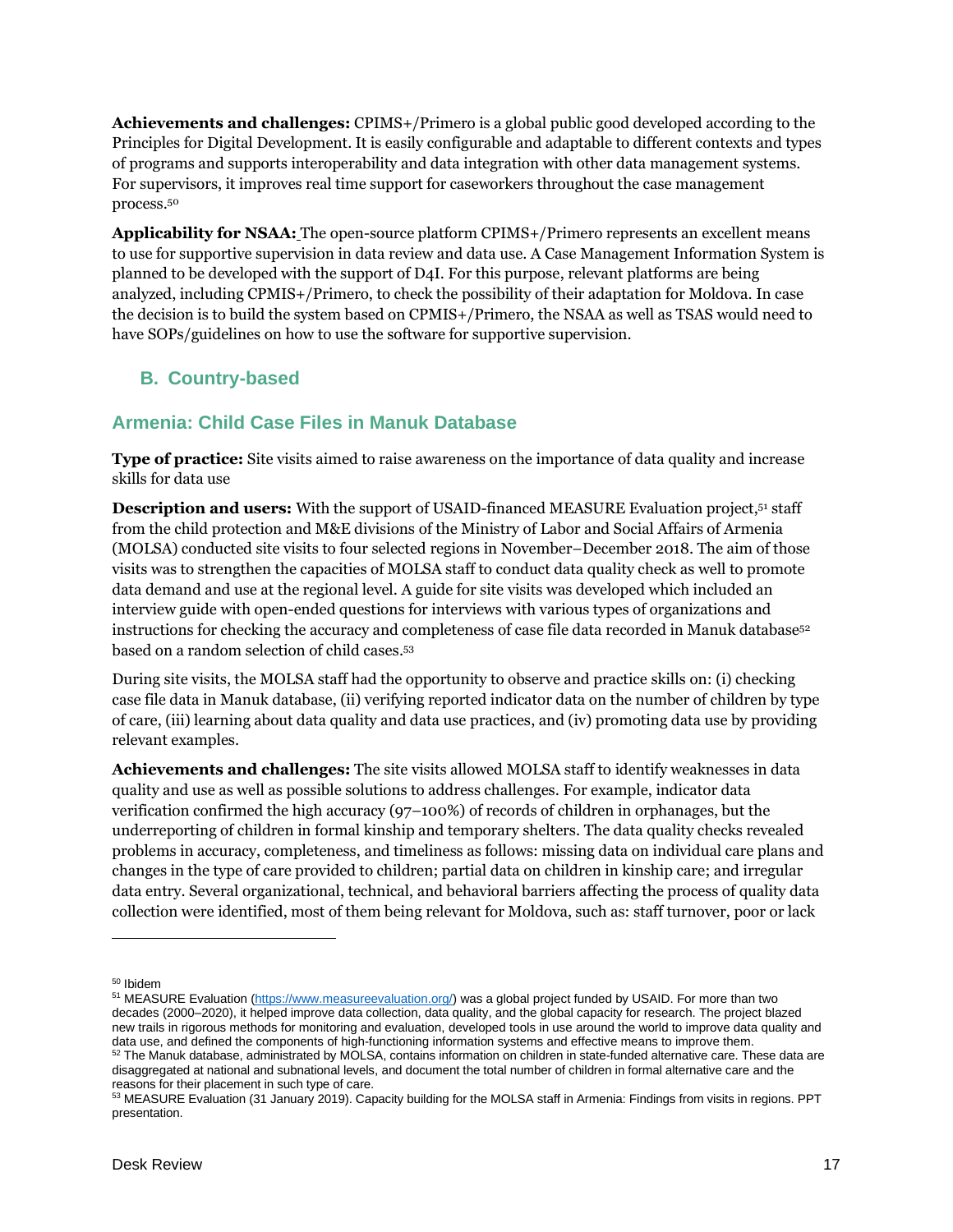of funding for data entry, insufficient users' trainings, unregulated access to database, outdated reporting forms, lack of feedback from central level, poor skills to conduct data quality checks, and lack of understanding of the importance of high-quality data and motivation to enter data. 54

The site visits also revealed that the regional staff use Manuk database only for reporting to the MOLSA, being unable to generate output tables to support decision making at the regional level. During the site visits, Manuk administrators trained relevant users on generating such tables and useful reports for informing a good decision-making process.

The participation of MOLSA staff in site visits raised their awareness on the importance of high-quality data for informed decision making and of regular review of data entered in Manuk database to monitor the progress in the implementation of system reforms. It has also helped the MOLSA staff understand the role of M&E in policy implementation. The recommendations from site visits oriented MOLSA's action plans to address data quality and data use gaps, including updating of Manuk database which was performed from December 2019 to March 2020. Due to the COVID-19 pandemic, regional staff has not introduced the updates, and MOLSA is currently examining the possibility of a repeated updating of the system, or the development of a new information system, for which additional resources will be needed. Despite positive results, the on-site data review meetings represented a one-time exercise which did not lead to institutionalization.

**Applicability for NSAA:** The practice of regular site visits seems to be relevant and feasible for Moldova. Such site visits to TSAS may be organized by the NSAA on a regular basis, using a standard agenda and review tools developed within a participatory process involving both NSAA and TSAS staff. To ensure an efficient supportive supervision, the team of NSAA supervisors and TSAS supervisees would need to be trained on how to conduct and participate in the process, respectively.

#### <span id="page-17-0"></span>**Armenia: School Attendance of Children with Special Education Needs**

**Type of practice:** Data review meetings to identify programmatic and policy gaps

**Description and users:** Starting in November 2020, D4I worked with MOLSA to get data on school attendance of children with special education needs who were deinstitutionalized from special boarding schools. As there were no such data in the Education Management Information System (EMIS), the MOLSA requested the Child Protection Units of the Ministry of Territorial Administration and Development functioning in the districts (marzes) to provide data for the period 2018–2020. All marzes provided the requested data at the end of January 2021. D4I supported MOLSA in preparing the data review meeting with the Child Protection Units that took place in February 2021. Data showed that 83% of children deinstitutionalized in 2018–2020 attend school, while for 27% of children school attendance is uncertain, i.e., they either do not attend school at all or receive home education. The MOLSA requested the Child Protection Units to discuss with community social workers and get information of these children, in particular for identifying the reasons why they fail to attend the school. The collected information was presented to the Ministry of Education and Science which is currently developing a new information system for identifying and tracking out-of-school children.

**Achievements and challenges:** Based on the results of this exercise, it is envisaged that MOLSA will take measures, in partnership with the Ministry of Education and Science, to bring these children back to school. Another outcome of this activity was that the Ministry of Education and Science realized the data gap in its EMIS related to the school attendance of children who left the special boarding schools. To address this gap, it developed a draft regulation on identifying the school attendance status of these

<sup>54</sup> Ibidem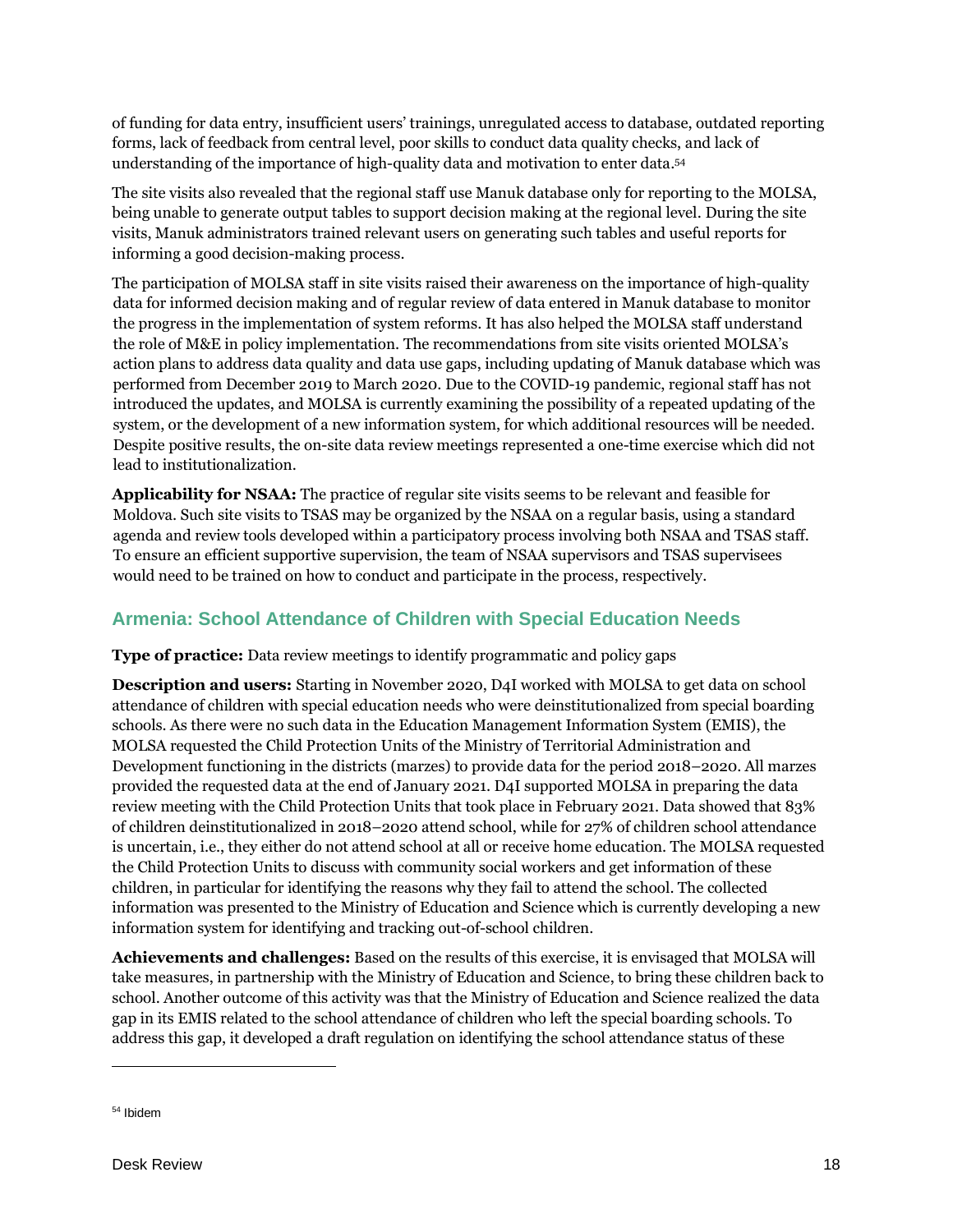children and entry of these data in the EMIS. The Regulation was approved by the Government of Armenia on February 4, 2021.

**Applicability for NSAA:** Carrying out thematic analyses within data review meetings is a positive practice which can be taken over by the NSAA to assess, within the supportive supervision process, the access of children to various social services, identify data gaps and possible solutions, inform the decision-making process, and advise TSAS on required service provision.

#### <span id="page-18-0"></span>**Uganda: Alternative Childcare**

**Type of practice:** Institutionalized supportive supervision site visits combined with data review meetings to monitor and budget alternative care

**Description and users:** In November 2018, MEASURE Evaluation and the Ministry of Gender, Labor and Social Development (MOGLSD) brought together stakeholders at the national level to review dataflow, management, and quality of alternative care data in Uganda. A team comprising of the MOGLSD and MEASURE Evaluation conducted site visits to three districts and interviewed staff of residential care facilities and district probation and social welfare officers to facilitate the review of current tools and processes for the routine collection, management, and reporting of data on alternative care. Findings from the site visits showed a range of issues in the quality of the case files kept at the residential care facilities, unclear mechanisms and processes for reporting data on alternative care, a lack of demand for data on foster care and adoption services, and few data-informed meetings at which data were reviewed and interpreted. 55

**Achievements and challenges:** Based on recommendations from the site visits, the MOGLSD with the support of MEASURE Evaluation revised and standardized specific data-collection tools across different alternative care options and improved the reporting templates. Finally, it developed National Guidelines for routine monitoring of alternative care, including guidelines on indicators, data collection, dataflow and data quality, data analysis and reporting procedures, and data dissemination and use. Building on these guidelines, a pilot test was conducted in three districts between July 2019 and February 2020. As part of this process, national and district-level data review meetings were conducted, bringing together different alternative care stakeholders to review data collected through the pilot. This was the first time data users and data producers were brought together to specifically discuss alternative care data. 56

Data presented during the review meetings showed a large proportion of children ages 0–3 in residential care without valid care plans, a large number of unapproved children's homes, a large number of children in children's homes without a valid care order, unnecessary placement of children in residential care and their overstaying there, a small proportion of deinstitutionalized children in family-based placement, a large proportion of young adults ages 18 and over still living in residential care. The solutions proposed to address these challenges were the following: increasing the capacity of social workers on case planning, solving the costs of care orders, close unapproved children's homes or support them to transition to community-based services, strengthening the inspection of children's homes, strengthening of formal and informal gatekeeping mechanisms, facilitating the reintegration of children under three in their families or in family-based services, as well developing and implementing the supervised independent living programs for young adults ages 18 and over. In addition, a deep-dive

<sup>55</sup> MEASURE Evaluation (2019). Alternative care for children. Newsletter, March 2019. (accessed on 18.02.2021). [https://www.measureevaluation.org/resources/publications/fs-19-345/at\\_download/document](https://www.measureevaluation.org/resources/publications/fs-19-345/at_download/document)

<sup>56</sup> MEASURE Evaluation (2020). Alternative care data review meetings: Summary report. Uganda. Page 2. E-mail source accessed on 17.02.2021.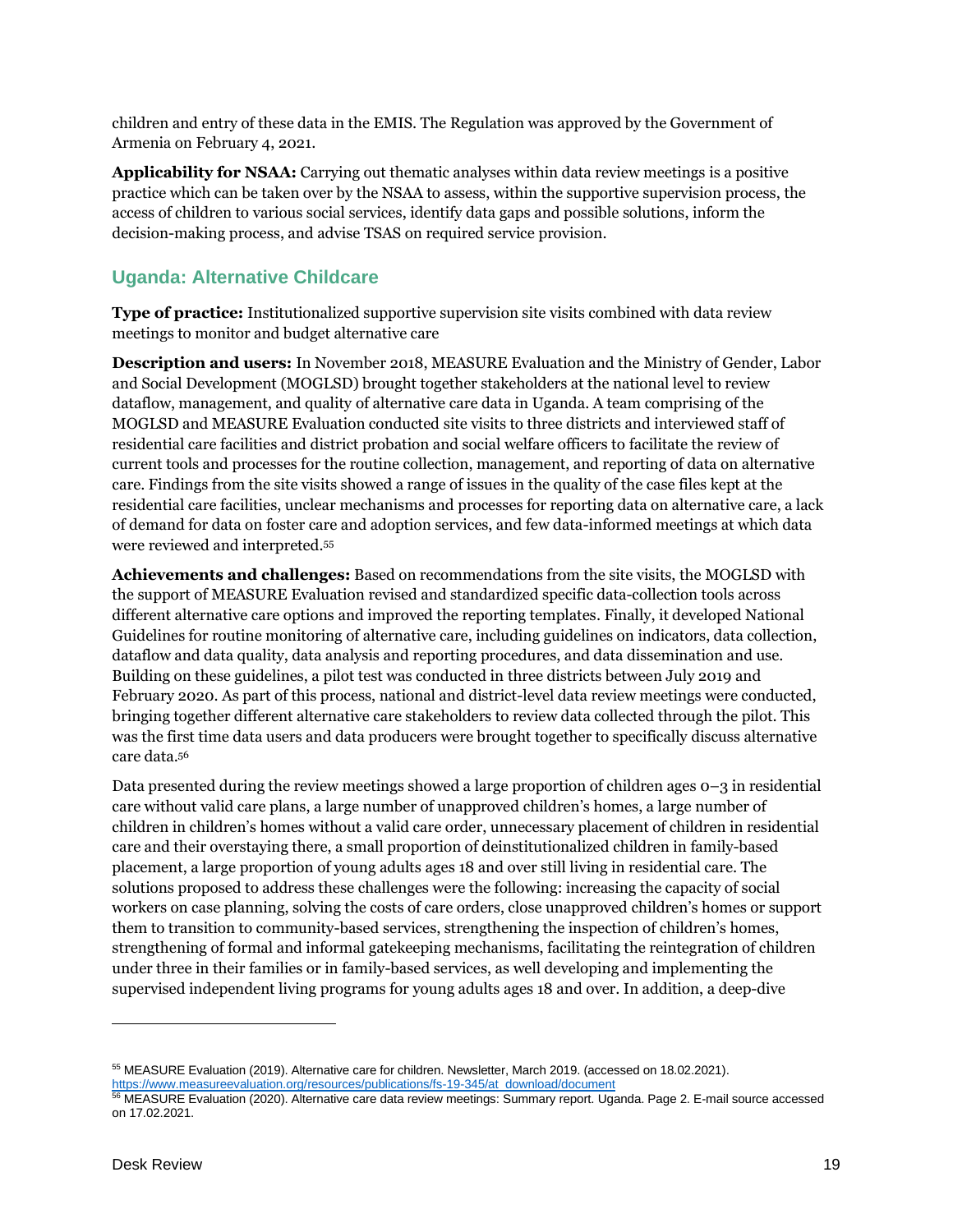review of the Excel-based registers submitted by the children's homes was conducted, which identified several common data quality challenges. Participants at the meetings noted that most of these could easily be resolved through basic quality checks by Wardens at Children's Homes and District Probation and Social Welfare officers. A priority area identified was training on data quality assurance of these officers and the MOGLSD.

Among the barriers at the district and national levels that affected the process of data review and its sustainability, the following were noted: (i) insufficient capacities at district level to organize and facilitate data reviews without external support (developing the agenda for data reviews, identifying priority issues, generating analyses and visualizations for review, and facilitating the review and interpretation of data); (ii) insufficient capacity at the national level for aggregating, analyzing, visualizing, and facilitating the review and interpretation of data; (iii) absence of key decision-makers and stakeholders at the reviews meetings, inhibiting the perceived value of data, diminishing the weight attached to decisions reached during such meetings, and allocation of the resources to implement or follow up on agreed-upon actions; (iv) lack of financial resources to organize regular data review meetings; and (v) insufficient time for effective review and action planning (a one-day meeting was considered not enough to review data and discuss all issues related to both data quality and childcare issues).

The results of the pilot test were used to develop data quality SOPs for the routine monitoring of alternative (March 2020), which describes the process for verifying and assuring data quality as part of the routine process of supportive supervision (at least quarterly visits) and monitoring of alternative care provision at different levels. <sup>57</sup> A guide for conducting alternative care data review meetings was also developed at the end of December 2020. It provides detailed guidance on planning and facilitating alternative care related data review meetings at national and district level, along with standardized tools and templates. <sup>58</sup> The data review meetings were institutionalized and are organized at the district level and national level each semester, usually close to the budget planning process, to inform an appropriate targeting of available resources.

**Applicability for NSAA:** The standardization of specific data collection tools and reporting templates across different types of social services, the development of guidelines for routine monitoring, data quality assurance, data analysis, dissemination, and use, as well as the embedment of regular site visits and data review meetings with stakeholders in the supportive supervision practices are relevant and applicable in Moldova. The NSAA could play a key role in this process. Utmost attention needs to be paid to addressing sustainability challenges identified by the Ugandan colleagues, which seem to be similar in Moldova.

#### <span id="page-19-0"></span>**Ghana: Alternative Childcare**

**Type of practice:** Institutionalized supportive supervision site visits to monitor alternative care

**Description and users:** Since in 2017, with the support of UNICEF and MEASURE Evaluation, the Department of Social Welfare of the Ministry of Gender, Children and Social Protection has worked to strengthen routine monitoring of alternative care through core indicators on residential homes for children, foster care, and case management. Eight indicators were agreed upon and SOPs for case management, including standard data forms, standards for residential homes for children, SOPs for

<sup>57</sup> MGLSD (2020). Data quality standard operating procedure for the routine monitoring of formal alternative care. Uganda. E-mail source accessed on 17.02.2021.

<sup>58</sup> MEASURE Evaluation (2020). A guide for conducting alternative care data review meetings in Uganda. E-mail source accessed on 17.02.2021.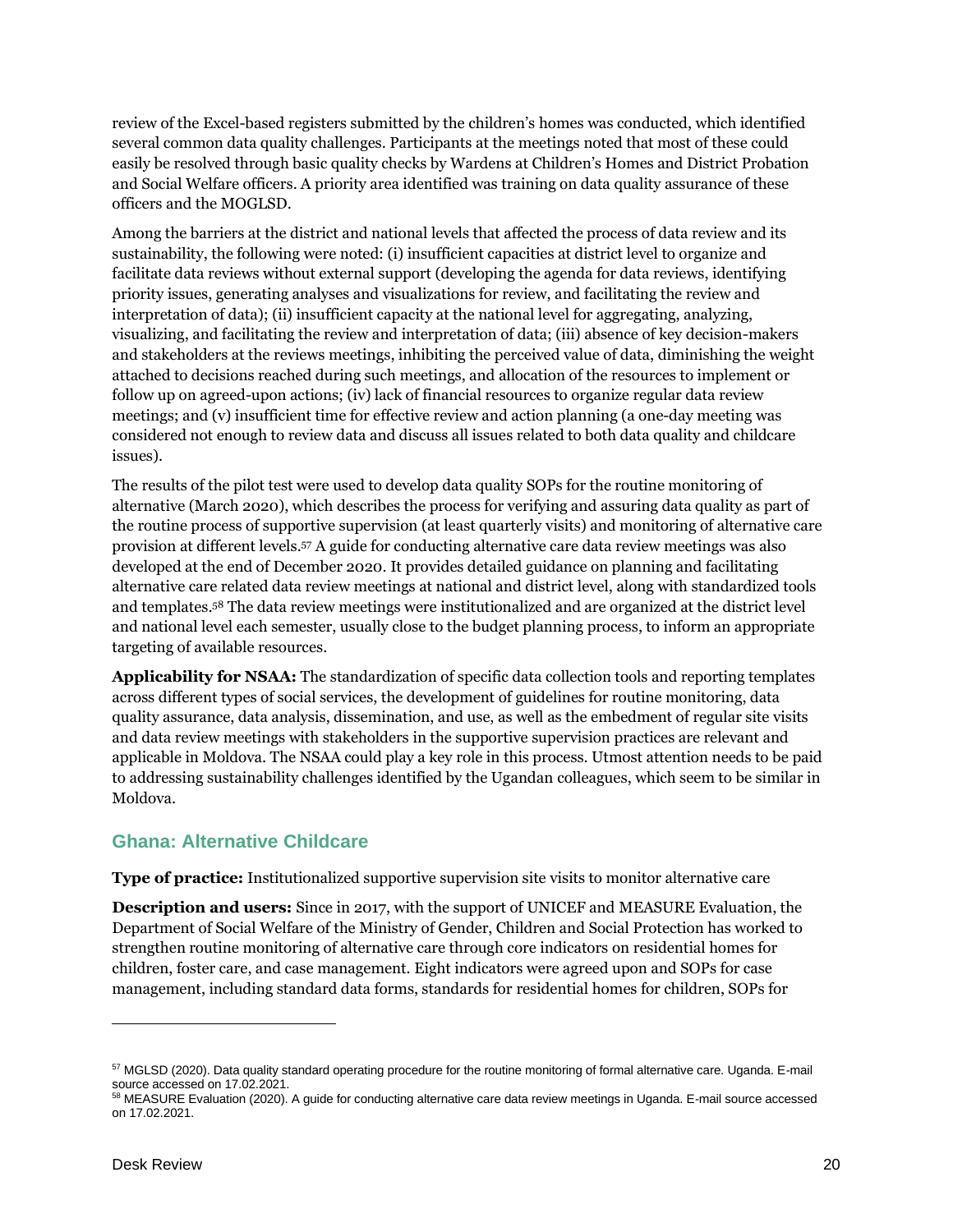inspection and data collection tools were developed. The indicators and tools were piloted in four regions of Ghana from August 2017 to January 2018.

MEASURE Evaluation worked with the Department of Social Welfare and UNICEF to assess the M&E system. In September 2018, the department staff conducted site visits to residential homes for children, districts and regions to review current tools and processes for the routine collection, management, and reporting of data on alternative care. The site visits revealed significant alternative care data management gaps at national and subnational levels, including: (i) lack of standard data collection tools and reporting templates for different alternative care options and for adoption; (ii) lack of clearly defined reporting lines and procedures; and (iii) inconsistent implementation of data quality assurance processes. Moreover, some of the data collected on alternative care were not always analyzed and were rarely used to inform policy and practice. Subsequently, a group comprising the Department of Social Welfare's head office and regional and district staff met to review the findings from the site visits, validate the indicator definitions, refine the dataflow, and discuss the data collection tools. In December 2018, MEASURE Evaluation worked with the Department of Social Welfare and UNICEF to refine the core set of routine monitoring indicators, including specific indicators on adoption and family reunification.

**Achievements and challenges:** As a result of this work, a manual for routine monitoring of the alternative care system in Ghana has been developed within an extended participatory process. It includes tools, templates, and detailed guidelines on data collection, quality assurance, and use. An important achievement in this regard was the institutionalization of supportive supervision for data review and identification of challenges in the routine monitoring of alternative care provision. According to the manual, supportive supervision site visits have to be conducted on a quarterly basis at different administrative levels and supervision reports have to be produced at national, regional, and district levels to provide feedback on challenges in data collection and management processes and help identify early remedial measures. <sup>59</sup> Other important achievements were the development of SOPs for case management and for social inspection, as well the strengthening of the routine monitoring system in key areas of alternative care.

**Applicability for NSAA:** This practice of developing a methodological tool to provide guidance on managing the data flow and assuring data quality in social assistance through supportive supervision regular visits in the field, as well to guide the process of data analysis, dissemination, and use, is very relevant for Moldova and could be replicated by the NSAA.

#### <span id="page-20-0"></span>**Nigeria: Control of HIV Epidemic**

**Type of practice:** Regular data review meetings to monitor health data in real time and increase access to health care

**Description and users:** With the support of Data for Implementation project (Data.FI), Nigeria developed a culture of data use to control the HIV epidemic. Both at federal level and in the surge state of Akwa Ibom, <sup>60</sup> review meetings bring together service providers, decision-makers from subnational and

<sup>59</sup> USAID/Measure Evaluations/UNICEF/Government of Ghana (2019). A Manual for routine monitoring of the alternative care system in Ghana. (accessed on 27.02.2021)[. https://www.measureevaluation.org/resources/publications/ms-19-169/](https://www.measureevaluation.org/resources/publications/ms-19-169/)  $60$  A small coastal state in the south of Nigeria, with the highest prevalence of HIV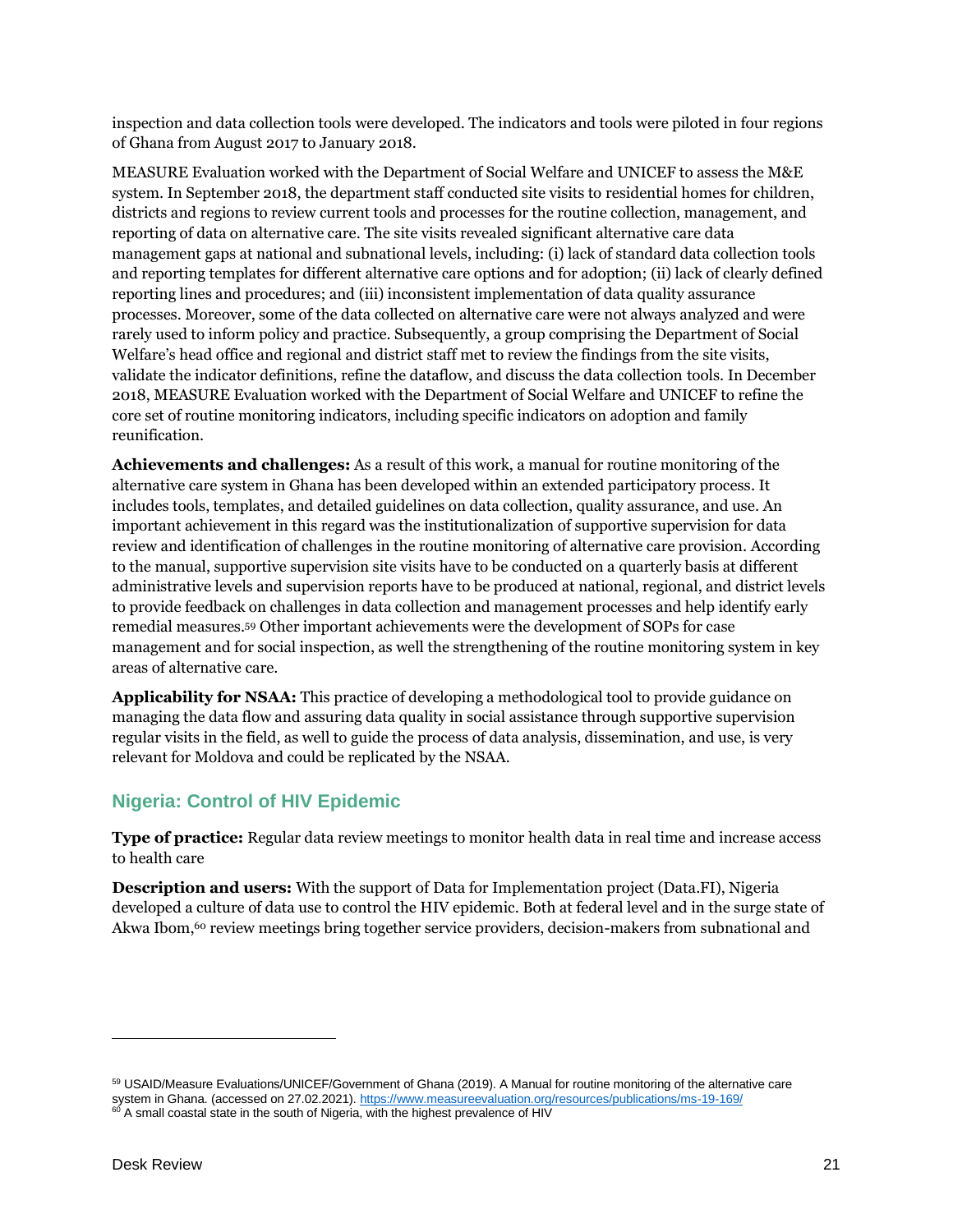national teams, and implementing partners of United States President's Emergency Plan for AIDS Relief (PEPFAR) to closely monitor HIV data in real time, identify gaps, and come up with solutions. 61

During the COVID-19 national lockdown, Data.FI and partners pivoted to hold epidemic control rooms meetings virtually and through those meetings were able to support continuity of care for HIV clients. 62

**Achievements and challenges:** The regular data review meetings have led to tangible, rapid achievements such as improvements in HIV testing yield, linkage of clients testing positive to antiretroviral treatment, improving retention of clients of treatment and rates of return to care for clients lost to follow-up or in transitioning therapy. Data review meetings have become a usual practice for HIV service delivery, providing the opportunity for stakeholders at different levels to identify gaps, discuss contributing factors, and develop and implement strategies to improve HIV care continuum outcomes.

**Applicability for NSAA:** The data review meetings contributed to improving data quality and increasing access to health care. Such practice can be implemented in Moldova by NSAA through discussing various options for improving the access of children to social services (based on available data) with TSAS. The frequency of the review meetings should be determined according to the national context, but not less than once in a quarter. Receiving data in real time requires specific technologies and resources that the Government of Moldova might not currently have. Also, performing virtual review meetings represents an opportunity for the rationalization of costs while permitting multiple stakeholders to meet, analyze data, and make decisions even during a pandemic. The NSAA, TSAS, and CSAs have access to computers and internet to make this possible within the supportive supervision process.

#### <span id="page-21-0"></span>**Haiti: HIV prevention, Care, and Treatment**

**Type of practice:** Supportive supervision visits and feedback meetings to improve the M&E of health care at community-level

**Description and users:** Supportive supervision in Haiti began as part of PEPFAR effort to support HIV prevention, care, and treatment programs and to develop information systems to track HIV/AIDS activities. In 2004, Haiti was selected as a focus country for PEPFAR and has since received significant funding to support a variety of implementing partners and nongovernmental organizations (NGOs) as sub-grantees. NGOs are particularly important in Haiti as they provide many HIV-related services that the resource-constrained government system is currently unable to do. As part of their work, NGOs collect data on program activities, services provided, clinical records, and other indicators. However, implementing partners have faced challenges with the volume and accuracy of NGOs' data collection and reporting. MEASURE Evaluation worked with the Haiti Ministry of Health and other partners to develop a community-based information system for HIV programs and to harmonize and standardize the information that NGOs collected and reported.

MEASURE Evaluation also supported the setting up of a process for the implementing partners' M&E staff to provide supportive supervision on data collection and reporting to NGO subgrantees. Between 2006 and 2007, indicators for community-based HIV AIDS programs were selected and guidance forms

<sup>&</sup>lt;sup>61</sup> PEPFAR/USAID/Data.FI (2020). Addressing Gaps in Retention of Clients on ART in Cross River State. Nigeria data use brief. May 2020. (accessed on 17.02.2021). https://pdf.usaid.gov/pdf\_docs/PA00XBGM.pdfs PEPFAR/USAID/Data.FI (2020). Improving Initiation of Pre-Exposure Prophylaxis among Key Populations in Akwa Ibom, Cross River, and Lagos States. Nigeria data use brief. September 2020. (accessed on 18.02.2021). [https://datafi.thepalladiumgroup.com/wp-content/uploads/2020/12/Data.FI-](https://datafi.thepalladiumgroup.com/wp-content/uploads/2020/12/Data.FI-Nigeria_Improving-PrEP-Initiation-for-KPs_DUC-20-13.pdf)[Nigeria\\_Improving-PrEP-Initiation-for-KPs\\_DUC-20-13.pdf](https://datafi.thepalladiumgroup.com/wp-content/uploads/2020/12/Data.FI-Nigeria_Improving-PrEP-Initiation-for-KPs_DUC-20-13.pdf)

<sup>62</sup> PEPFAR/USAID/Data.FI (2020). Data.FI Annual Performance Report 2020. October 2019-September 2020. (accessed on 18.02.2021). <https://datafi.thepalladiumgroup.com/wp-content/uploads/2020/11/Data.FI-Annual-Report-FY20.pdf>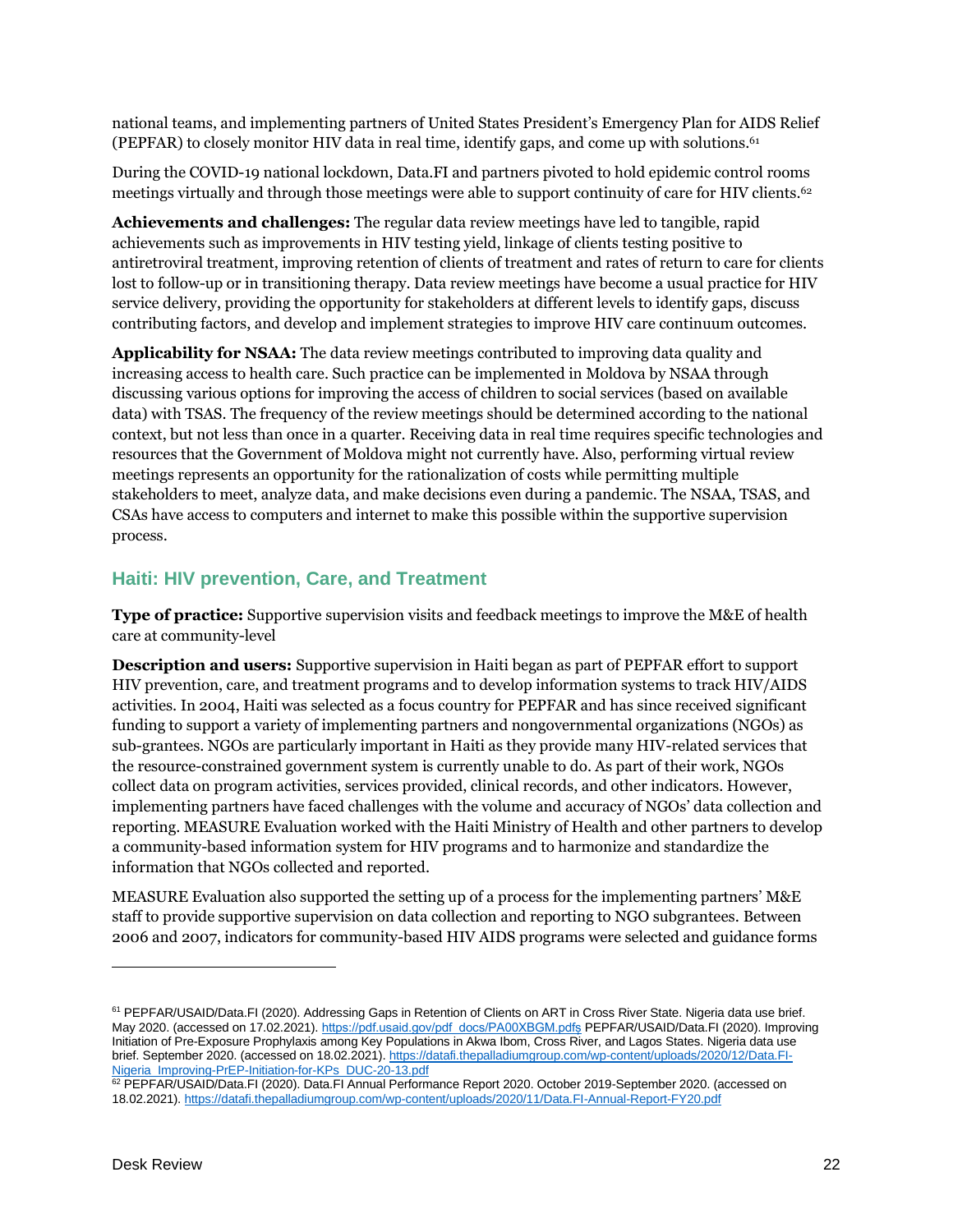and tools for the supervision of employees collecting data for the indicators were developed. Trainings to strengthen the supervisory capacity of the implementing partner's M&E staff were also provided. The tools and forms were pilot tested and put into use in January 2009 with supervisory activities beginning a month later.

In addition to monitoring the use of the tools, monthly feedback meetings were organized during which partners shared their experiences and challenges they encountered by using those tools. As a result of the meetings, it was discovered that there were many indicators against which partners had not reported because they experienced problems with the information system. Following a review in September 2009, the system was streamlined, and reports were shortened.

Supportive supervision visits and monthly feedback meetings continued until the earthquake in January 2010. Once the emergency response phase had ended, supervision activities resumed gradually and continued until November 2012 when the USAID funding ended.

Achievements and challenges: The findings of the case study from Haiti<sup>63</sup> conducted in 2013 revealed that, despite the challenges posed by the loss of funding, supportive supervision of health care staff led to some notable successes in the M&E of community-based HIV programs. Most significant were the improvements in data collection and data quality due to development, standardization and consistent use of the supervisory tools, and assessment of performance against set standards.

The functionality of the supportive supervision process nevertheless faced a series of challenges, including: (i) insufficient resources for M&E regular visits of the Ministry of Health (e.g. per diems), especially after the external funding ended; (ii) frequent unannounced visits and without an agenda, which put increased stress on supervisees and led to unprepared discussions; (iii) visits focused primarily on data quality, not its demand and how to use it for reporting and decision-making; and (iv) lack of dissemination of the supervisory results reports to supervisees to provide them with a record of their progress and improvements that need to be made.

**Applicability for NSAA:** The results and challenges encountered by this practice provide useful lessons to NSAA in establishing a supportive supervision mechanism and engaging TSAS in a regular process of reviewing and using the data in social assistance. In this context, supervisory operational procedures, tools, and trainings would need to be developed to strengthen the supervisory capacity of the NSAA. The regular data review meetings should involve both national and municipal/rayon stakeholders and results need to be actively disseminated to all participants in the data review process. The supportive supervision mechanism, including site visits, should be affordable and sustainable.

#### <span id="page-22-0"></span>**Ethiopia: Health Management Information System**

**Type of practice:** Institutionalized supportive supervision site visits with immediate feedback reports to improve the M&E of health care at community-level

**Description and users:** In Ethiopia, MEASURE Evaluation trained public health managers on supportive supervision and conducted joint supportive supervision visits to health posts as part of a project to scale up the country's health management information system (HMIS) implemented between

<sup>63</sup> MEASURE Evaluation (2013). Supportive supervision in Monitoring and Evaluation with community-based health staff in HIV programs: a case study from Haiti. Authors: Marshall, A.& Fehringer, J., (accessed on 05.03.2021). <https://www.measureevaluation.org/resources/publications/sr-13-83>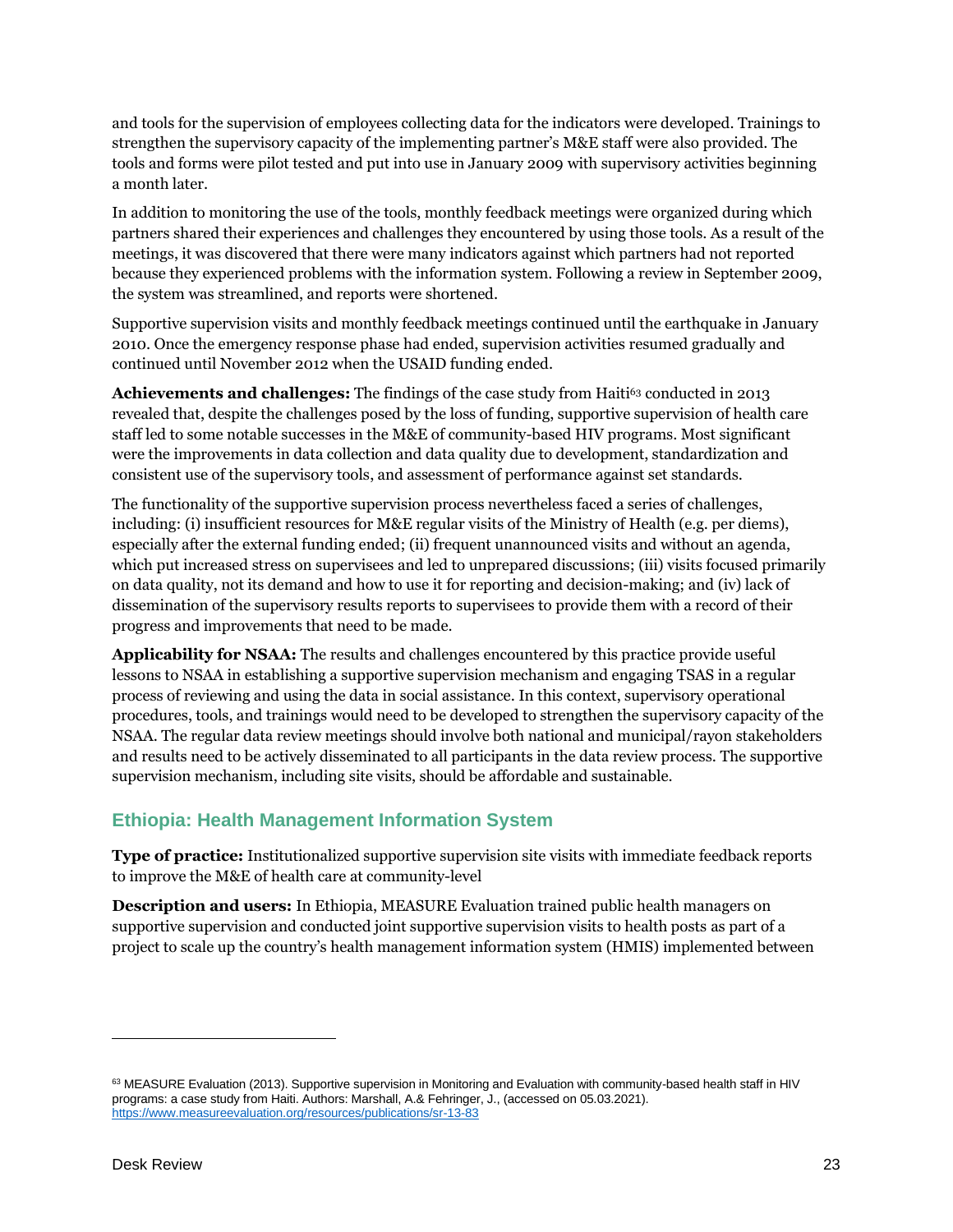2009 and 2014. 64,65 To implement the new HMIS, tools and indicators were developed and pilot tested to standardize data collection and reporting. In addition, different M&E components were introduced in the system, including the community health information system (CHIS) and an electronic HMIS (eHMIS). To provide an example for other programs on how supportive supervision has been applied to M&E at the community level and highlight its advantages, Ethiopia, <sup>66</sup> like Haiti, <sup>67</sup> was selected as a case study country by USAID/PEPFAR/MEASURE Evaluation supported research.

**Achievements and challenges:** Case study findings noted that the supportive supervision project in Ethiopia was successful in promoting program ownership, standardizing supervision, and improving data quality. These results were attributed to collaboration among government offices, suitable supervision tools, and regular feedback and training provided to staff by supervisors. The aspects that required further improvement were the regularity of visits and follow-up on previously identified issues. The project was less successful at promoting data use for decision making. While participants had theoretical knowledge, there was little actual use of information at health facilities.

**Applicability for NSAA:** Supportive supervision is an excellent approach to improve routine data collection for M&E of community-based programs. The lessons learned for NSAA in Moldova are that supervisors and supervises need to be trained, and procedures and tools for data review and use require careful development, pilot testing and standardization. The review visits/meetings should be followed by quick and practical feedback report.

#### <span id="page-23-0"></span>**Bangladesh: Health Sector Program**

**Type of practice:** Institutionalized performance reviews to promote data use for programmatic and policy decisions

**Description and users:** Starting in 2011, MEASURE Evaluation project provided technical assistance to the Program Management and Monitoring Unit (PMMU) of the Ministry of Health and Family Welfare (MOHFW) of Bangladesh. The Technical Assistance Support Team (TAST) was made up of M&E advisors and specialists from MEASURE Evaluation, the International Centre for Diarrheal Disease Research Bangladesh, and the MOHFW. TAST helped the PMMU develop procedures and systems to systematize regular semiannual and annual health sector program implementation reviews and performance reporting. This led to the improvement of the availability and quality of information on health program performance.

In 2019, the trainings and mentorship provided by the PMMU to strengthen the M&E capacity within the MOHFW resulted in the appointment of M&E focal persons for each operational plan. These appointees facilitate periodic data collection and promote MOHFW accountability for performance reporting. 68

<sup>64</sup> USAID/MEASURE Evaluation/SNNP Regional Health Bureau (2014). Assessment of health management information system (HMIS) performance in SNNPR, Ethiopia. Authors: Belay, H., Azim, T., Kassahun. H. (accessed on 25.05.2021). <https://www.measureevaluation.org/resources/publications/sr-14-87>

<sup>&</sup>lt;sup>65</sup> USAID/MEASURE Evaluation/PEPFAR (2014). Monitoring and Evaluation ant the community level. A strategic review of MEASURE Evaluation, Phase III accomplishments and contributions. Authors: de la Torre, C., & Unfried, K. (accessed on 25.05.2021)[. https://www.measureevaluation.org/resources/publications/sr-14-114/at\\_download/document](https://www.measureevaluation.org/resources/publications/sr-14-114/at_download/document)

**<sup>66</sup> MEASURE Evaluation (2014). Supportive supervision in Monitoring and Evaluation with community-based health staff in HIV** programs: a case study from Ethiopia. Authors: Marshall, A.& Fehringer, J. (accessed on 06.03.2021). <https://www.measureevaluation.org/resources/publications/sr-14-98>

 $67$  MEASURE Evaluation (2013). Supportive supervision in Monitoring and Evaluation with community-based health staff in HIV programs: a case study from Haiti. Authors: Marshall, A.& Fehringer, J. (accessed on 05.03.2021). <https://www.measureevaluation.org/resources/publications/sr-13-83>

<sup>68</sup> MEASURE Evaluation (2019). Improved Reporting of Performance Data Supports Health Decision Making in Bangladesh (accessed on 07.03.2021)[. https://www.measureevaluation.org/resources/publications/fs-19-407](https://www.measureevaluation.org/resources/publications/fs-19-407)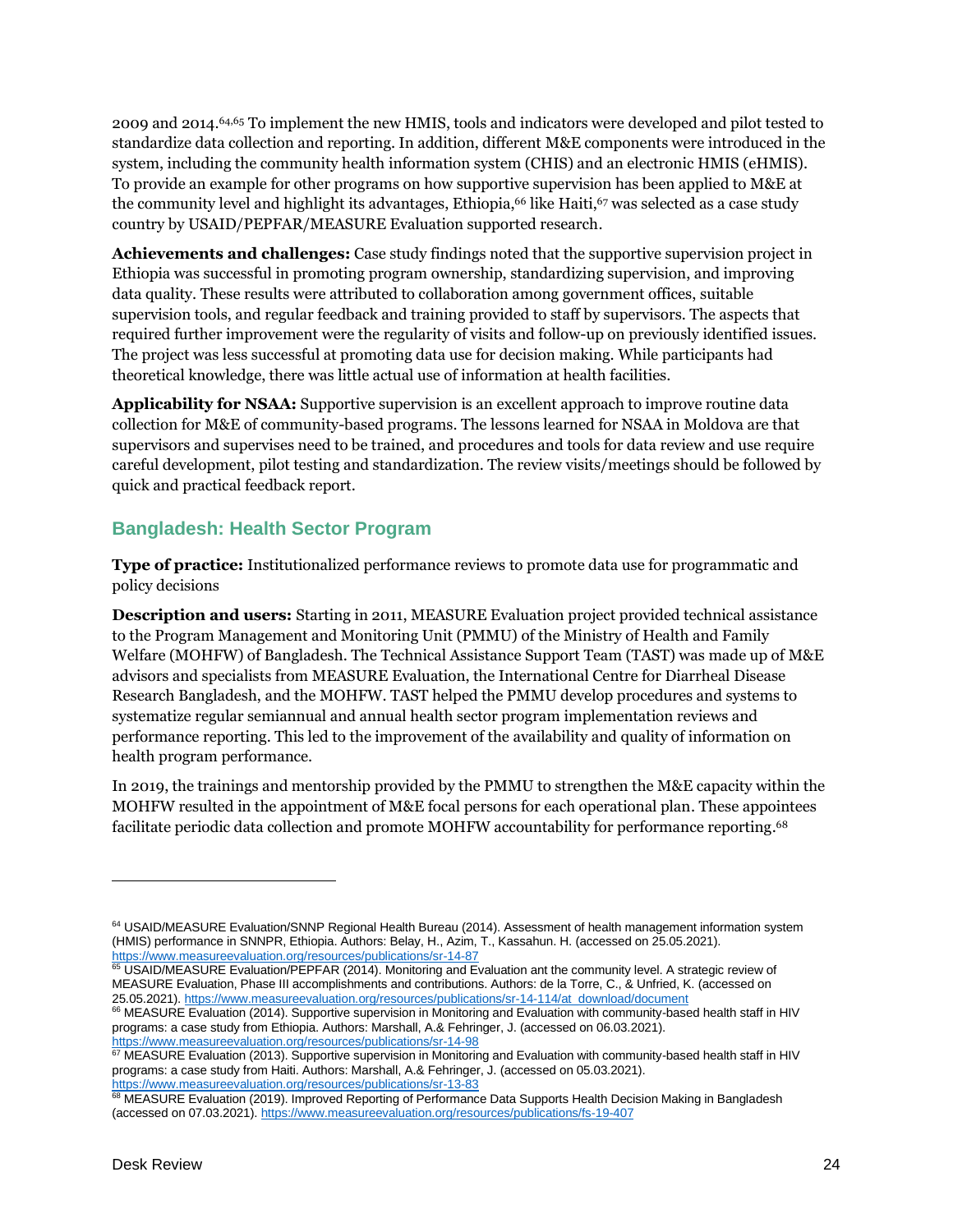Under Bangladesh's fourth Health, Population, and Nutrition Sector Program and with continued assistance from TAST, the PMMU has been recognized as the management and M&E unit of the sectorwide health program. It produces a biannual performance report and an annual program implementation report by collecting performance data, reviewing them with program staff, and reporting progress based on measurable indicators. The MOHFW staff and independent review teams use these reports to assess the progress of health programs and make program and policy recommendations.

Through the biannual performance reports, annual program implementation reports, and increased availability of solid performance data, the PMMU, with TAST support, has contributed to increased demand for data-driven decision making in Bangladesh.

**Achievements and challenges:** A strong point of this practice is the institutionalization of regular health sector performance reviews, based on standardized procedures which led to the improvement of the availability of quality of data, and increased data demand for use in decision making.

**Applicability for NSAA:** This practice of institutionalizing regular performance reviews, complemented by training and mentoring to strengthen the M&E capacities at central level, is very valuable for Moldova. Such a mix of activities could efficiently contribute to the development of a performance-based culture with the support of data within the NSAA, the MOHLSP, and the rayons. Supportive supervision could embed performance reviews as part of its menu of activities.

#### <span id="page-24-0"></span>**Australia: Health Services Data Management for Indigenous Population**

**Type of practice:** Data quality assessment site visits and follow-up consultations to address challenges to a mature approach to data management

**Description and users:** In 2018, the Australian Government Department of Health committed to the delivery of high quality, comprehensive, and culturally appropriate health services for Aboriginal and Torres Strait Islander people<sup>69</sup> by introducing a new funding model for these services. <sup>70</sup> The model was supposed to use service activity data reported through annual Online Service Reporting  $(OSR<sup>71</sup>)$  to inform the funds distribution. Completeness and accuracy of OSR data was essential to ensure that funding arrangements were fairly and transparently applied and target areas of greatest need. In early 2018, the Department engaged KPMG to undertake an assessment of Aboriginal Community Controlled Health Services data collection practices and provide support and recommend areas where the health services might be able to improve data management and reporting practices. <sup>72</sup> From February 2018– May 2019, a total of 74 health services voluntarily participated in the project. The data quality assessment site visits encompassed the four focus areas of data management<sup>73</sup> as follows:

<https://www1.health.gov.au/internet/main/publishing.nsf/Content/indigenous-australians-health-programme-funding-model> <sup>71</sup> The Aboriginal Community Controlled Health sector has specific reporting obligations to the Department of Health, including submitting annual Online Service Reporting (OSR) and bi-annual National Key Performance Indicators (nKPI) reports. The collection of OSR has been administered since 2008, and nKPI data has been collected from services since 2011. <sup>72</sup> Australian Government Health Department /KPMG (2018). Data quality assessment and support. Final report. (accessed on

<sup>69</sup> Australian Government Health Department (2020). Data Quality Assessment Support Project. (accessed on 03.03.2021). <https://www1.health.gov.au/internet/main/publishing.nsf/Content/indigenous-australians-data-quality-assessment-sup-project>  $^{70}$  Australian Government Health Department (2020). Indigenous Australians' Health Programme Primary Health Care Funding Model. A better funding model for Indigenous Health. (accessed on 03.03.2021).

<sup>03.03.2021).</sup>  [https://www.ehealth.gov.au/internet/main/publishing.nsf/Content/7A55DA92332964B9CA25835C0002C7B5/\\$File/IAHP-Final-](https://www.ehealth.gov.au/internet/main/publishing.nsf/Content/7A55DA92332964B9CA25835C0002C7B5/$File/IAHP-Final-Report.pdf)

[Report.pdf](https://www.ehealth.gov.au/internet/main/publishing.nsf/Content/7A55DA92332964B9CA25835C0002C7B5/$File/IAHP-Final-Report.pdf)

<sup>&</sup>lt;sup>73</sup> Australian Government Health Department /KPMG (2019). Data quality assessment and support. Stage 2. Final report. (accessed on 03.03.2021).

[https://www1.health.gov.au/internet/main/publishing.nsf/Content/7A55DA92332964B9CA25835C0002C7B5/\\$File/DoH-IAHP-](https://www1.health.gov.au/internet/main/publishing.nsf/Content/7A55DA92332964B9CA25835C0002C7B5/$File/DoH-IAHP-DQAS-Stage-2.pdf)[DQAS-Stage-2.pdf](https://www1.health.gov.au/internet/main/publishing.nsf/Content/7A55DA92332964B9CA25835C0002C7B5/$File/DoH-IAHP-DQAS-Stage-2.pdf)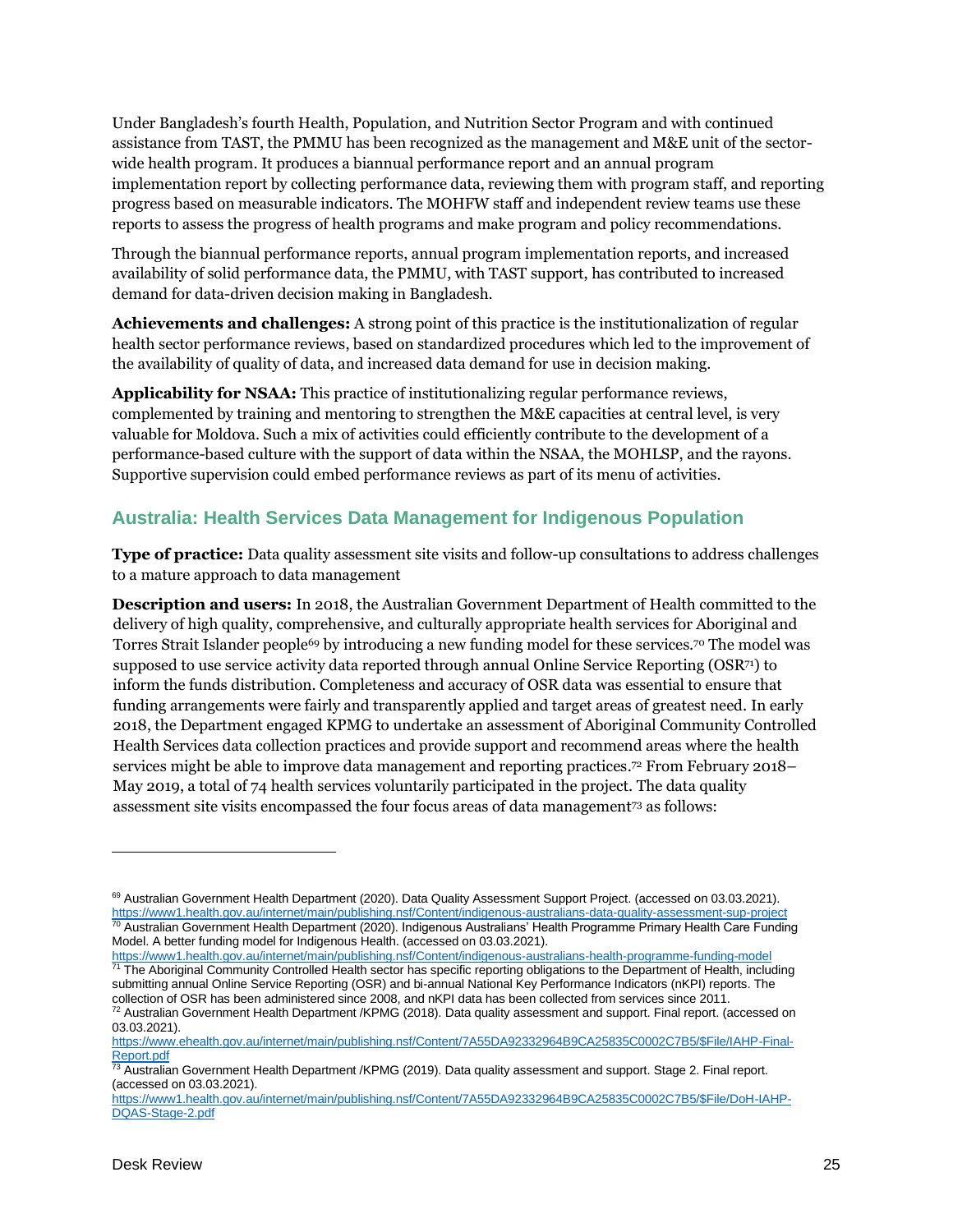- Data Management and Clinical Information System: Establishment of the extent to which the health services have effective mechanisms to articulate their data requirements and to support their workforce to sustainably produce high quality data.
- Episode of Care and Client Contacts: Determination if the health services processes for capturing data used in the episode of care and client contacts counts are reasonable and if there is a justifiable basis for the reported counts.
- National Key Performance Indicators data quality: Assessment of the quality of the values reported for the relevant national key performance indicators.

An overall maturity assessment self-rating was then determined. Key characteristics of mature services included: (i) commitment to data quality from leadership, allowing a strong culture of continuous quality improvement throughout all staff; (ii) clearly established workflows which aligned with the service's model of care (including induction, training, and ongoing monitoring); and (iii) resources and staff dedicated to reporting activities. KPMG challenged the health services through consultations to ensure there was sufficient reasoning for the self-assessed rating.

**Achievements and challenges:** The assessment found that 30 percent of health services had effective and mature processes in place to collect, sustain, improve, and use their data. The assessment also identified that the typical challenges in data management were related to the lack of capacity of local workforce, transient workforce, limited resources for data management, and lack of standardized practices at health service level.

Each participating health service received a short, customized report containing observations and tailored recommendations to support data management improvements. <sup>74</sup> In 2019, KPMG supported the surveyed health services in implementing their recommendations through follow-up consultations. A range of recommendations to support improved data management in health services were provided to the Health Department.

**Applicability for NSAA:** As indicated by this practice, a child protection data assessment might be performed by NSAA to review the quality of data collected by TSAS in two stages, i.e., before and after introducing the supportive supervision process, to observe the progress in data quality and use and identify challenges to be addressed.

## <span id="page-25-0"></span>**Summary of Relevant Findings for the NSAA Guidelines**

- Data review practices have a positive contribution on increasing the data quality and their credibility for decision-making, particularly for identifying programmatic and policy gaps and prioritising support for the neediest and improving access to quality services. Embedding data review and data use in existing supportive supervision processes is instrumental to strengthening skills and forming and strengthening a culture of accountability and data use for the benefit of vulnerable groups of population, including children in adversity.
- Supportive supervision for data review and use is a well-planned process and should not be conducted on an ad-hoc basis. It requires clear SOP/guidelines, standardized agenda and tools which need to be developed in a participatory way, engaging both supervisors and supervisees in their development, pilot testing, and finetuning. Training of all participants in the supportive supervision process is a must.

<sup>74</sup> Ibidem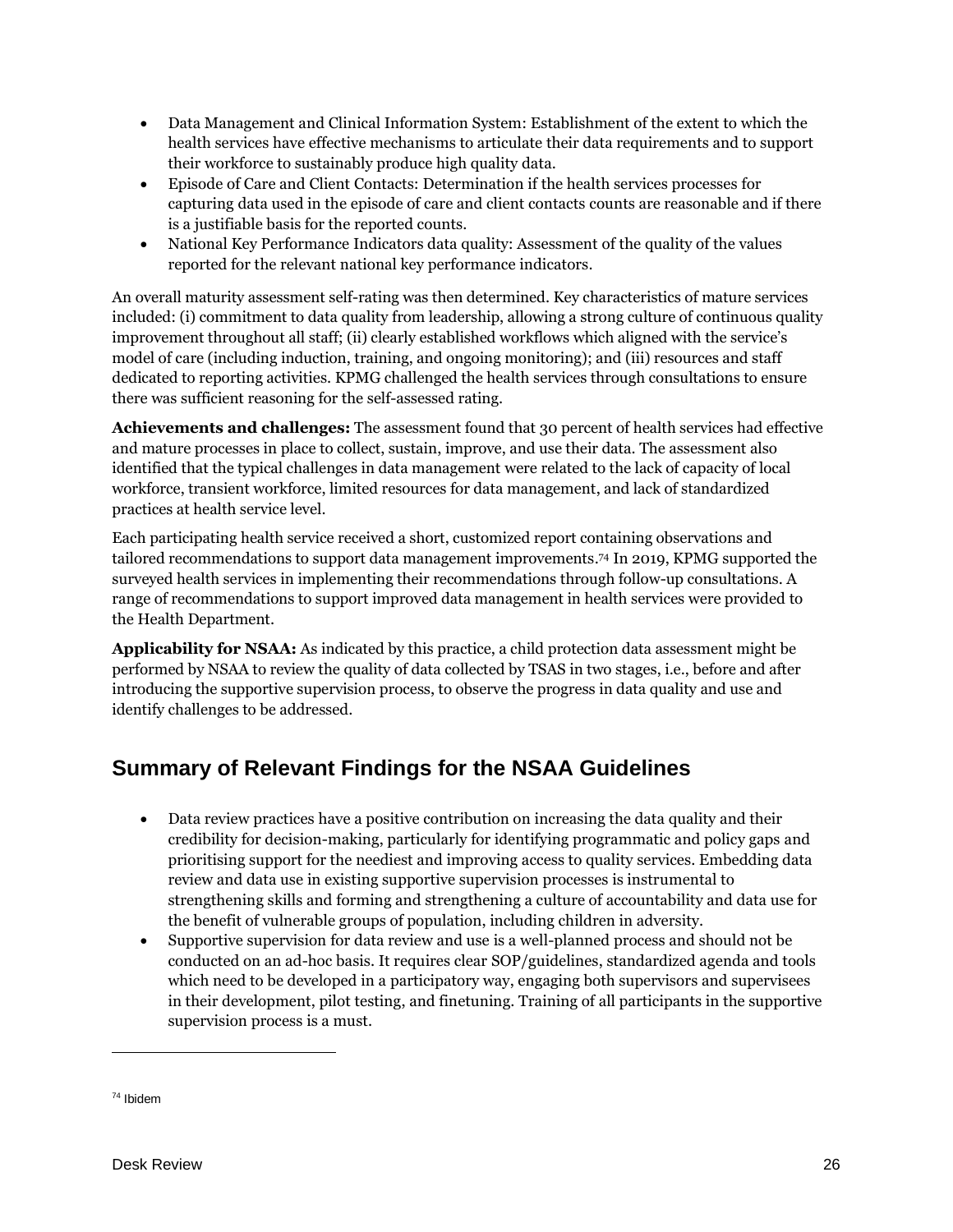- To ensure efficiency and continuity, supportive supervision needs to be based on regular communication, feedback and trust between supervisors and supervisees, and conducted according to an established agenda with commonly agreed topics. The topics could be general or focused on specific themes (e.g., case management, access to services, alternative care placement, performance-based budgeting) where data review could be used to identify gaps and inform solutions.
- Supportive supervision could take the form of data review meetings, site visits, mobile teams, advisory inspections, or a combination of these, ideally involving both data suppliers and data users, and both central and local administration levels. The frequency of supportive supervision meetings /site visits need to be determined based on national specificities of Moldova, but not less than once a quarter.
- To ensure sustainability, supportive supervision for data review and data use should be institutionalized and its implementation should be monitored to timely address any challenges that might occur along the process. Since funding proved to be a constraint in many countries, virtual meetings could be also used, apart from face-to-face meetings and site visits, to reduce the costs.
- The current national mechanism of professional supervision in social assistance could be revised to include: (i) the NSAA's role in the process, based on its methodological support mandate; and (ii) data review and data use within its purpose. Approval of revision would be done through an Order of the Minister of Health, Labour and Social Protection to approve the revised mechanism. This would ensure a much quicker institutionalisation compared to developing a separate guidance document and submission for approval.
- The revision of the national mechanism mentioned above should contain clear methodological guidance for the supervisors. Its contents might be the following: (i) definition, objectives, and purpose of supportive supervision for data review and data use; (ii) supportive supervision process, phases, and tools; (iii) roles and responsibilities of different stakeholders; (iv) profile and job description of the supervisor; (v) do's and don'ts in supportive supervision; and (vi) annexes: check list for preparing a data review meeting/site visit; sample meeting agenda, templates of meeting report and follow up action plan for implementing the recommendations stemming from data review meetings/site visits, supportive supervision tools, glossary of terms used in supportive supervision for data review and data use.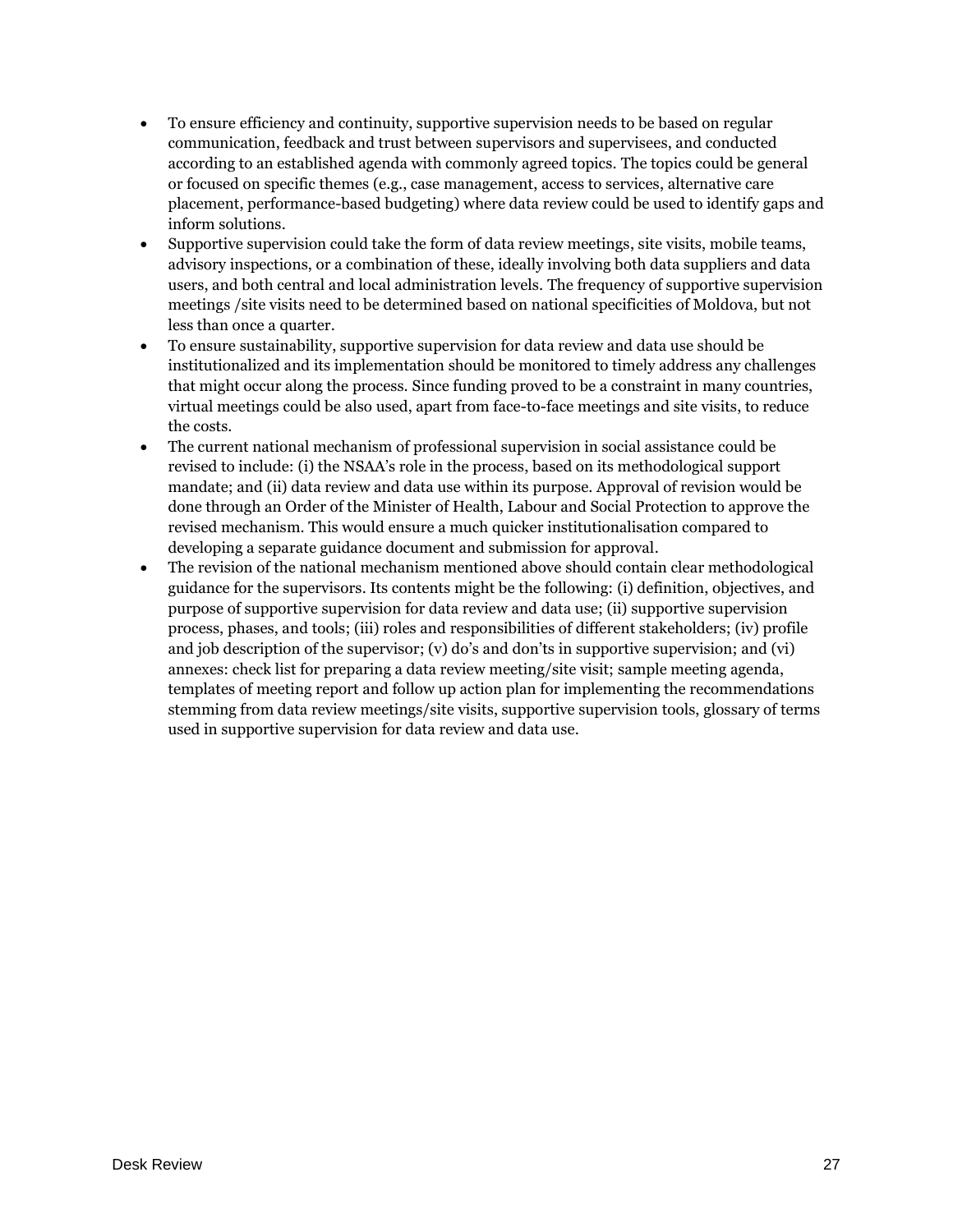## <span id="page-27-0"></span>**Appendix 1: List of People Consulted**

| No. | <b>Name</b>              | <b>Position</b>                                                               |  |  |
|-----|--------------------------|-------------------------------------------------------------------------------|--|--|
| 1.  | Diana Pascal             | Senior Specialist, Directorate of methodological support for TSAS, NSAA       |  |  |
| 2.  | Lilia Levința            | Head of Training Unit, NSAA                                                   |  |  |
| 3.  | Angela Chirilov          | <b>Head of Social Inspection</b>                                              |  |  |
| 4.  | Tamara Călugăr           | Head of Directorate for social assistance and family protection, Hîncești     |  |  |
|     |                          | rayon                                                                         |  |  |
| 5.  | Emilia Ciobanu           | Head of General Directorate for social assistance and family protection,      |  |  |
|     |                          | Fălești rayon                                                                 |  |  |
| 6.  | Lilia Moraru             | Head of General Directorate for social assistance and family protection,      |  |  |
|     |                          | Cahul rayon                                                                   |  |  |
| 7.  | Maria Niculiță           | Head of child and family protection unit, General Directorate for social      |  |  |
|     |                          | assistance and family protection, Cahul rayon                                 |  |  |
| 8.  | Diana Cheianu-Andrei     | Head of Centre of Investigations and Consultancy "Sociopolis"                 |  |  |
| 9.  | <b>Tatiana Dnestrean</b> | Consultant, Integrated care and social care expert, SDC "Healthy Life"        |  |  |
|     |                          | project                                                                       |  |  |
| 10. | Maria Vremis             | Statistician, expert in M&E                                                   |  |  |
| 11. | Galina Morari            | Expert in early childhood intervention, Lumos Foundation Moldova              |  |  |
| 12. | Daniela Sîmboteanu       | Managing Director of the National Center for Child Abuse Prevention           |  |  |
| 13. | Alexandru Sînchetru      | Consultant in social benefits, World Bank project                             |  |  |
| 14. | Camelia Gheorghe         | D4I Resident Advisor Moldova                                                  |  |  |
| 15. | Natalia Semeniuc         | Local consultant for the piloting of alternative care indicators Moldova, D4I |  |  |
| 16. | Virgiliu Hangan          | Local consultant for the piloting of alternative care indicators Moldova, D4I |  |  |
| 17. | Oleg Hîncu               | M&E Associate for NSAA Moldova, D4I                                           |  |  |
| 18. | Vitalie Gorgos           | Local consultant in development the longitudinal case management              |  |  |
|     |                          | information system Moldova, D4I                                               |  |  |
| 19. | Hasmik Ghukasyan         | Country Consultant M&E Armenia, D4I                                           |  |  |
| 20. | Ismael Ddumba-Nyanzi     | M&E Resident Advisor Uganda, D4I                                              |  |  |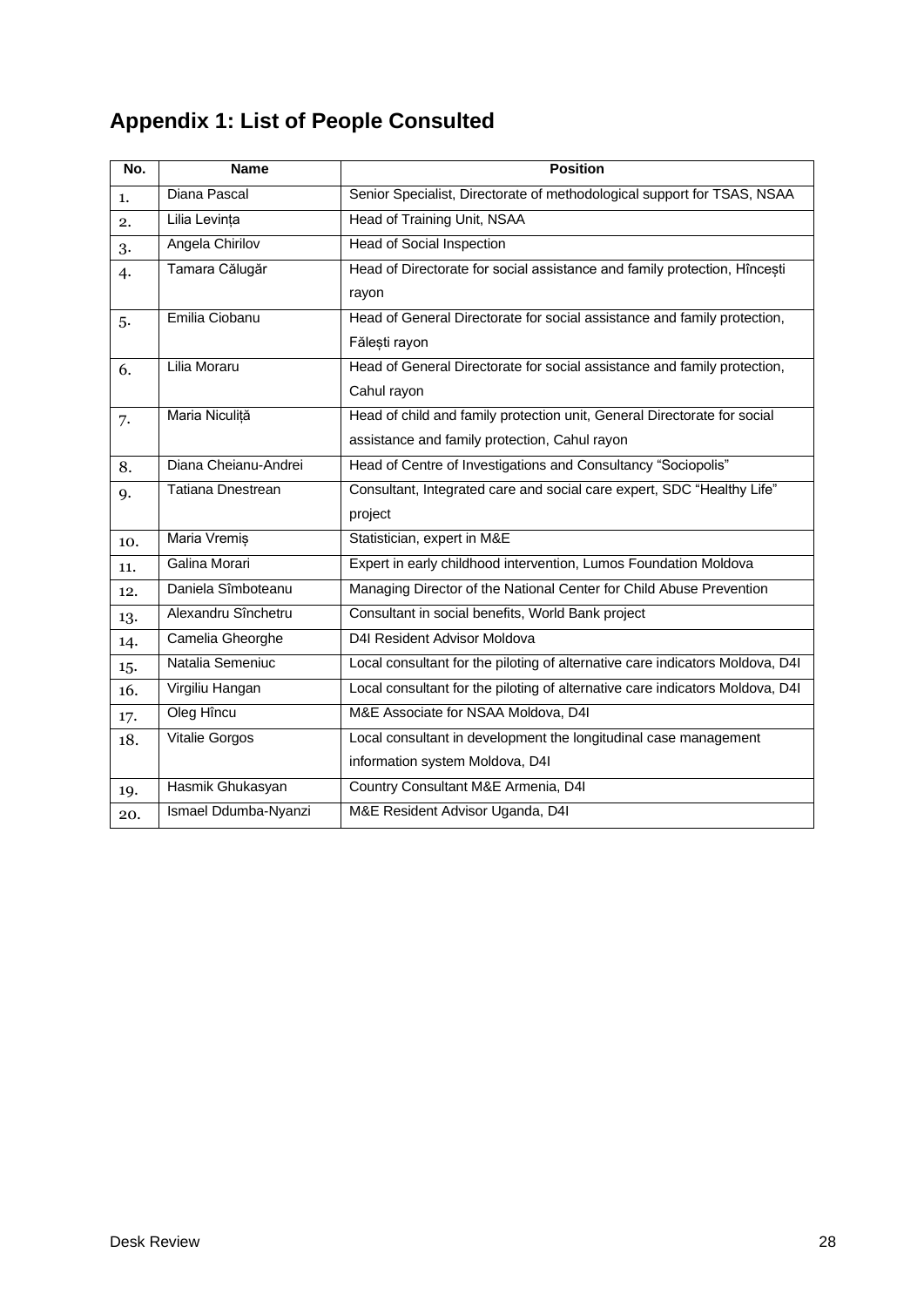## <span id="page-28-0"></span>**Appendix 2: List of Documents Consulted**

AMEE guide No. 27: Effective educational and clinical supervision. Med Teach 2007;29:2–19. 10.1080/01421590701210907, Authors: Sue Kilminster, David Cottrell, Janet Grant, Brian Jolly. (accessed on 17.02.2021)[. https://pubmed.ncbi.nlm.nih.gov/17538823/](https://pubmed.ncbi.nlm.nih.gov/17538823/)

Australian Government Health Department /KPMG (2018). Data quality assessment and support. Final report. (accessed on 03.03.2021).

[https://www.ehealth.gov.au/internet/main/publishing.nsf/Content/7A55DA92332964B9CA25835C00](https://www.ehealth.gov.au/internet/main/publishing.nsf/Content/7A55DA92332964B9CA25835C0002C7B5/$File/IAHP-Final-Report.pdf) [02C7B5/\\$File/IAHP-Final-Report.pdf](https://www.ehealth.gov.au/internet/main/publishing.nsf/Content/7A55DA92332964B9CA25835C0002C7B5/$File/IAHP-Final-Report.pdf)

Australian Government Health Department/KPMG (2019). Data quality assessment and support. Stage 2. Final report. (accessed on 03.03.2021).

[https://www1.health.gov.au/internet/main/publishing.nsf/Content/7A55DA92332964B9CA25835C00](https://www1.health.gov.au/internet/main/publishing.nsf/Content/7A55DA92332964B9CA25835C0002C7B5/$File/DoH-IAHP-DQAS-Stage-2.pdf) [02C7B5/\\$File/DoH-IAHP-DQAS-Stage-2.pdf](https://www1.health.gov.au/internet/main/publishing.nsf/Content/7A55DA92332964B9CA25835C0002C7B5/$File/DoH-IAHP-DQAS-Stage-2.pdf)

Australian Government Health Department (2020). Data quality assessment support project. (accessed on 03.03.2021). [https://www1.health.gov.au/internet/main/publishing.nsf/Content/indigenous](https://www1.health.gov.au/internet/main/publishing.nsf/Content/indigenous-australians-data-quality-assessment-sup-project)[australians-data-quality-assessment-sup-project](https://www1.health.gov.au/internet/main/publishing.nsf/Content/indigenous-australians-data-quality-assessment-sup-project)

Australian Government Health Department (2020). Indigenous Australians' health programme primary health care funding model. A better funding model for indigenous health. (accessed on 03.03.2021)[. https://www1.health.gov.au/internet/main/publishing.nsf/Content/indigenous](https://www1.health.gov.au/internet/main/publishing.nsf/Content/indigenous-australians-health-programme-funding-model)[australians-health-programme-funding-model](https://www1.health.gov.au/internet/main/publishing.nsf/Content/indigenous-australians-health-programme-funding-model)

BMA/MIA (2020). Compendiul Statistic al Profilului Migrațional Extins al Republicii Moldova pentru anii 2017–2019 [Statistical Compendium of the Extended Migration Profile of the Republic of Moldova for 2017–2019 years]. (accessed on 24.05.2021).

[http://bma.gov.md/sites/default/files/sites/default/files/atasamente/comunicate/cs\\_al\\_pme\\_2017-](http://bma.gov.md/sites/default/files/sites/default/files/atasamente/comunicate/cs_al_pme_2017-2019_ed_2020.pdf) [2019\\_ed\\_2020.pdf](http://bma.gov.md/sites/default/files/sites/default/files/atasamente/comunicate/cs_al_pme_2017-2019_ed_2020.pdf)

BMJ Global Health (2019). Supportive supervision to improve service delivery in low-income countries: Is there a conceptual problem or a strategy problem?. *BMJ Journals*, 4(Supp.9):e001151, published online 2019 October 11, Authors: Gertrude Sika Avortri, Joy Belinda Nabukalu, Juliet Nabyonga-Orem. (accessed on 17.02.2021). <https://www.ncbi.nlm.nih.gov/pmc/articles/PMC6797347/>

Cannon, M., Gheorghe, C. & Moldova country core team (2018). Assessing alternative care for children in Moldova: Assessment Report (Volume 1). (accessed on 19.03.2021). <https://www.measureevaluation.org/resources/publications/tr-18-262a>

Child Protection Information Management System. (accessed on 28.04.2021[\) https://www.cpims.org/](https://www.cpims.org/) D4I (2021). Pilot Test of Alternative Childcare Indicators in Moldova. Final report. (accessed on 20.05.2021)[. https://www.data4impactproject.org/publications/pilot-test-of-alternative-childcare](https://www.data4impactproject.org/publications/pilot-test-of-alternative-childcare-indicators-in-moldova/)[indicators-in-moldova/](https://www.data4impactproject.org/publications/pilot-test-of-alternative-childcare-indicators-in-moldova/)

EngenderHealth (2001). Facilitative supervision handbook. Introduction. Page vii (accessed on 17.02.2021). [https://www.engenderhealth.org/wp-content/uploads/imports/files/pubs/qi/facilitative](https://www.engenderhealth.org/wp-content/uploads/imports/files/pubs/qi/facilitative-supervision/qi_facilsuperhdbk_toc.pdf)[supervision/qi\\_facilsuperhdbk\\_toc.pdf](https://www.engenderhealth.org/wp-content/uploads/imports/files/pubs/qi/facilitative-supervision/qi_facilsuperhdbk_toc.pdf)

Garrison K, Caiola N, Sullivan R.(2004). Supervising health care services: Improving the performance of people. Washington DC: JHPIEGO. Preface. Page vii. (accessed on 17.02.2021). [https://pdf.usaid.gov/pdf\\_docs/PNACX168.pdf](https://pdf.usaid.gov/pdf_docs/PNACX168.pdf)

GIZ/GoRM (2020). Notă tehnică. Revizuirea metodologică a Indicelui de Deprivare a Ariilor Mici IDAM [Technical note. The methodological review of the Small Areas Deprivation Index (SADI)]. Author: Vremiș, M. (under printing).

Global Social Service Workforce Alliance (2020). Guidance Manual on Supportive Supervision for the Social Service Workforce. (accessed on 28.03.2021).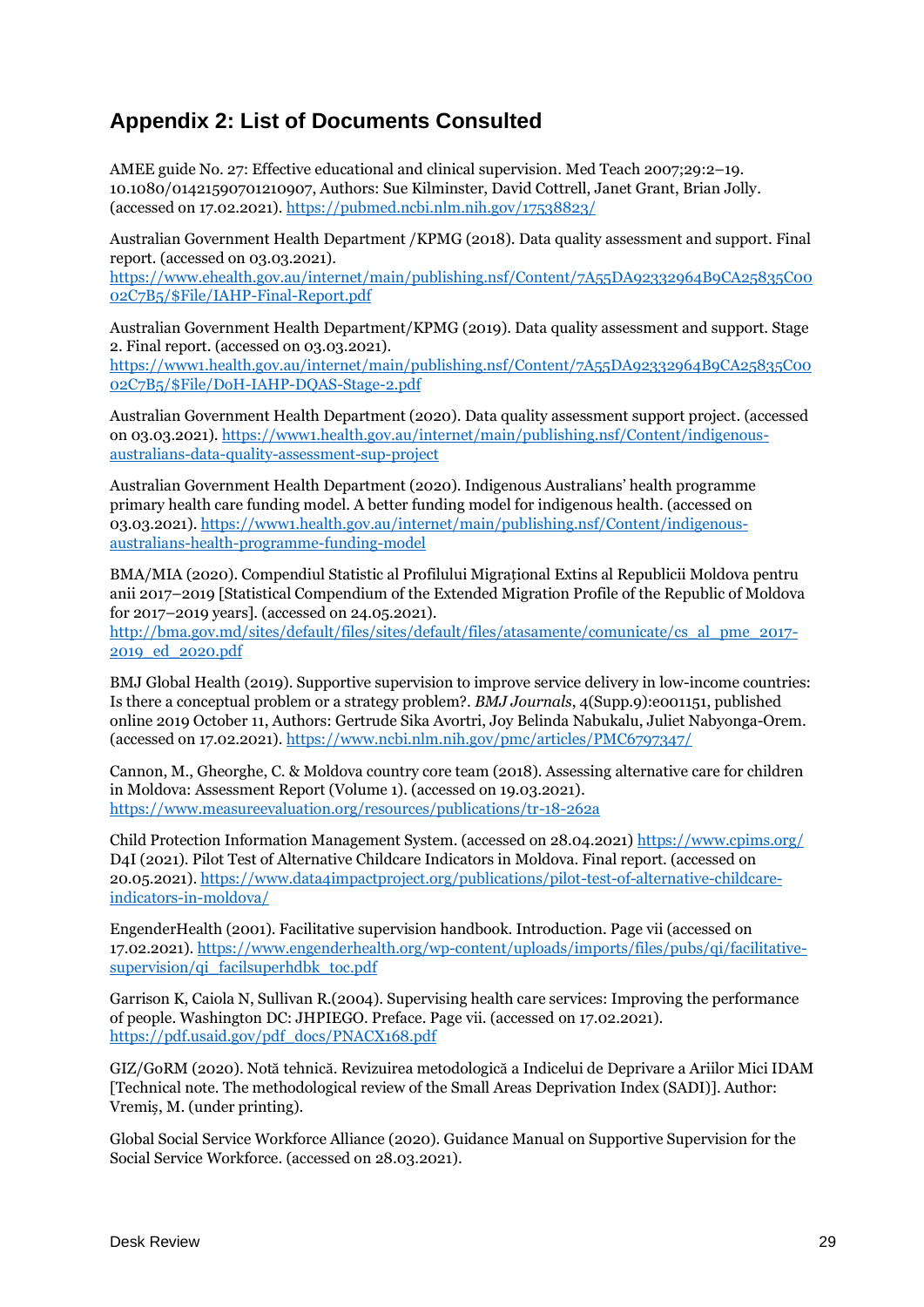[http://www.socialserviceworkforce.org/system/files/resource/files/Guidance\\_Manual\\_Strengthening](http://www.socialserviceworkforce.org/system/files/resource/files/Guidance_Manual_Strengthening_Supervision_Social_Service_Workforce_0.pdf) [\\_Supervision\\_Social\\_Service\\_Workforce\\_0.pdf](http://www.socialserviceworkforce.org/system/files/resource/files/Guidance_Manual_Strengthening_Supervision_Social_Service_Workforce_0.pdf)

Hotărârea Guvernului nr. 851/2005, Cu privire la crearea sistemului de monitorizare și evaluare a sărăciei [Government Decision 851/2005, On establishing a poverty monitoring and evaluation system, including socio-economic indicators of communities required to analyze the non-monetary poverty dimensions]. (accessed on 10.03.2021).

[https://www.legis.md/cautare/getResults?doc\\_id=27733&lang=ro](https://www.legis.md/cautare/getResults?doc_id=27733&lang=ro)

Hotărârea Guvernului nr. 1167/2008, Pentru aprobarea Regulamentului cu privire la modul de stabilire și plată a ajutorului social [Government Decision no.1167/2008, On the approval the Regulation on the procedure of establishment and payment the social aid benefit]. (accessed on 14.03.2021). [https://www.legis.md/cautare/getResults?doc\\_id=119112&lang=ro](https://www.legis.md/cautare/getResults?doc_id=119112&lang=ro)

Hotărârea Guvernului nr. 802/2011, Cu privire la instituirea Inspecției Sociale [Government Decision no.802/2011, Regarding the establishment of Social Inspection]. (accessed on 09.06.2021). [https://www.legis.md/cautare/getResults?doc\\_id=12356&lang=ro](https://www.legis.md/cautare/getResults?doc_id=12356&lang=ro)

Hotărârea Guvernului nr. 634/2012, Cu privire la aprobarea Listei indicatorilor și Șablonului Profilului Migrațional Extins al Republicii Moldova [Government Decision no. 634/2012, Regarding the approval of the List of indicators and the Template of the Extended Migration Profile of the Republic of Moldova]. (accessed on 18.03.2021).

[https://www.legis.md/cautare/getResults?doc\\_id=103199&lang=ro](https://www.legis.md/cautare/getResults?doc_id=103199&lang=ro)

Hotărârea Guvernului nr. 1236/2016, Cu privire la aprobarea Regulamentului privind organizarea și funcționarea Agenției Naționale Asistență Socială, a structurii și a efectivului-limită ale acesteia [Government Decision no. 1236/2016, Approving the Regulation on the NSAA organization and functioning, and its structure and the staffing scheme]. (accessed on 27.03.2021). [https://www.legis.md/cautare/getResults?doc\\_id=110438&lang=ro](https://www.legis.md/cautare/getResults?doc_id=110438&lang=ro)

Hotărârea Guvernului nr. 725/2017, Cu privire la Mecanismul de coordonare a politicii de stat în domeniul diasporei, migrației și dezvoltării [Government Decision no. 725/2017, On the Mechanism for coordination of the state policy in the field of diaspora, migration and development]. (accessed on 12.06.2021).

[https://brd.gov.md/sites/default/files/document/attachments/hotarare\\_de\\_guvern\\_nr\\_725\\_2017.pdf](https://brd.gov.md/sites/default/files/document/attachments/hotarare_de_guvern_nr_725_2017.pdf)

Hotărârea Guvernului nr. 636/2019, Cu privire la aprobarea Planului de acțiuni al Guvernului pentru anii 2020–2023 [Government Decision no. 636/2019, Regarding the approval of the Action Plan of the Government for the years 2020–2023. Objectives 2.19 and 2.20, actions 2.19.1 and 2.20.2]. (accessed on 12.06.2021)[. https://gov.md/sites/default/files/document/attachments/pag\\_2020-2023\\_ro.pdf](https://gov.md/sites/default/files/document/attachments/pag_2020-2023_ro.pdf)

Hotărârea Guvernului nr. 377/2020, Cu privire la aprobarea proiectului de lege pentru aprobarea Strategiei naționale de dezvoltare "Moldova 2030" [Government Decision no.377/2020, On the approval of the draft Law for the approval of the National Development Strategy "Moldova 2030"]. (accessed on 12.06.2021). [https://www.legis.md/cautare/getResults?doc\\_id=121920&lang=ro](https://www.legis.md/cautare/getResults?doc_id=121920&lang=ro)

Legea nr. 133/2008 cu privire la ajutorul social [Law on social aid no. 133/2008]. (accessed on 16.03.2021)[. https://www.legis.md/cautare/getResults?doc\\_id=124785&lang=ro](https://www.legis.md/cautare/getResults?doc_id=124785&lang=ro)

Marquez L, Kean L, (2002). Making supervision supportive and sustainable: New approaches to old problems. MAQ Paper no.4/2002. Page 12. (accessed on 17.02.2021). [https://pdf.usaid.gov/pdf\\_docs/PNACS924.pdf](https://pdf.usaid.gov/pdf_docs/PNACS924.pdf)

MEASURE Evaluation (2013). Supportive supervision in Monitoring and Evaluation with communitybased health staff in HIV programs: A case study from Haiti. Authors: Marshall, A. & Fehringer, J. (accessed on 05.03.2021)[. https://www.measureevaluation.org/resources/publications/sr-13-83](https://www.measureevaluation.org/resources/publications/sr-13-83)

MEASURE Evaluation (2014). Supportive supervision in Monitoring and Evaluation with communitybased health staff in HIV programs: A case study from Ethiopia. Authors: Marshall, A. & Fehringer, J. (accessed on 06.03.2021).<https://www.measureevaluation.org/resources/publications/sr-14-98>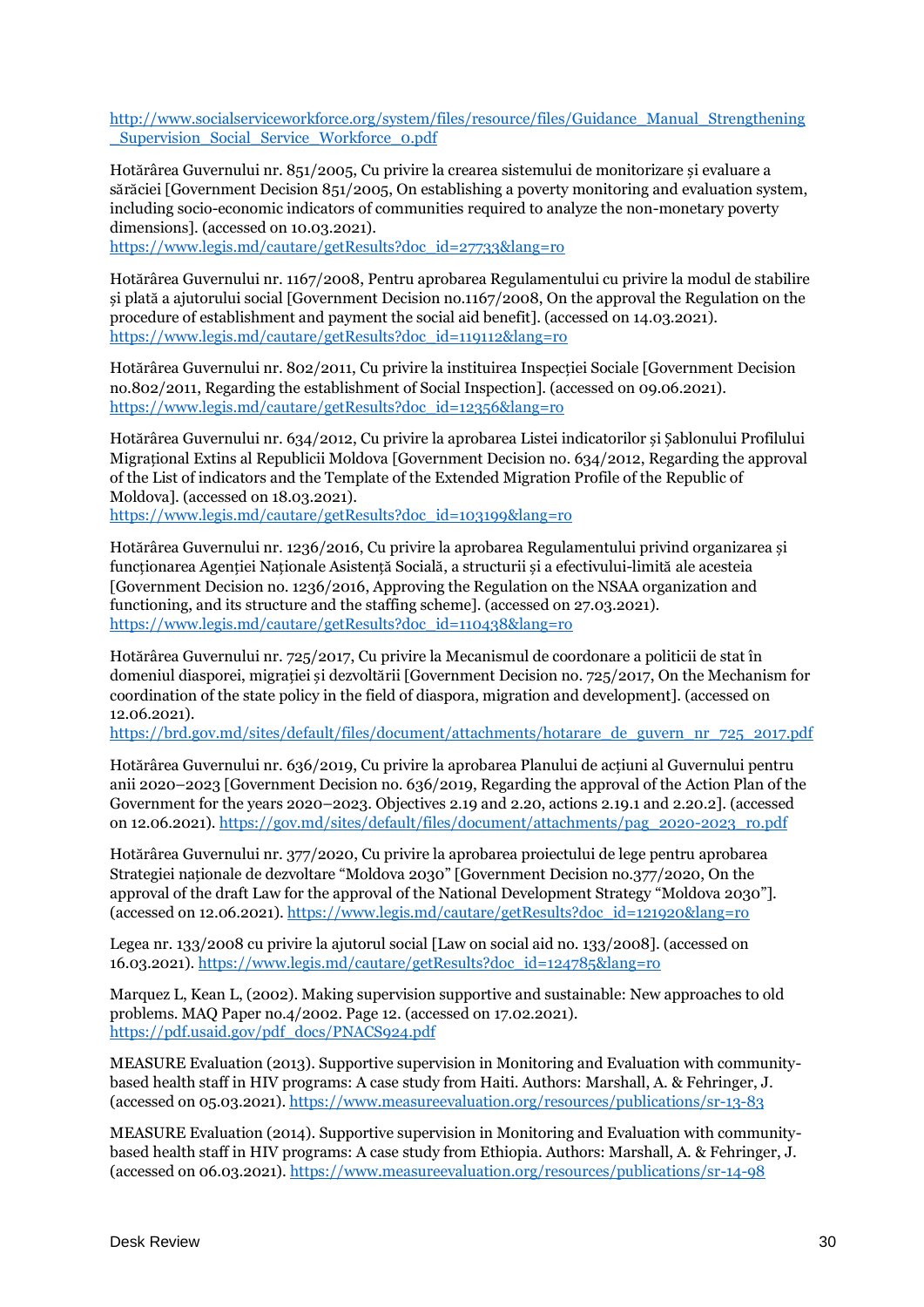MEASURE Evaluation (31 January 2019). Capacity building for the MOLSA staff in Armenia: Findings from visits in regions. Powerpoint presentation. Email source. (accessed on 18.02.2021).

MEASURE Evaluation (2019). Alternative care for children. Newsletter, March 2019. (accessed on 18.02.2021). [https://www.measureevaluation.org/resources/publications/fs-19-](https://www.measureevaluation.org/resources/publications/fs-19-345/at_download/document) [345/at\\_download/document](https://www.measureevaluation.org/resources/publications/fs-19-345/at_download/document)

Measure Evaluation/UNICEF/Government of Ghana (2019). A Manual for routine monitoring of the alternative care system in Ghana. (accessed on 27.02.2021). <https://www.measureevaluation.org/resources/publications/ms-19-169/>

MEASURE Evaluation (2019). Improved reporting of performance data supports health decision making in Bangladesh (accessed on 07.03.2021). <https://www.measureevaluation.org/resources/publications/fs-19-407>

MEASURE Evaluation (2020). Alternative care data review meetings: Summary report. Uganda. Page 2. Email source. (accessed on 17.02.2021).

MEASURE Evaluation (2020). A guide for conducting alternative care data review meetings in Uganda. Email source. (accessed on 17.02.2021).

MEI. Socio-economic indicators per locality. (accessed on 07.03.2020). <https://mei.gov.md/en/content/socio-economic-indicators-locality>

MGLSD (2020). Data quality standard operating procedure for the routine monitoring of formal alternative care. Uganda. Email source. (accessed on 17.02.2021).

Ordinul Ministrului MMPSF nr. 99 din 31.12.2008, Cu privire la Mecanismul de Supervizare Profesională în Asistența Socială [MOLSPF Minister's Order no.99 of 31.12.2008, On the approval of the Mechanism of professional supervision in social assistance]. (accessed on 26.03.2021). <http://old.mmpsf.gov.md/file/documente%20interne/Mecanismul%20de%20supervizare.rom..pdf>

Ordinul Ministrului MMPSF nr. 144/a din 28.08.2013, Cu privire la Sistemul Informațional Automatizata Asistență Socială [MOLSPF Minister's Order no. 144/a of 28.08.2013, Related to the Social Assistance Automated Information System]. (accessed on 16.03.2021). [http://old.mmpsf.gov.md/file/ordine/ordin1/ORDIN\\_144A\\_CU\\_PRIVIRE\\_SIAAS\\_1.pdf](http://old.mmpsf.gov.md/file/ordine/ordin1/ORDIN_144A_CU_PRIVIRE_SIAAS_1.pdf)

Ordinul Ministrului MMPSF nr. 107 din 02.07.2015, Cu privire la implementarea extinderii funcționale a Sistemului Informațional Automatizat Asistență Socială [MOLSPF Minister's Order no.107 of 02.07.2015, Related to the implementation of the functional extension of the Social Assistance Automated Information System].

Ordinul Ministrului MMPSF nr. 96 din 18.05.2016, Cu privire la managementul de caz. Ghid de suport pentru aplicare practică [MOLSPF Minister's Order no.96 of 18.05.2016, On the case management practical guide]. (accessed on 28.03.2021).

[http://www.p4ec.md/handlers/download.ashx?id=104&lng=en&name=Case\\_Management\\_Guide](http://www.p4ec.md/handlers/download.ashx?id=104&lng=en&name=Case_Management_Guide)

Ordinul Ministrului MMPSF nr. 74 din 10.05.2017, Cu privire la Mecanismul de supervizare în asistența social. Ghid de implementare practică [MOLSPF Minister's Order no. 74 of 10.05.2017, On approval of the Mechanism of professional supervision in social assistance. Practical implementation guide]. (accessed on 27.03.2021)[. http://www.p4ec.md/handlers/download.ashx?id=106&](http://www.p4ec.md/handlers/download.ashx?id=106&lng=en&name=Ghid_supervision.pdf) [lng=en&name=Ghid\\_supervision.pdf](http://www.p4ec.md/handlers/download.ashx?id=106&lng=en&name=Ghid_supervision.pdf)

Ordinul Șefului Inspecției Sociale nr. 113/a din 29.10.2018, Cu privire la manual operațional privind inspectarea ajutorului social și ajutorului pentru perioada rece a anului [Order of Head of Social Inspection no.113/a of 29.10.2018, On the operational manual for inspecting the social benefit and the aid for cold season].

[https://is.msmps.gov.md/sites/default/files/Manual%20%20opera%C8%9Bional%20privind%](https://is.msmps.gov.md/sites/default/files/Manual%20%20opera%C8%9Bional%20privind%20inspectarea%20ajutorului%20social%20%C8%99i%20ajutorului%20pentru%20perioada%20rece%20a%20anului%20(2).pdf)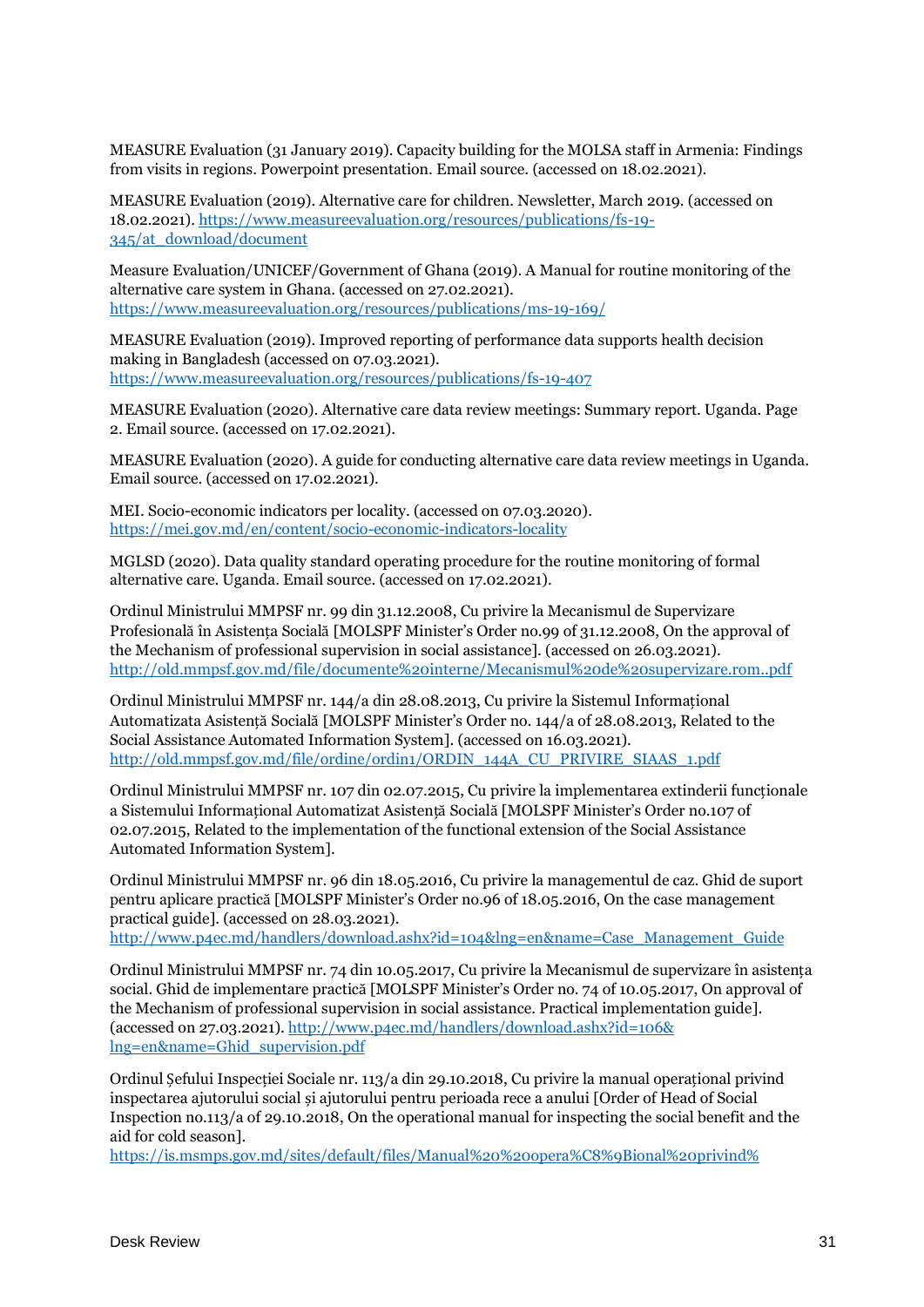[20inspectarea%20ajutorului%20social%20%C8%99i%20ajutorului%20pentru%20perioada%20rece%](https://is.msmps.gov.md/sites/default/files/Manual%20%20opera%C8%9Bional%20privind%20inspectarea%20ajutorului%20social%20%C8%99i%20ajutorului%20pentru%20perioada%20rece%20a%20anului%20(2).pdf) [20a%20anului%20\(2\).pdf](https://is.msmps.gov.md/sites/default/files/Manual%20%20opera%C8%9Bional%20privind%20inspectarea%20ajutorului%20social%20%C8%99i%20ajutorului%20pentru%20perioada%20rece%20a%20anului%20(2).pdf)

Ordinul Șefului Inspecției Sociale nr. 122 din 29.12.2017, Cu privire la Standardele de Inspecție [Order of Head of Social Inspection no.122 of 29.12.2017, On the inspection standards]. (accessed on 14.03.2021). <https://is.msmps.gov.md/sites/default/files/Standarde%20%20de%20inspectie.pdf>

P4EC/APC (2018). Final Report Children in Moldova are Cared for in Safe and Secure Families project Implemented by Partnerships for Every Child: January 1, 2014 through December 31, 2017. (accessed on 14.04.2021)[. http://socialserviceworkforce.org/system/files/resource/files/Children-in-Moldova-](http://socialserviceworkforce.org/system/files/resource/files/Children-in-Moldova-Project-Final-Report.pdf)[Project-Final-Report.pdf](http://socialserviceworkforce.org/system/files/resource/files/Children-in-Moldova-Project-Final-Report.pdf)

PEPFAR/USAID/Data.FI (2020). Addressing Gaps in Retention of Clients on ART in Cross River State. Nigeria data use brief. May 2020. (accessed on 17.02.2021). [https://pdf.usaid.gov/pdf\\_docs/PA00XBGM.pdf](https://pdf.usaid.gov/pdf_docs/PA00XBGM.pdfș)[ș](https://pdf.usaid.gov/pdf_docs/PA00XBGM.pdfș)

PEPFAR/USAID/Data.FI (2020). Improving Initiation of Pre-Exposure Prophylaxis among Key Populations in Akwa Ibom, Cross River, and Lagos States. Nigeria data use brief. September 2020. (accessed on 18.02.2021). [https://datafi.thepalladiumgroup.com/wp](https://datafi.thepalladiumgroup.com/wp-content/uploads/2020/12/Data.FI-Nigeria_Improving-PrEP-Initiation-for-KPs_DUC-20-13.pdf)[content/uploads/2020/12/Data.FI-Nigeria\\_Improving-PrEP-Initiation-for-KPs\\_DUC-20-13.pdf](https://datafi.thepalladiumgroup.com/wp-content/uploads/2020/12/Data.FI-Nigeria_Improving-PrEP-Initiation-for-KPs_DUC-20-13.pdf)

PEPFAR/USAID/Data.FI (2020). Data.FI Annual Performance Report 2020. October 2019-September 2020. (accessed on 18.02.2021)[. https://datafi.thepalladiumgroup.com/wp](https://datafi.thepalladiumgroup.com/wp-content/uploads/2020/11/Data.FI-Annual-Report-FY20.pdf)[content/uploads/2020/11/Data.FI-Annual-Report-FY20.pdf](https://datafi.thepalladiumgroup.com/wp-content/uploads/2020/11/Data.FI-Annual-Report-FY20.pdf)

Prague Process. What is the Prague Process? (accessed on 5.04.2021). [https://www.pragueprocess.eu/en/about;](https://www.pragueprocess.eu/en/about) [https://www.pragueprocess.eu/en/migration](https://www.pragueprocess.eu/en/migration-observatory/migration-profiles)[observatory/migration-profiles](https://www.pragueprocess.eu/en/migration-observatory/migration-profiles)

Primero. A digital public good for social services. (accessed on 28.04.2021)[. https://www.primero.org/](https://www.primero.org/)

UNDP (2014). Deprivation index of rural communities adjusted to policy framework in Moldova. (accessed on 06.03.2021).

[https://www.md.undp.org/content/moldova/en/home/presscenter/pressreleases/2014/08/25/m](https://www.md.undp.org/content/moldova/en/home/presscenter/pressreleases/2014/08/25/m-surarea-depriv-rii-comunit-ilor-rurale-actualizat-la-contextul-actual-de-politici-a-republicii-moldova.html)[surarea-depriv-rii-comunit-ilor-rurale-actualizat-la-contextul-actual-de-politici-a-republicii](https://www.md.undp.org/content/moldova/en/home/presscenter/pressreleases/2014/08/25/m-surarea-depriv-rii-comunit-ilor-rurale-actualizat-la-contextul-actual-de-politici-a-republicii-moldova.html)[moldova.html](https://www.md.undp.org/content/moldova/en/home/presscenter/pressreleases/2014/08/25/m-surarea-depriv-rii-comunit-ilor-rurale-actualizat-la-contextul-actual-de-politici-a-republicii-moldova.html)

UNICEF/CALM (2012). Baza de date integrate la nivel local, provocări și perspective pentru APL în contextul monitorizării descentralizării administrative [Integrated database at local level, challenges and perspectives for LPAs in the context of monitoring the administrative decentralization]. (accessed on 07.03.2021). [http://www.arfc.gov.md/files/Raport%20CALM\\_2013\\_27\\_03\\_2013.doc](http://www.arfc.gov.md/files/Raport%20CALM_2013_27_03_2013.doc)

USAID/MEASURE Evaluation/SNNP Regional Health Bureau (2014). Assessment of health management information system (HMIS) performance in SNNPR, Ethiopia. Authors: Belay, H., Azim, T., Kassahun, H. (accessed on 25.05.2021).

<https://www.measureevaluation.org/resources/publications/sr-14-87>

USAID/MEASURE Evaluation/PEPFAR (2014). Monitoring and Evaluation at the community level. A strategic review of MEASURE Evaluation, Phase III accomplishments and contributions. Authors: de la Torre, C., & Unfried, K. (accessed on 25.05.2021).

[https://www.measureevaluation.org/resources/publications/sr-14-114/at\\_download/document](https://www.measureevaluation.org/resources/publications/sr-14-114/at_download/document)